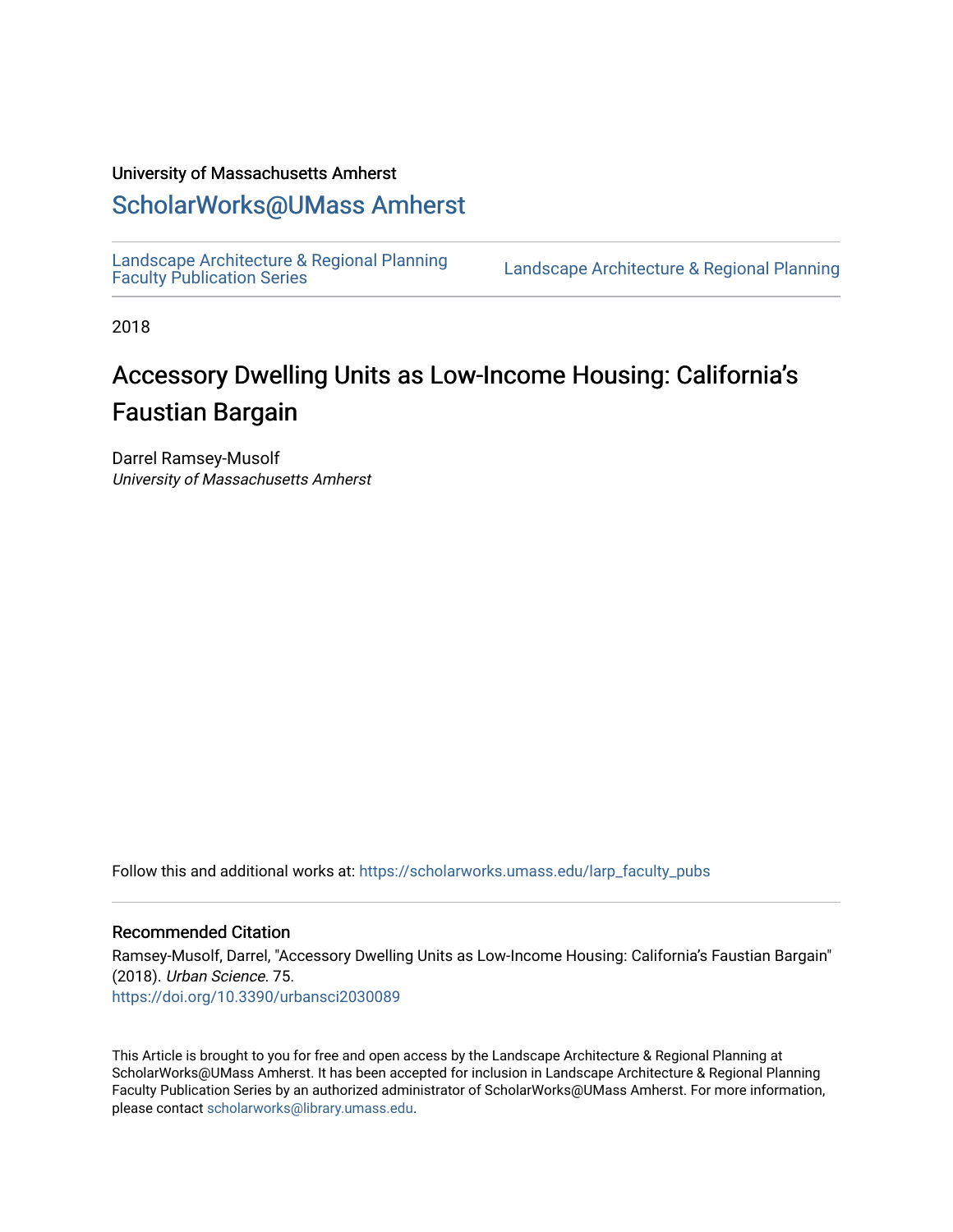

*Article*



# **Accessory Dwelling Units as Low-Income Housing: California's Faustian Bargain**

# **Darrel Ramsey-Musol[f](https://orcid.org/0000-0002-9490-3889)**

Department of Landscape Architecture and Regional Planning, UMass Amherst, MA 01003, USA; darrel@larp.umass.edu; Tel.: +1-413-545-6619

Received: 16 July 2018; Accepted: 5 September 2018; Published: 18 September 2018



**Abstract:** In 2003, California allowed cities to count accessory dwelling units (ADU) towards low-income housing needs. Unless a city's zoning code regulates the ADU's maximum rent, occupancy income, and/or effective period, then the city may be unable to enforce low-income occupancy. After examining a stratified random sample of 57 low-, moderate-, and high-income cities, the high-income cities must *proportionately* accommodate more low-income needs than low-income cities. By contrast, low-income cities must *quantitatively* accommodate three times the low-income needs of high-income cities. The sample counted 750 potential ADUs as low-income housing. Even though 759 were constructed, no units were identified as available low-income housing. In addition, none of the cities' zoning codes enforced low-income occupancy. Inferential tests determined that cities with colleges and high incomes were more probable to count ADUs towards overall and low-income housing needs. Furthermore, a city's count of potential ADUs and cities with high proportions of renters maintained positive associations with ADU production, whereas a city's density and prior compliance with state housing laws maintained negative associations. In summary, ADUs did increase local housing inventory and potential ADUs were positively associated with ADU production, but ADUs as low-income housing remained a paper calculation.

**Keywords:** California; cities; low-income housing; accessory dwellings; granny flats; in-law units

## **1. Introduction**

In 1982, California mandated accessory dwelling units (ADUs) as suitable housing for seniors, college students, and low-income households [\[1\]](#page-30-0). ADUs (also known as granny flats, in-law, or accessory apartments) are small rental units that are studios or one- or two-bedroom units. ADUs can be attached to the lot's primary housing unit (usually a single-family residence), detached in the rear yard, or located above a garage. Indeed, ADUs are appropriate for seniors because ADUs can facilitate aging in place when the unit is located on the senior's or family member's lot [\[2\]](#page-30-1). ADUs may also be appropriate for college students who desire short-term accommodations with limited budgets and possessions [\[3\]](#page-30-2). For low-income households, however, two factors undermine the suitability of ADUs as low-income housing. The first is a lack of agency oversight. The second is the efficacy of ADUs produced as regulated low-income housing units.

Regarding agency oversight, many cities responded to California's ADU mandate by modifying their zoning codes to tenure ADUs as rentals and to require ADU homeowners to record covenants attesting to the homeowner's occupancy in the ADU or the primary housing unit. However, these covenants did not obligate an homeowner to rent their ADU to any household. In addition, very few cities imposed covenants on ADUs (e.g., maximum rent, occupant income limits, and/or effective period) that would regulate the units as available low-income housing. In their survey of the ADU zoning in 87 Los Angeles County cities, for example, Mukhija, Cuff, and Serrano reported that the cities of Duarte, Santa Fe Springs, and Sierra Madre required low-income occupancy as a condition of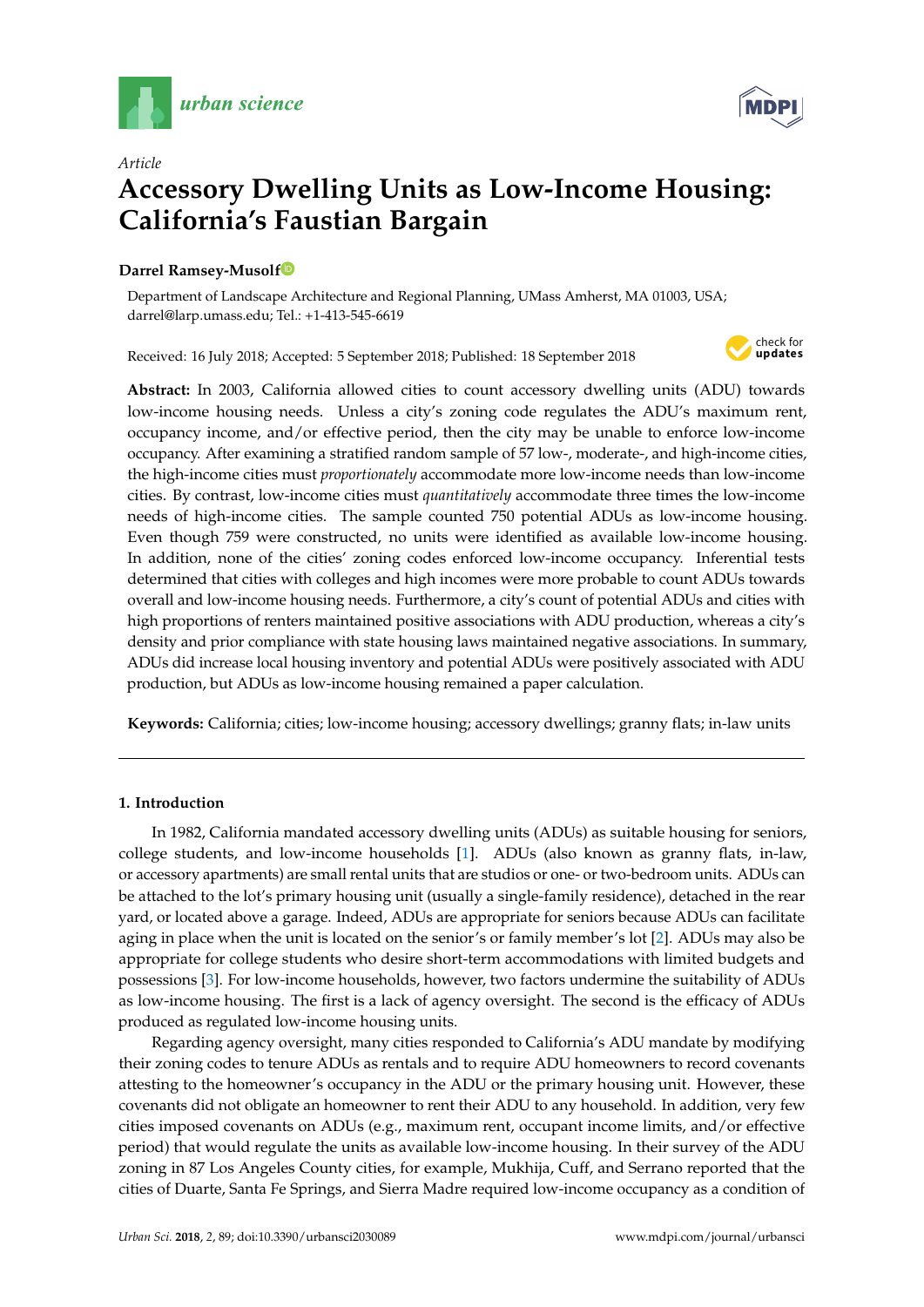the ADU approval [\[4\]](#page-30-3). While those authors did not verify low-income occupancy or low-income ADU production, this study has determined that the low-income conditions have been removed from these cities' zoning codes and any ADUs that were available as low-income housing no longer exist.

Regarding efficacy, California aspires to address the housing needs for households in all economic segments by requiring each city to accommodate their fair-share of a region's low-income housing needs [\[5\]](#page-30-4). To achieve this housing equity, California's Housing Element Law sends each city a multi-year housing allocation that identifies the city's low-income and market-rate housing needs [\[6\]](#page-30-5). In order to increase ADU production statewide, California allowed cities to count *potential* ADUs towards low-income housing needs in 2003. To be clear, potential ADUs are an estimate that is based on a planner's zoning analysis as opposed to produced units. While California has recently begun to collect longitudinal data regarding low-income housing production [\[7\]](#page-30-6), it is not clear whether significant quantities of regulated ADUs as low-income housing exist or are available. Furthermore, no study has established any relationship between potential ADUs and ADU production. For example, from 2007–2014 California allocated 390 low-income and 282 market-rate housing needs to the City of Santa Cruz, CA, USA a city known for its progressive ADU planning [\[8,](#page-30-7)[9\]](#page-30-8). During that time, homeowners produced 148 ADUs [\[10\]](#page-30-9). In terms of efficacy, this ADU production was respectively 38% and 54% of the city's allocated low-income and market-rate housing needs. These statistics indicate that ADUs did increase Santa Cruz's overall housing inventory; however, for what households were these units available? At present, Santa Cruz contains 465 legally permitted ADUs, but only 8% (*or* 39) require low-income occupancy. This low proportion suggests that homeowners produced ADUs largely as market-rate units.

The confluence of a lack of oversight and the unproven efficacy of ADUs as low-income housing means that California has low-income housing units that exist on paper, but not in operation. This is the heart of California's Faustian Bargain. This compromise was necessary in order to appease cities that were resistant to increasing their low-income housing inventory. Without long-term covenants similar to those found on regulated low-income housing units (e.g., tax-credit, voucher subsidized, or publically owned), can ADUs serve as actual low-income housing? The answer is no. ADUs may increase local housing inventory and may be more affordable than other market-rate housing types due to the unit's small size; however, ADUs may not be priced for or available to low-income households [\[11](#page-30-10)[–13\]](#page-30-11). This paper argues that for every count of potential ADUs towards low-income housing needs, a bona fide low-income unit that would have been situated in a regulated multifamily or voucher housing unit was lost. In this compromise, California and cities with exclusionary zoning win, while low-income households and cities with multifamily zoning lose.

The purpose of this research is to explore the implementation of California's ADU mandate and has five research questions that explore the conditions that influence ADU production in California cities. First, are the housing allocations proportionally similar for cities classified as low-, moderate-, or high-income? Second, to what extent do cities count potential ADUs towards overall or low-income housing needs? Third, what was the efficacy of a city's count of potential ADUs towards overall and low-income housing needs? Fourth, what conditions increase a city's probability of counting potential ADUs towards overall or low-income housing needs? Lastly, what conditions influence a city's ADU production?

After examining a stratified random sample of 57 California cities from 2006 to 2014, this study found that the housing allocations advanced a proportional fair-share intent because 60% of allocated housing needs must accommodate low-income households. However, the allocations might also concentrate the poor in low-income cities because the sample's low-income cities were required to quantitatively accommodate more than three times the quantity of low-income housing needs than the high-income cities (36,500 and 11,500; respectively). Regarding counting potential ADUs towards overall housing needs, 56% (or 32/57) of the sample counted potential ADUs to increase overall housing inventory. Regarding counting potential ADUs towards low-income housing needs, the analysis indicates that 76% (or 13/17) of the sample's high-income cities counted potential ADUs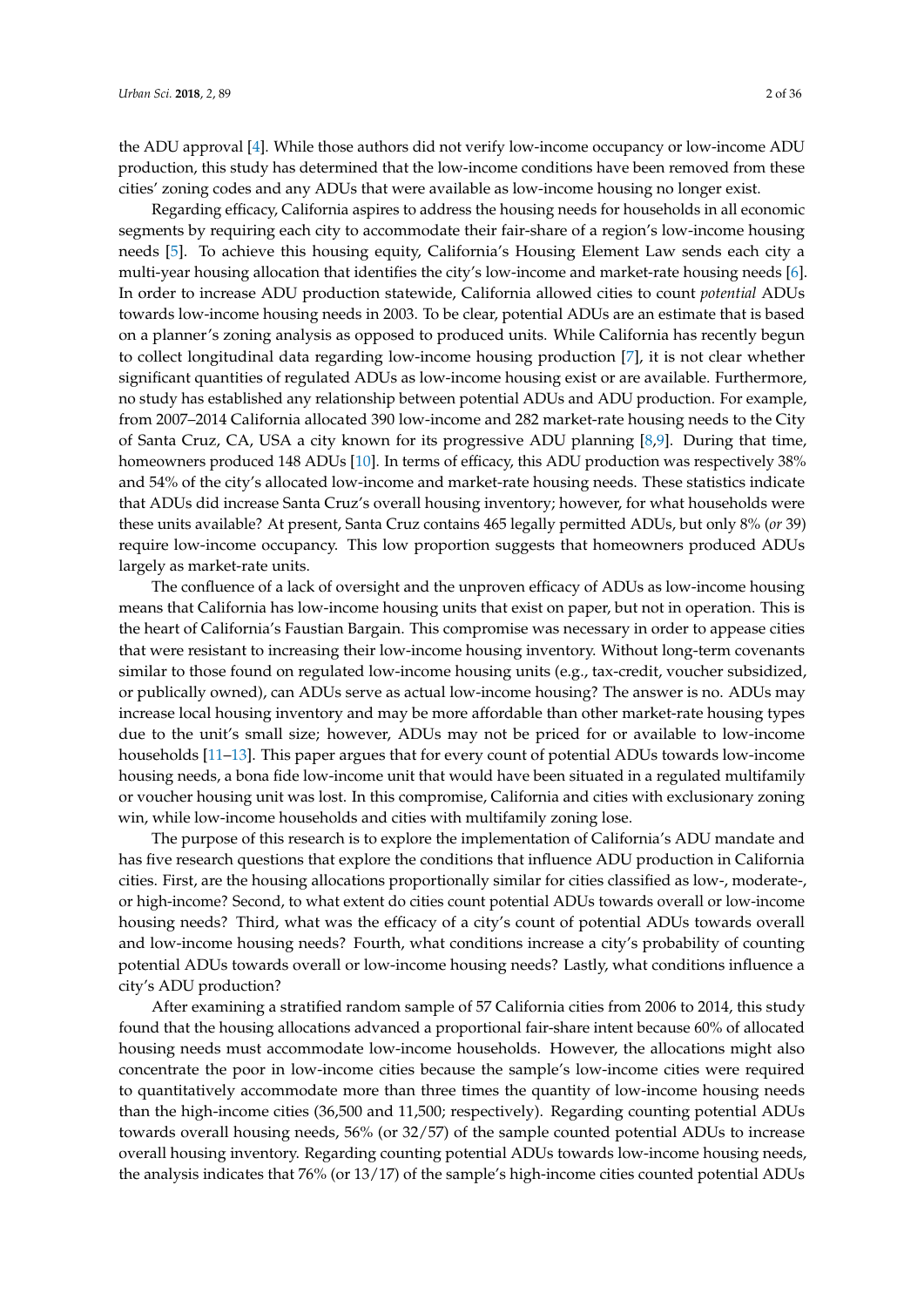as low-income housing, in contrast to 45% (or 9/20) of moderate-income cities and 25% (or 5/20) of low-income cities. Of these potential ADUs as low-income housing, none of these cities' zoning codes imposed covenants that would regulate an ADU's maximum rent, occupant income, or effective period. Regarding the efficacy of counting potential ADUs, planners counted 842 potential ADUs and 749 of those ADUs were designated as low-income housing. While the data indicates that 759 ADUs were produced for an overall efficacy of 90%, none of these units could be verified as available to low-income households.

Inferentially, the analysis indicates that if a city contains a college or has high household incomes then those conditions increases a city's probability of counting potential ADUs toward overall or low-income housing needs. Regarding the conditions associated with ADU production, the analysis indicates that cities with colleges and high incomes were positively associated with ADU production. By contrast, a city's density, proportion of renters, and compliance with state housing law were negatively associated with ADU production. However, when counts of potentials ADUs are included in the model, then the counts were associated with increased ADU production, Overall, this research found that ADUs did increase the housing inventory for this sample of cities; however, it is not clear if the potential ADUs that were counted towards low-income needs actually provided housing satisfaction for low-income households because (1) the zoning codes for these cities did not maintain any low-income covenants and (2) the housing plans for these cities did not verify whether these ADUs were low-income and available to low-income households.

Following this introduction, the literature review discusses the importance of zoning in the U.S. and the intersection of ADUs with senior, innovative, and shadow housing. The background explains how California's primary housing intervention (e.g., the Housing Element Law) integrated ADUs into state housing law, the cities' subsequent responses, and then recent housing law amendments that pertain to ADUs. Next, the paper details this study's methods, data, and results. Lastly, the discussion unpacks the analysis and discusses whether ADUs can be considered low-income housing and makes suggestions regarding closing the loopholes that perpetuates California's Faustian Bargain. In this study, California's Second Unit Law and Housing Element Law operate as mandates because all cities must adhere to state housing policy. For clarity, this paper references the Second Unit Law as the ADU mandate. California makes no legal distinction between cities and incorporated towns [\[14\]](#page-30-12); therefore, this paper references the sample as cities. Lastly, California classifies ADUs as accessory structures. Accessory structures take the form of garages, storage units, children's club houses, artist studios, pool houses, and accessory dwelling units. This paper focuses on ADUs that are intended to satisfy housing needs.

#### **2. Literature Review**

This study examines the implementation and production of ADUs in California cities and this extensive literature review references aspects of California's 1982 ADU mandate as well as the scholarly promotion of ADUs for housing consumption. For seniors, ADUs can extend their independence by facilitating aging in place [\[15,](#page-30-13)[16\]](#page-30-14). For renters, ADUs can provide infill housing in established neighborhoods and, when positioned adjacent to transit, facilitate a less auto-centric lifestyle [\[12,](#page-30-15)[17\]](#page-30-16). For low-income households, ADUs with regulating covenants can provide needed low-income units [\[13\]](#page-30-11). However, zoning restricts ADU production. As noted by Ritzdorf, zoning is the most significant barrier to housing innovation [\[18\]](#page-30-17).

#### *2.1. The Role of Zoning*

In the U.S., zoning is a legal mechanism through which cities divide neighborhoods into districts or zones; establish permitted and special uses for these zones; and regulate development by employing various development standards: building height and bulk, lot-size, setbacks, and parking [\[19\]](#page-30-18). In the early 20th century, many cities adopted zoning in a piecemeal fashion (e.g., Boston, MA in 1904—setbacks and bulk; Los Angeles, CA in 1909—permitted uses; New York, NY in 1916—setbacks,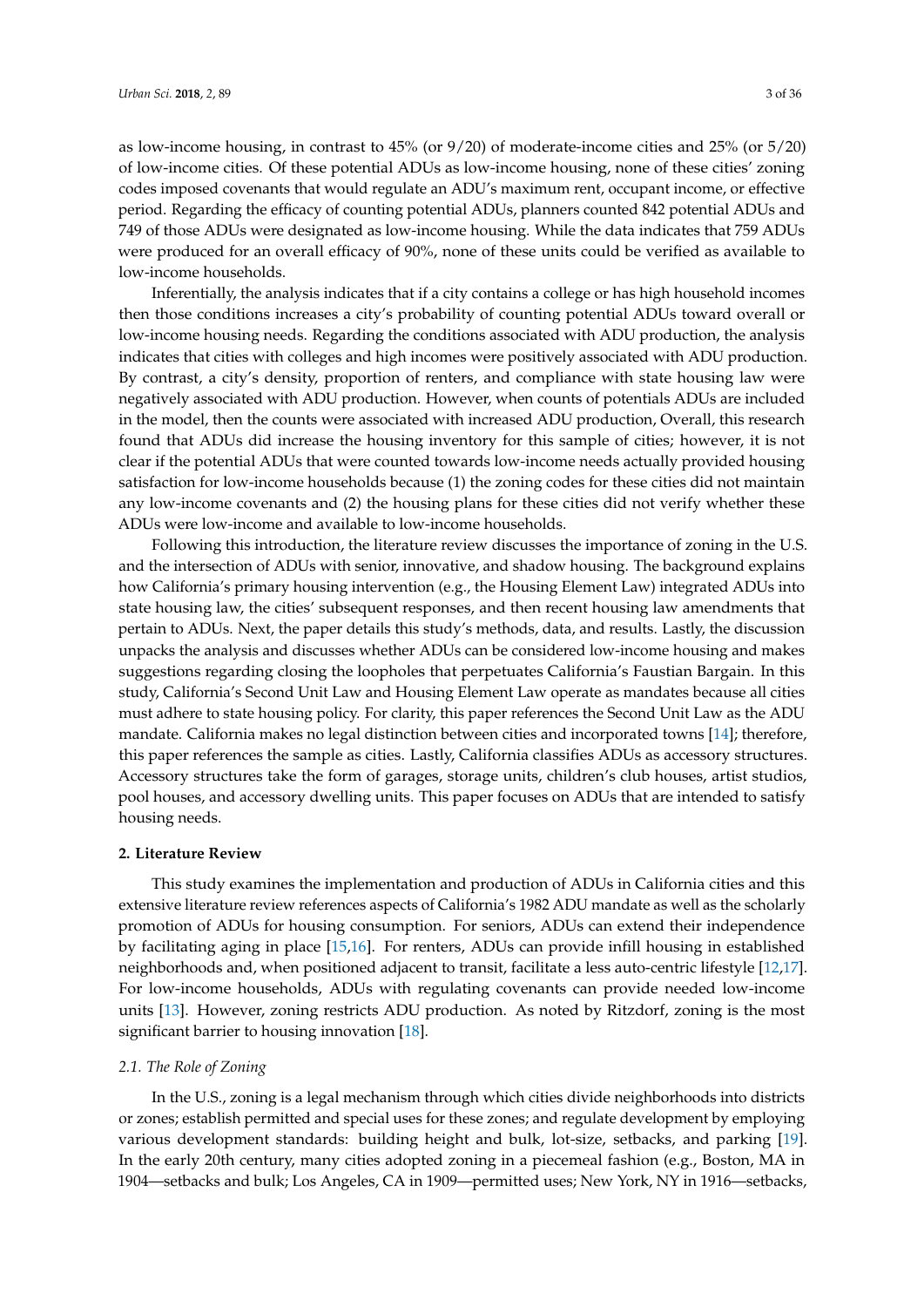bulk, and permitted uses; [\[20\]](#page-31-0)). However, zoning's constitutionality was questioned due to its process of adoption and impact on development. According to the U.S. Constitution's respective 14th and 5th Amendments, no state shall "deprive any person of life, liberty, or property, without due process of law" or take private property "for public use, without compensation" [\[21\]](#page-31-1). In 1926, two events provided resolution.

First, an advisory committee convened by the U.S. Department of Commerce issued the model State Zoning Enabling Act (SZEA) in order to ensure that zoning can be implemented "without violating property rights" [\[22\]](#page-31-2). Under SZEA, states would shroud zoning in the police powers (i.e., protection of a community's health, safety, morals, and general welfare) and states would delegate the police powers to cities, creating home rule. Second, the U.S. Supreme Court upheld zoning's constitutionality in the Village of Euclid vs. Ambler Realty Co. decision while also ushering in the demonization of apartments and, by extension, density. In the court's view, "very often the apartment house is a mere parasite" that infects single-family neighborhoods with "disturbing noises incident to increased traffic and business... [while] depriving children of the privilege of quiet and open spaces for play" [\[23\]](#page-31-3). Furthermore, "apartment houses, which in a different environment would be not only entirely unobjectionable but highly desirable, *come very near to being nuisances*" ([\[23\]](#page-31-3), emphasis added). These statements became part of exclusionary arguments against density. At a minimum, density retards the development of single-family neighborhoods [\[24\]](#page-31-4). At its worst, density destroys idyllic single-family neighborhoods [\[25,](#page-31-5)[26\]](#page-31-6).

In the immediate years after 1926, many states adopted SZEA and many cities subsequently implemented zoning ([\[27\]](#page-31-7), Figure 1). However, Euclidean zoning begat an enduring tension between states and cities regarding autonomy and development [\[27–](#page-31-7)[31\]](#page-31-8). Under home rule, can city residents and elected officials pursue a neighborhood idyll that excludes low-income households? Alternatively, can states override a city's prerogatives in order to provide benefits to the states' many households? In the case of ADUs as senior, innovative, and shadow housing, cities employ zoning to protect single-family neighborhoods whereas states employ zoning to increase housing options.

#### *2.2. ADUs as Senior Housing*

ADUs can extend the independence of seniors who are no longer self-sufficient *and* do not require extensive medical care [\[32\]](#page-31-9). A key point is a senior's or caregiver's recognition that a suburban detached home was designed for the senior's younger self [\[33\]](#page-31-10). However, research finds the limited adoption of ADUs for seniors due to a lack of interest and restrictive zoning. In 1981, the American Association for Retired Persons (AARP) hosted a forum to introduce Australian *granny flats* to American planners [\[34\]](#page-31-11). Since 1974, the State Government of Victoria (Australia) has rented publicly owned, small, detached, temporary structures known as granny flats to households [\[35\]](#page-31-12). When vacant, the state relocates the flats. In 1993, HUD piloted granny flats in its Elder Cottage Housing Opportunity (ECHO) program to assist seniors living in Iowa, Kansas, Missouri, New Jersey, and Tennessee. Although ECHO program users reported positive benefits for senior occupants, the program users also experienced high costs, variable unit quality, difficulty in moving vacant units, and restrictive zoning (e.g., design review, special or temporary uses, setbacks, density; [\[36\]](#page-31-13)).

In order to expand senior housing options, Pollak called on planners to rethink zoning that accommodates seniors because seniors generate less political controversy [\[37\]](#page-31-14). To mitigate restrictive zoning, Pollak argued that ADU zoning must survive a two-part test. First, does the regulation further "a legitimate governmental purpose," and second, is there a "reasonable relation between the end sought to be achieved by the regulation and the means used to achieve that end" [\[37\]](#page-31-14). Pollak then advocated for flexible zoning and deed restrictions to ensure neighborhood compatibility because without a legal permit, an ADU is an illegal structure or land-use. In short, Pollak echoed Ritzdorf, who recognized that ADUs provide senior housing and generate income for seniors as well as suburban female headed households [\[18,](#page-30-17)[38\]](#page-31-15). For example, Chapman and Howe reported that 64% of Seattle homeowners created an ADU to earn extra income, 53% to reduce house payments, and 47% to increase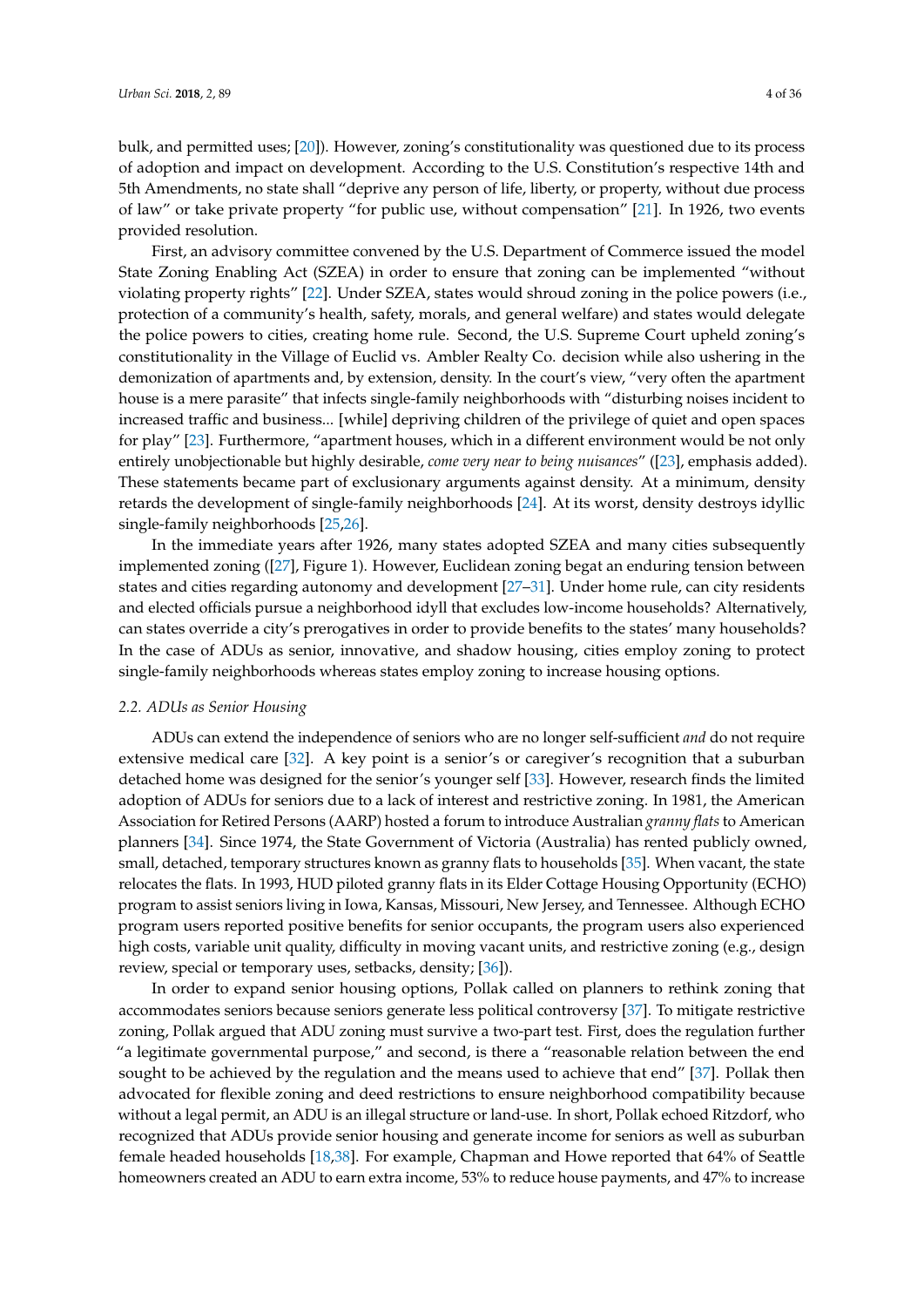home value [\[15\]](#page-30-13). With planners in mind, Ritzdorf promoted Gellen's concept of "zoning by building envelope" [\[39\]](#page-31-16). Rather than attach density to structures (i.e., *dwelling units per acre*), Gellen advocated attaching *density to the lot* because zoning should not "dictate a lifestyle or type of occupant" [\[39\]](#page-31-16).

By 2006, Liebig, Koenig, and Pynoos also argued that zoning is "not in synch with . . . the growing need for long-term care," and a suburban senior's desire to age in place "is compromised by the lack of adequate transportation and walkability" [\[40\]](#page-31-17). After surveying 32 planners from 13 states (65% response rate), the authors determined that a family's preference for multigenerational housing was a major factor contributing to ADU production. Liebig et al. then concluded that if planners embraced a framework of family care, then zoning that promotes ADUs might be adopted due to the changing housing needs of aging baby boomers [\[41\]](#page-31-18).

Regarding the senior interest in ADUs, Varady surveyed 225 seniors (77% response rate) in the late 1980s and reported that only 15 seniors living in suburban detached homes or who were in poor health expressed any interest in ADUs [\[42\]](#page-31-19). Thirteen years later, Chapman and Howe surveyed 98 Seattle, WA, USA homeowners (46% response rate) and reported that seniors constructed only 27% of ADUs and were only 12% of tenants, whereas middle-aged homeowners constructed 51% of the ADUs and 64% of ADU tenants were aged 20 to 39 [\[15\]](#page-30-13). In the San Francisco Bay area, Wegmann and Chapple surveyed ADU homeowners (*n* = 2529, 13% response rate) and reported that seniors occupied only 4% of the ADUs [\[43\]](#page-31-20). Recently, Brown and Palmeri surveyed ADU owners in Portland, OR, USA (*n* = 673, 43% response rate) and reported that only 18% of owners were aged 65+, whereas 72% were aged 35-64 [\[12\]](#page-30-15). Regarding ADU tenants, the authors reported that only 23% were aged 55+, whereas roughly 74% were aged 25–54.

Given that the literature has found that zoning restricts ADUs as senior housing and seniors have maintained low-occupancy in ADUs, are seniors a potential obstacle to ADU production? Could seniors and their desire for familiar neighborhood settings contribute to restrictive zoning? In the Phoenix, AZ, USA region, Pfeiffer transformed Orfield's suburban development typology to categorize 26 cities by their proportions of senior residents (to total residents) and their median household incomes in order to determine whether a city's character influences ADU zoning restrictions [\[44](#page-31-21)[,45\]](#page-31-22). After examining these cities' zoning codes and interviewing planners, Pfeiffer determined that threatened cities (i.e., moderate proportion of seniors, lowest household incomes) prohibited or severely restricted ADUs because these units were seen as a nuisance. For example, one planner stated that applicants "come in for a permit for a detached garage, and the next thing you know there's a family of six living in it" [\[45\]](#page-31-22). The preservation cities (i.e., highest proportion of seniors, highest household incomes) limited ADUs to guesthouses that facilitated family care, but the units lacked kitchens. Lastly, the new identity cities (i.e., lowest proportion of seniors, moderate household incomes) employed ADUs to accommodate diverse housing needs (e.g., seniors, renters, and college students). For new identity cities, ADUs were integral to the city's desire for economic growth. While Pfeiffer's study provided only a descriptive analysis regarding senior residents, the analysis suggests that a city's senior population may indirectly influence the planner's implementation of neighborhood development.

In summary, this review on ADUs and senior housing needs highlights that many scholars positioned ADUs as a family-friendly solution that facilitates aging in place; however, the research does not substantiate that seniors are, in large part, ADU owners or tenants. For example, in their survey of Portland ADU homeowners, Brown and Palmeri concluded that ADUs "do house and support older persons, but apparently no more than other forms of housing" [\[12\]](#page-30-15). A key reason is that the construction, renting, and maintenance of an ADU can be daunting for seniors [\[46\]](#page-31-23), whereas middle-aged homeowners may view an ADU as supplemental income. Lastly, a recurring theme in this discourse is that zoning, the local process that guides neighborhood development, also inhibits the production of ADUs as senior housing.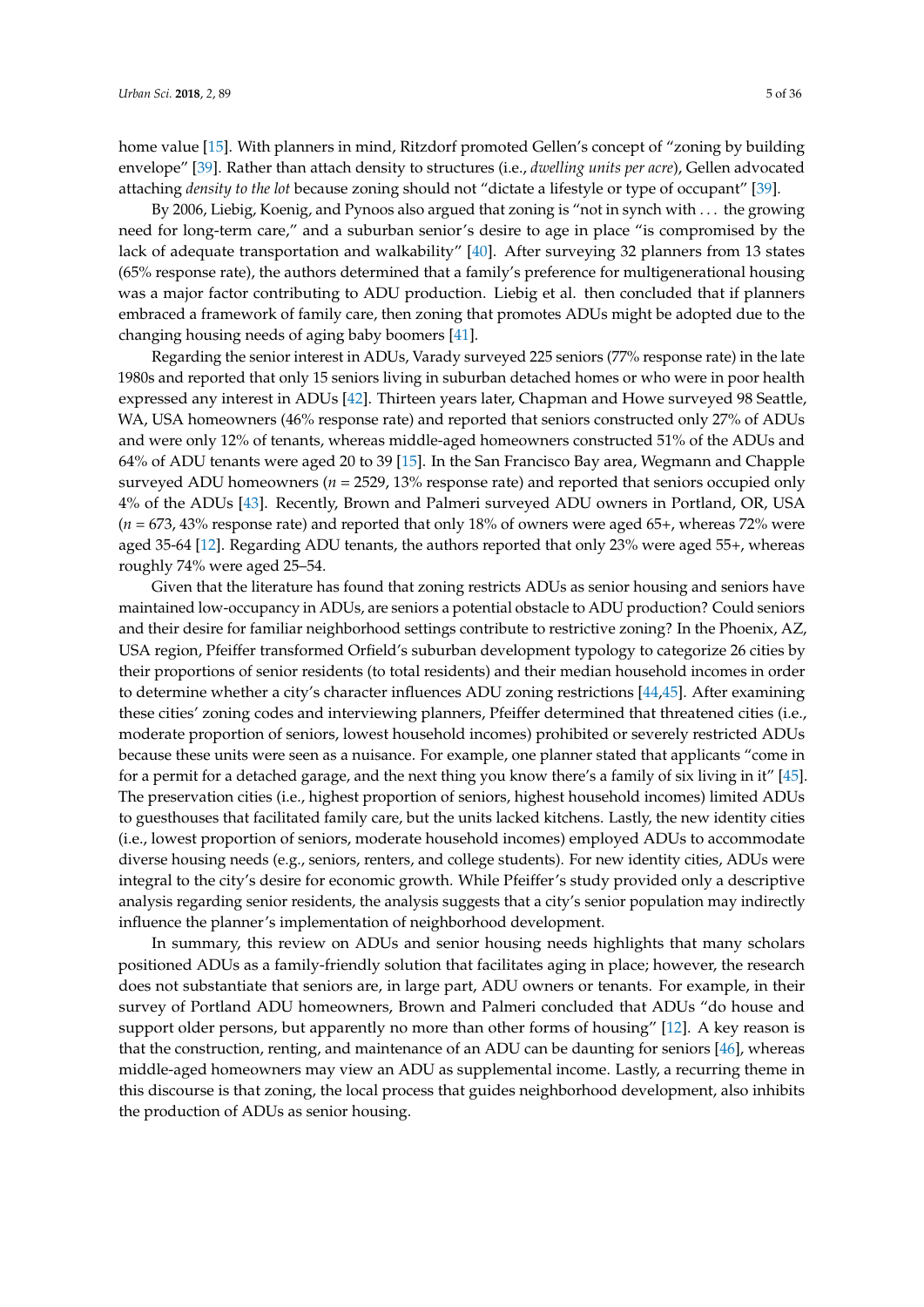#### *2.3. ADUs as Innovative Housing*

ADUs epitomize smart growth, new urbanism, and sustainability. Smart growth planning strives for neighborhoods that increase housing options for multiple housing needs and reduce automobile dependence in contrast to sprawling land-use that wastes natural and rural resources [\[47–](#page-31-24)[49\]](#page-32-0). Infill ADUs implement smart growth principles because they do not expand an urban service area or growth boundary [\[50\]](#page-32-1). As backyard or alley homes, ADUs utilize existing infrastructure in established neighborhoods [\[51](#page-32-2)[–53\]](#page-32-3). As attached or detached housing, ADUs transform single-family zones by increasing underutilized density [\[17\]](#page-30-16). As new construction, ADUs infuse older communities with new housing and residents while enabling multigenerational housing [\[9,](#page-30-8)[54–](#page-32-4)[56\]](#page-32-5).

ADUs also exemplify new urbanism, which integrates land-use, pedestrian-friendly neighborhoods, reduced vehicle travel, and (ideally) economic diversity [\[57,](#page-32-6)[58\]](#page-32-7). By constructing ADUs above garages or as detached units, many new urbanist developers create mixed-tenure housing on single-family lots [\[59\]](#page-32-8). Regarding new urbanism and low-income housing, ADUs along with small floor plans may be the only non-governmental method that provides affordable, but not necessarily low-income, housing units [\[13\]](#page-30-11). Heeding the smart growth and new urbanist plaudits, one can also concede that ADUs are sustainable (i.e., meeting current needs without compromising future needs) because of increased density, usage of existing infrastructure, and housing diversity [\[60](#page-32-9)[,61\]](#page-32-10).

In the mid-2000s, planners and housing advocates discovered ADU nirvana in Santa Cruz, CA, USA [\[2,](#page-30-1)[4](#page-30-3)[,8](#page-30-7)[,62](#page-32-11)[–65\]](#page-32-12). Santa Cruz allows ADUs on owner-occupied, 5000-square-foot lots with one open ADU parking space. The city also provides seven ADU designs and grants homeowners one hour of building expert assistance. Regarding ADUs as low-income housing, if a homeowner accepts waived fees or city-sponsored financing, then the ADU is restricted to *verified* low-income households until the homeowner repays the fees or the loan. These policies reflect not only the spirit of California's ADU mandate but also land-use reforms advanced by Atash [\[66\]](#page-32-13), who advocated for the removal of restrictive zoning to reduce housing costs, and Howe [\[67\]](#page-32-14), who advocated for flexible housing designs for changing housing needs. In response to the city's flexible zoning, homeowners constructed 148 ADUs between 2007 and 2014 for a current total of 465 legally permitted units [\[10,](#page-30-9)[68\]](#page-32-15). However, three caveats temper the success of Santa Cruz: tourism, housing demand, and home value. Santa Cruz is adjacent to the Pacific Ocean, home to UC Santa Cruz (roughly 17,300 students), and its 2010 median home value (\$735,600) was roughly 60% higher than the state value and 292% higher than the national value.

Despite the renown of Santa Cruz, the resistance to ADUs persists because many residents fear that ADUs will harm neighborhood character and home values [\[4](#page-30-3)[,69\]](#page-32-16). In 1986, Caves examined the zoning of San Diego, CA, USA region suburbs and found ADU prohibition [\[70\]](#page-32-17). National City, CA, USA declared that ADUs will increase existing blight, disrupt neighborhoods, create health and psychological problems, fiscally drain the city, exacerbate traffic, and deprive the families of adjacent single family residences of air circulation [\[71\]](#page-32-18). California's urban cities of San Jose and San Francisco also prohibited ADUs (citing impacts on traffic, infrastructure, and density) but recently repealed prohibition due to escalating rents [\[72](#page-32-19)[,73\]](#page-32-20). In Illinois, Talen and Knapp examined the zoning from 37 counties and 167 cities in order to survey the adoption of smart growth policies and reported ADU prohibition in all locations [\[74\]](#page-32-21).

A recent survey regarding opinions on ADUs (*n* = 372, 11% response rate) reported that City of Los Angeles, CA, USA neighborhood council members were concerned that ADUs would impact parking (32%), density (24%), crime (9%), low-income renters (6%), and safety (6%; [\[4\]](#page-30-3)). In turn, these council members advocated for the following restrictions on ADU: stringent design standards (62%), large lots only (59%), consensus of adjacent property owners (59%), attached to the main house (53%), and on-site parking (53%). The authors then examined the zoning from 87 suburban cities in Los Angeles County to survey ADU zoning restrictions and reported that 61 suburbs (or 70%) required on-site parking, 42 (or 48%) stipulated a minimum lot-size, and 27 (or 31%) required covered parking [\[4\]](#page-30-3). In order to overcome ADU zoning restrictions nationally, the AARP and the American Planning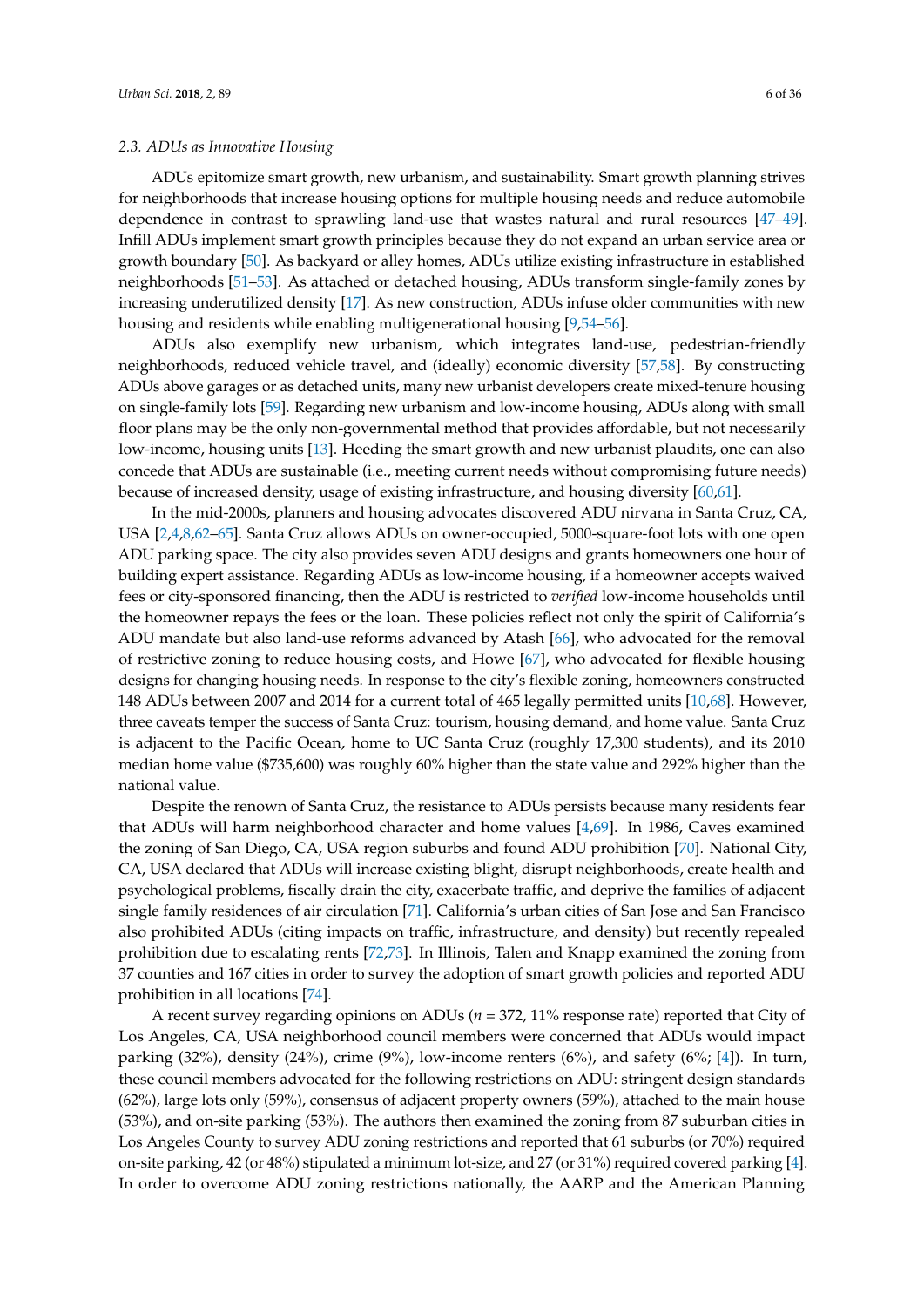Association (APA) created model ADU ordinances (partly based on California's ADU mandate) to influence planners in the same manner that the 1920s SZEA models influenced states [\[27,](#page-31-7)[75\]](#page-32-22). The models provided three levels of development standards for fine-tuning a city's zoning: optimal (has the fewest restrictions), favorable (has modest restrictions), or minimal (may hinder production; [\[75\]](#page-32-22)). While these standards do exhibit flexible zoning, they may also present "inefficient and duplicative government . . . processes" that might impose barriers and restrict production [\[76\]](#page-32-23).

In a bid to shift the ADU discourse to that of increased rental housing, two notable studies quantify ADU production via flexible zoning. In northern California, Chapple, Wegmann, Nemirow, and Dentel-Post examined single-family lots located within half a mile of a heavy-rail transit station in three cities (Berkeley, El Cerrito, and Oakland) and estimated that 2149 potential ADUs could be constructed under flexible zoning (i.e., less stringent lot-size, parking, and setback standards), which was 57% more than allowed under current zoning [\[3\]](#page-30-2). The authors extrapolated that if planners applied flexible zoning to larger areas in these cities, then 10,300 potential ADUs could be constructed, which was 138% more than allowed under current zoning. To quantify the transit area's ADU rental market, the authors randomly surveyed homeowners ( $n = 515$ , 13% response rate), and reported that 16% of these parcels contain an ADU. Of the ADUs used as housing, 49% were rent-free, and the authors determined that 90% of ADUs in Berkeley were unpermitted. To calculate the ADU rents in their study area, the authors examined Craigslist advertisements ( $n = 174$ ) and suggested that 79% of advertised ADU rents would qualify as low-income housing. Furthermore, these potential ADUs could exceed the allocated low-income housing needs for these cities [\[3\]](#page-30-2). While this study clearly demonstrates how zoning restricts ADU production in urban cities, their low-income claim is tenuous because the advertised ADU rents may rely on unit deficiency (e.g., no permit) or homeowner whim (no covenants on maximum rent, occupant income, or effective period; [\[77\]](#page-32-24)).

By 2014, Wegmann and Chapple had updated their build-out analysis and argued that zoning not only restricted ADU production but also exacerbated "a *smart growth—housing development disconnect*, which thwarts implementing smart growth" in urban communities ([\[78\]](#page-33-0); emphasis in the original). Furthermore, the placement of ADUs in high-income communities, they argued, contributed to economic diversity and fair housing. In the expanded build-out analysis (now 11.5 square miles), the authors estimated that flexible zoning would yield 8677 potential ADUs, which was 39% more than allowed under current zoning. Furthermore, 90% of these potential ADUs would qualify as low-income housing ([\[78\]](#page-33-0), Table 4). Collectively, these and their other studies illustrate that (1) flexible zoning may increase rental housing via ADU production; (2) zoning restricts ADU production by imposing lot-size, set-back, and parking standards; and (3) ADUs can provide needed housing in urban cities that have little vacant land [\[8,](#page-30-7)[17,](#page-30-16)[43,](#page-31-20)[77\]](#page-32-24). However, this stream of research *consistently* lacks significant legal measures that would secure these potential ADUs as *regulated* and *available* low-income housing.

In summary, this literature highlights that ADUs were common in most U.S. cities until the rise of Euclidean zoning, with its "strict separation of land uses" [\[40](#page-31-17)[,79\]](#page-33-1). Under the planning frameworks of smart growth, new urbanism, sustainability, and family care, scholars position ADUs as an efficient solution that can satisfy local housing needs in land-locked urban and suburban neighborhoods. However, zoning restricts not only ADU production but also innovation in housing development, These studies suggest that changing public opinions on ADUs as well as zoning that regulates these units will be difficult; however, there is a silver lining. In 2012 Wegmann and Chapple reported that of the respondents that knew of an ADU in their neighborhood (e.g., 402 of 507 responses), 62% indicated that the nearby ADU had no negative impact on the respondent's quality of life [\[43\]](#page-31-20). This statistic may suggest that operational and legally permitted ADUs may be necessary to counter negative opinions. Regarding ADUs as low-income housing, very few studies have comprehensively addressed the feasibility of ADUs as low-income housing. Recently, Brown and Palmeri cautioned that "ADUs seem unlikely to be a complete solution" for providing low-income housing in tight urban markets [\[12\]](#page-30-15). In their Portland, OR study, the authors reported that "80% of ADUs are going for market rates....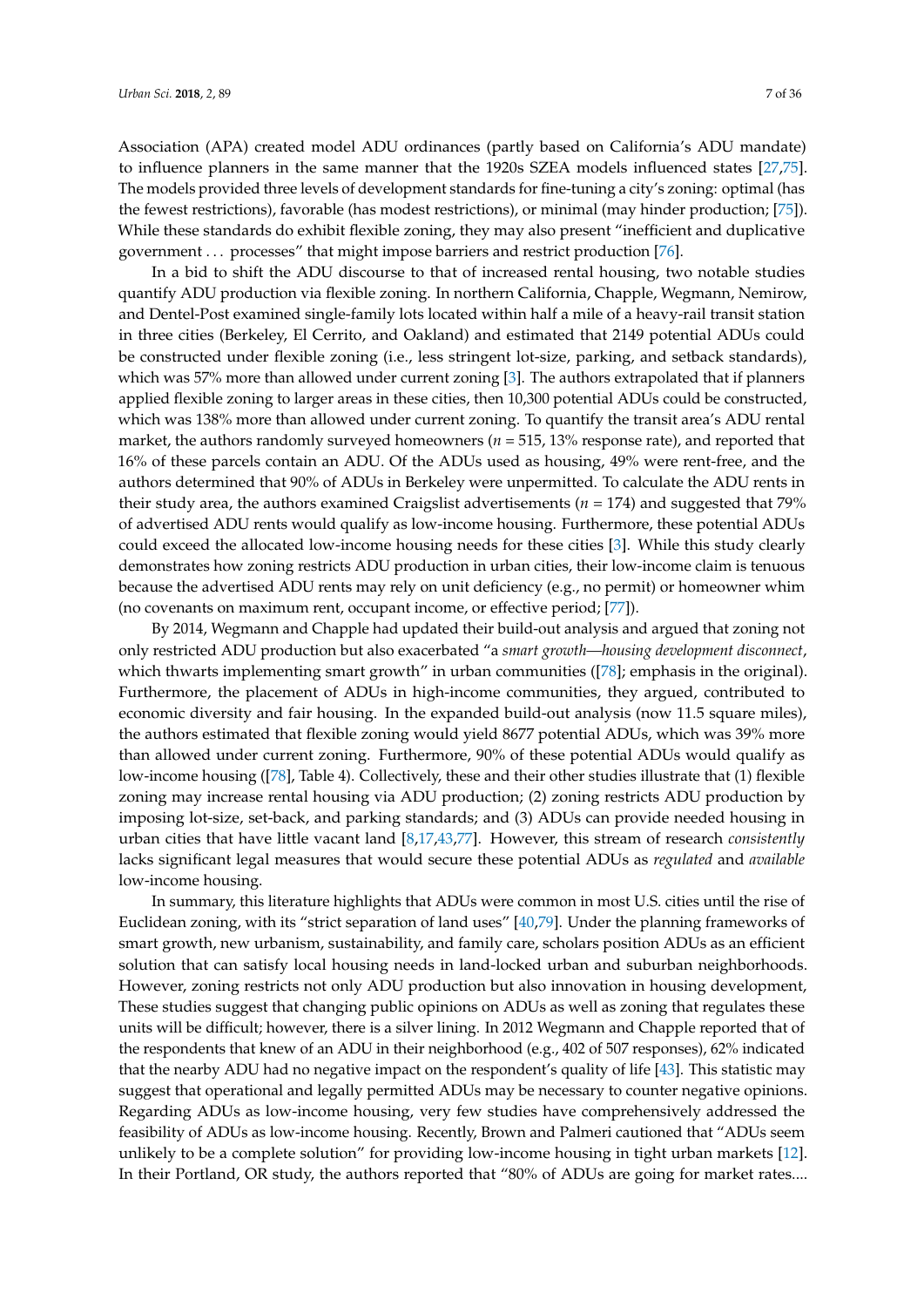[and are] no more or less affordable than comparable apartments in multifamily developments," after accounting for the unit's size [\[12\]](#page-30-15). To explain why their assessment contrasted with other claims, the authors stated that "Wegmann and Chapple's ADUs were often unpermitted, while all the Portland ADUs... were permitted" [\[12\]](#page-30-15).

#### *2.4. ADUs as Shadow Housing*

Since zoning restricts the issuance of ADU permits, Baer categorized unpermitted ADUs as shadow housing [\[79\]](#page-33-1). As defined by Baer, shadow housing does not rely on federal or state policy, per se, but arises from the confluence of restrictive zoning and a lack of subsidies that stymie low-income housing production. In this phenomena, local and non-local actors subdivide existing single-family residences or convert nonresidential structures into unpermitted units that satisfy low-income housing needs but also incite fear and apprehension among residents and city officials [\[79\]](#page-33-1). For example, Lang analyzed northeastern U.S. residential appraisal data, determined that ADUs were the number one item that decreased a home's value [\[80\]](#page-33-2). Subsequently, he argued that ADUs violate the suburban idyll because an ADU's increased density connotes an urban land-use. Alternatively, the lack of ADU permits may have negatively affected Lang's home values. Concurrent to Lang's study, Liebig et al. reported that planners in eastern U.S. cities aspired to legalize unpermitted units [\[40\]](#page-31-17).

Research on California's urban housing markets also identifies a prevalence of shadow housing. In southern California, Chavez and Quinn randomly sampled 500 single-family homes and estimated that "about 42,000 garages [were] sheltering about 200,000 people in Los Angeles County" [\[81\]](#page-33-3). Improving on Chavez and Quinn's methodology, Mukhija analyzed single-family residential sales (*n* = 3113) and estimated that Los Angeles County contained roughly 25,000 unpermitted units [\[82\]](#page-33-4). Recently, Wegmann and Mawhorter examined informal housing in California [\[69\]](#page-32-16). As defined by the authors, informal housing consists of dwellings that are "built without proper buildings permits or land use approvals" [\[69\]](#page-32-16). The concept is an extension of colonias, a type of unpermitted subdivision that is "located on the periphery of metropolitan areas located near the border with Mexico" and the U.S. [\[69](#page-32-16)[,83\]](#page-33-5). The key point for both informal housing and colonias is that homeowners, rather than builders or local governments create their housing and infrastructure.

In their study of informal housing, Wegmann and Mawhorter estimated that from 1990–2010, the California's low-density cities in coastal urban regions (e.g., Los Angeles, San Francisco) had the highest increases in informal units, with informal units produced in proportion with permitted housing units [\[69\]](#page-32-16). The authors also descriptively noted that as a community's household income increases, the estimate of a community's informal housing decreases ([\[69\]](#page-32-16), Table A-1). This negative relationship could mean that high-income cities maintain effective code enforcement that halts informal housing construction, whereas low-income cities may lack this administrative proficiency [\[11\]](#page-30-10). Wegmann and Mawhorter encouraged planners to adopt a middle ground when quantifying shadow units (i.e., neither draconian enforcement nor disregard for health and safety); however, they did not explore the conflict that occurs when planners administer California's planning laws, legalize shadow housing, and interact with apprehensive residents and elected officials. This omission was a missed opportunity because shadow housing requires permits to ensure occupant safety.

In summary, shadow housing is borne out of restrictive zoning and deficient low-income housing subsidies. Shadow housing is found in California's tight housing markets, as noted by Chapple et al.'s determination that 90% of Berkeley's ADUs were unpermitted units [\[3\]](#page-30-2). Shadow housing also increases resident apprehension to ADUs as noted by Mukhija et al.'s survey in which neighborhood council members associated ADUs with crime [\[4\]](#page-30-3). To reduce the specter of shadow housing and increase local housing inventory, planners should modify their zoning codes in order to grant *amnesty* permits to these informal units. This action would integrate the legalized unit into a city's housing inventory as a rehabilitated or new ADU, a strategy that has been implemented in many California cities (e.g., Daly City, Encinitas, Los Gatos, Moraga, Ojai, Petaluma, San Carlos, and Ventura).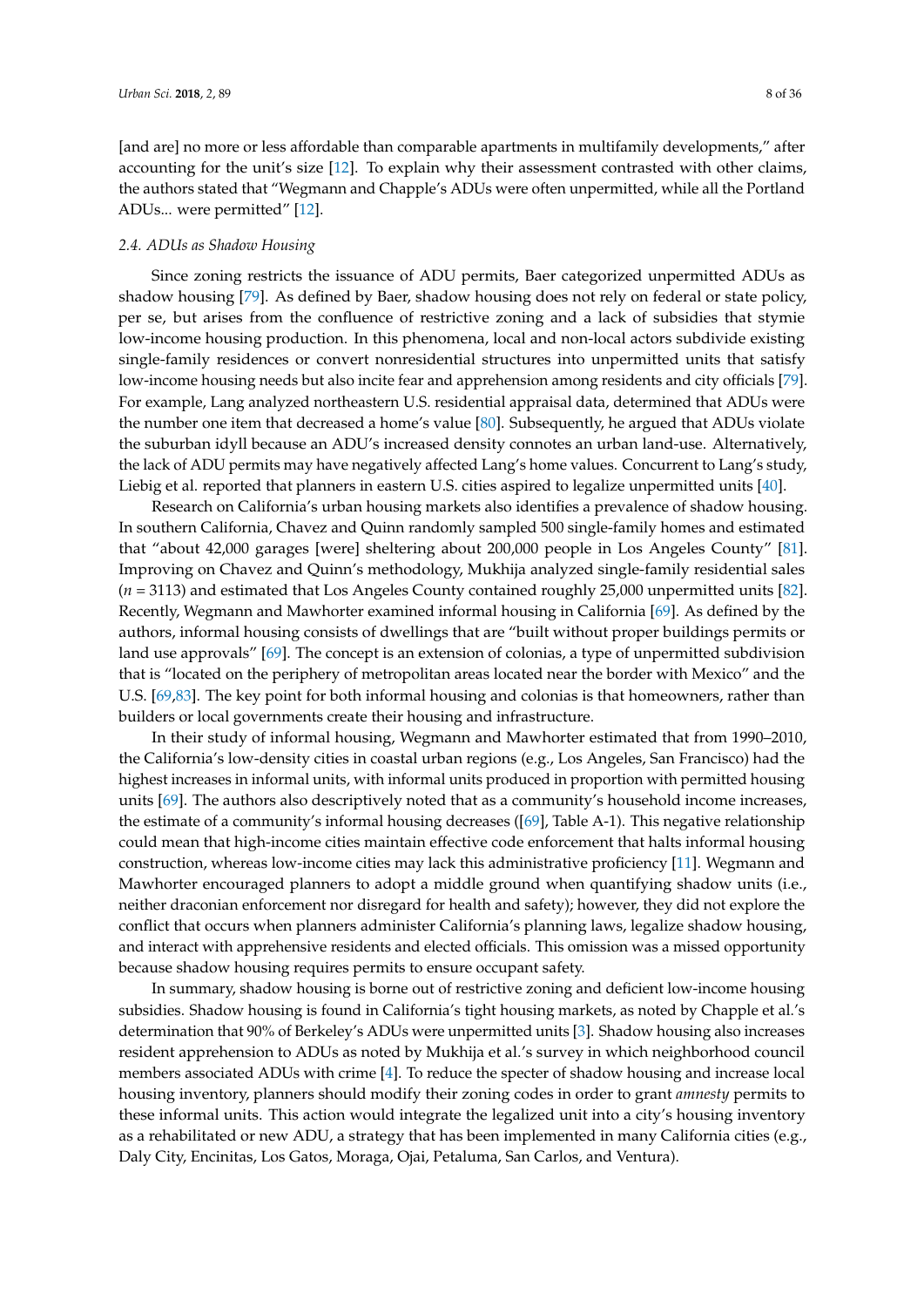#### **3. Background on Housing and Planning in California**

California is one of few states in the U.S. that mandates that cities address low-income housing needs and many of its housing prescriptions extend federal precedent [\[27,](#page-31-7)[84\]](#page-33-6). This paper notes that the creation of low-income housing in the U.S. is always a political compromise. However, when a compromise creates additional problems, what should be done? In the case of ADUs and California, the state has recently revised state housing laws that should increase ADU production statewide. In this background section, the following sections explore the compromises embedded in federal and state low-income housing policies, California's primary housing intervention (e.g., the Housing Element Law), how California cities resist ADUs, California's ADU process and, finally, recent amendments to the ADU mandate.

#### *3.1. Low Income Housing in the U.S. as a Political Compromise*

California's implementation of political compromise to increase low-income housing inventory follows federal precedent. The U.S. Congress, for example, responded to the 1920s Great Depression by adopting the Housing Act of 1937. This law created the first public housing units for low-income households in the guise of a jobs bill [\[85\]](#page-33-7). Subsequently, these public housing units were not designed to compete with the private market or attract the middle class, but only to accommodate racially segregated low-income households. The Housing Act of 1949 set a goal of constructing 800,000 low-income units in ten years. However, this act also facilitated the refusal of mortgages to minority households, thereby restricting minority households to substandard housing in the urban core while simultaneously destroying the core with urban renewal [\[86–](#page-33-8)[88\]](#page-33-9). The Housing Act of 1968 responded to uprisings in urban cities by prohibiting discrimination in the sale, rent, and/or financing of housing when the discrimination was based on a person's race, color, religion, sex, or national origin. However, owner-occupied buildings containing fewer than five units were exempted from adhering to these prohibitions (e.g., the "Mrs. Murphy" exemption; [\[89\]](#page-33-10)). Lastly, the Housing Act of 1974 responded to national inflation by ceasing public housing construction and directing low-income households to private units via housing vouchers. To its credit, the government would establish a maximum rent, demand that a unit had no structural deficiencies, and require that the unit remain low-income until the voucher was terminated, the tenant relocated, or the owner opted out of participation.

Other states, in their efforts to increase low-income housing inventory, also pursue policies of political compromise. Georgia, for example, requires housing plans from cities of more than 50,000 persons [\[90\]](#page-33-11). This threshold also qualifies these cities for direct funding from the U.S. Department of Housing and Urban Development (HUD). In order to reduce bureaucratic burden, Georgia allows these cities to substitute their HUD plans for the required housing plan [\[91\]](#page-33-12). Due to this compromise, it is not clear whether HUD or local planners are directing Georgia's local housing policies [\[92\]](#page-33-13). In 1999, Wisconsin Smart Growth Law required housing plans from all cities and towns if these jurisdictions implemented zoning [\[93\]](#page-33-14). By 2015, nearly 1500 housing plans had been created [\[94\]](#page-33-15); however, Wisconsin's reluctance to define housing needs may allow its jurisdictions to zone their land in ways that might actually limit housing types and exclude residents by household income [\[95\]](#page-33-16). Since 2005, Illinois requires that all cities ensure that 10% of their housing inventory is affordable to low-income households. Non-compliant cities must create housing plans that include objectives that will increase low-income housing inventory [\[96\]](#page-33-17). However, many cities claimed that the law did not apply to them due to Illinois' generous grant of home rule [\[97\]](#page-33-18).

#### *3.2. California's Housing Element Law and the Integration of ADUs*

California's positioning of ADUs as low-income housing is surprising, given the state's progressive housing policies. In 1967, California adopted the Housing Element Law and required all cities to accommodate housing demand [\[6\]](#page-30-5). The state employs a fair-share regional housing allocation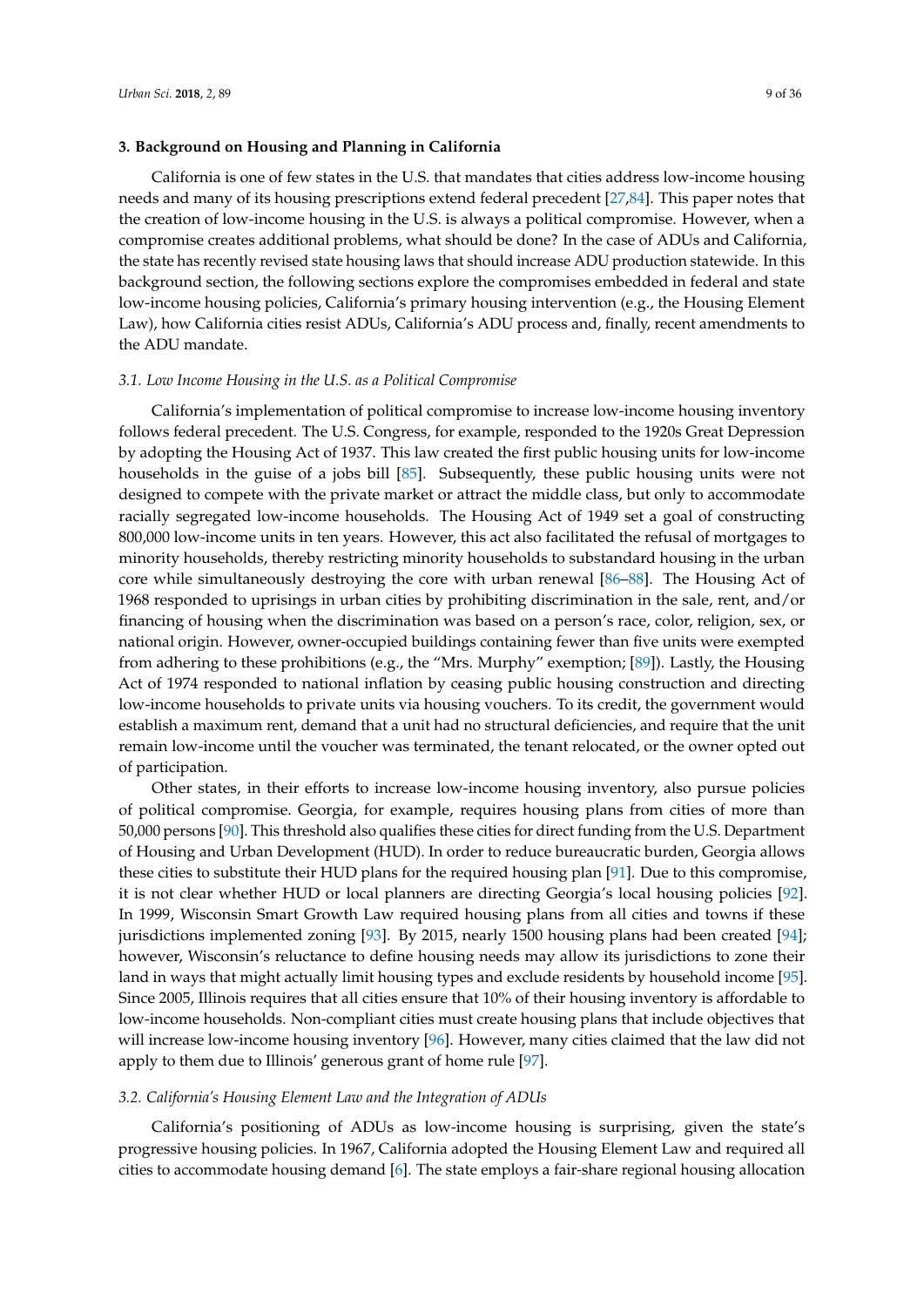as an intervention that redistributes low-income housing needs within a region. This multi-step intergovernmental process involves the state's housing agency—the Department of Housing and Community Development (CAHCD), the regional councils of governments (COGs), and the local cities. The general process is as follows.

First, every five years CAHCD estimates California's statewide housing needs for current and future residents. Second, to accommodate equitable housing consumption for all households, the COGs allocate individual housing needs to all member cities so that households in all economic segments can find suitable housing within their respective region. The allocation implements housing equity (i.e., fair-share) by stratifying housing needs by household income: very low (i.e., 0–50% of HUD's median family income), low (51–80%), moderate (81–120%), and above moderate (121% and higher, See Supplementary Table S1). Due to California's home values, the very low-, low-, and moderate-income categories constitute low-income housing, while the above-moderate category is market-rate housing [\[98\]](#page-33-19). Third, the cities create housing plans that incorporate and implement the allocation by quantitatively specifying how low-income housing and market-rate needs can be satisfied with construction, rehabilitation, or subsidy preservation programs over a 5- to 8-year period. Lastly, CAHCD assesses every housing plan to ensure that the plan's goals, policies, and programs comply (i.e., compliance) with state law. California adopted these measures due to its historically constrained housing market. From 1960 to 2010, California's median home value increased by roughly 324% to \$405,800, whereas the U.S. equivalent increased by 149% to \$187,500 (e.g., all dollars are constant to year 2009).

However, there are two loopholes in this process. First, section 65584.04(d) of the Housing Element Law identifies a 10-point criteria that should be considered when COGs devise the fair-share regional housing needs allocation. These criteria include the following regional conditions: jobs and housing balance; development constraints (e.g., water and sewer availability, land availability, land and agricultural preservation); distribution of household growth assumed for regional transportation plans, market demand; loss of assisted housing units; high housing cost burdens; housing for farm workers; and housing needs generated by the presence of a university. While these criteria are important, California does not set priorities. For example, should the housing needs of universities have more importance than those of large families, seniors, or the homeless? Should housing growth be directed to cities with low land costs even though the existing public transit may be insufficient for low-income households? These important discretionary decisions are decided by the agency that devises the housing allocations.

Second, the scholarship on the efficacy of California's Housing Element Law provides "opposing conclusions about the effectiveness of the California model" [\[99](#page-33-20)[,100\]](#page-33-21). California evaluates its fair-share strategy by enumerating the quantity of cities with compliant housing plans, as opposed to enumerating constructed low-income and/or market-rate housing units. In 1991, only 11% of cities maintained compliant housing elements. By 2010, compliance peaked at 90% of cities [\[101\]](#page-33-22). Regarding the relationship between compliance and housing production, in the early 2000s Lewis determined that housing plan compliance had no relationship with a city's housing production or ratio of multifamily units to total housing units, but compliant cities issued more multifamily permits than non-compliant cities [\[102,](#page-33-23)[103\]](#page-33-24). Recently, Ramsey-Musolf examined cities in the Los Angeles and Sacramento regions and determined that compliant cities were associated with a 2.3% increase in low-income housing production (as identified by the housing plans) relative to non-compliant cities [\[104\]](#page-34-0). By contrast, compliant cities were associated with a 0.22% decrease in annual housing production (i.e., permits) relative to non-compliant municipalities. However, these associations are limited to the purposive sample  $(n = 53)$ .

Regarding California's positioning ADUs as low-income housing, the seeds of California's Faustian Bargain began with federal devolution. In the early 1980s, Reagan's presidential administration set out to reduce federal expenditures and drastically cut HUD's budget authority by more than 70% [\[105\]](#page-34-1). This action fomented a crisis in low-income housing subsidies [\[106,](#page-34-2)[107\]](#page-34-3).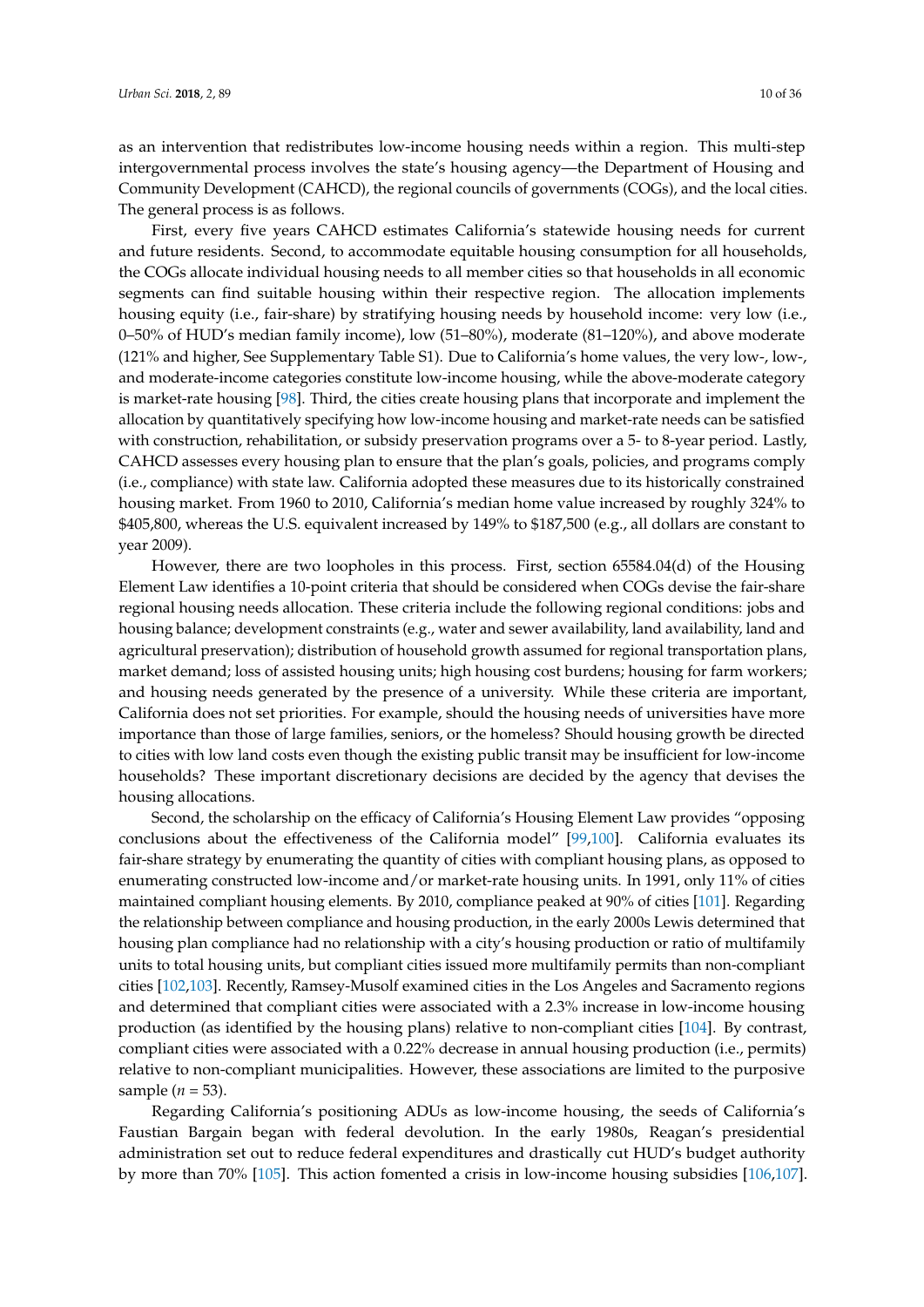In response, California's legislature declared "that there is an [sic] tremendous unmet need for new housing to shelter California's population. The unmet housing needs will be further aggregated by the severe cutbacks in federal housing programs" ([\[1\]](#page-30-0), Section 1(a), circa 1982). Consequently, in 1982, California mandated that all cities permit ADUs in residential zones to address the unmet housing needs of renters, seniors, and low-income households and to avoid providing state housing subsidies ([\[1\]](#page-30-0), Section 1(d)(1), circa 1982).

#### *3.3. Cities Hinder ADU Production with Zoning*

After California adopted the ADU mandate in 1982, many California cities interpreted ADUs as an encroachment on local autonomy and employed zoning standards to resist the state's intervention and to protect neighborhood character. One notable example is the City of Pasadena, CA, USA. In 2003, Pasadena modified its zoning code to constrain ADU production by restricting ADU approvals to no more than 20 per year and setting a cumulative maximum of 200 ADUs in the city [\[108\]](#page-34-4). In other cities, additional zoning standards were used to control ADU production (e.g., unit size, minimum distance between ADUs, etc.). From the ADU discourse, the three most restrictive standards are lot-size, parking, and approvals [\[3](#page-30-2)[,4\]](#page-30-3).

Regarding lot-size, every California city must establish a minimum lot-size for the orderly creation of subdivisions [\[109\]](#page-34-5). To hinder ADU production, cities require the subject lot to exceed the zone's minimum size (e.g., requiring 10,000 square feet in a 5000 square-foot zone) or maintain a minimum size. Returning to Pasadena, for example, the city allows ADUs on single-family lots (*n* = 22,594) that are not located in either a landmark or hillside district (22,594 − 8431 = 14,163) and are greater than 15,000 square feet ([\[110](#page-34-6)[,111\]](#page-34-7), 14,163 − 11,961 = 2202). With this lot-size standard, Pasadena has reduced lots eligible for ADUs by roughly 90% [\[108\]](#page-34-4). Regarding parking, many developers decry excessive standards because parking construction increases costs [\[112,](#page-34-8)[113\]](#page-34-9). To hinder ADU production, cities will require homeowners to enclose ADU parking. In 2003, Pasadena required that ADUs maintain two enclosed parking spaces regardless of whether the ADU is a studio, a one-bedroom, or a two-bedroom unit, for example.

Regarding approvals, researchers note that uncertainty (e.g., time to approval, impact fees, or conditions of approval) may increase developer anxiety and decrease project feasibility [\[114,](#page-34-10)[115\]](#page-34-11). From 1982 to 2002, cities could employ conditional use permits (CUPs) to restrict, for example, each ADU's occupancy (i.e., seniors, family members, and household size), design, parking, tenure, windows to reduce privacy invasion, rents, and/or inspections. In order to ensure that *only homeowners* developed ADUs and occupied the sites, many cities required that homeowners record a deed restriction as a condition of approval. In 2002, California revised the ADU mandate to prohibit CUPs for ADUs, but not deed restrictions. Deed restrictions allow cities to retain discretionary authority because they tie the ADU approval and homeowner's behavior to the property's deed.

Unlike building permits, which are applied-for, inspected, and then finalized, deed restrictions govern the behavior of current and subsequent homeowners by tying the operation of the ADU to the property's title. Furthermore, deed restrictions may interfere with the homeowner's property rights (e.g., develop, refinance, or sell the property; [\[116\]](#page-34-12)). One can argue that cities can justify deed restrictions by claiming that homeowners are developing their properties differently from neighboring residences and creating potential nuisances, such as noise or parking. However, nuisances can be addressed by notifying a city's code enforcement staff [\[117,](#page-34-13)[118\]](#page-34-14). With deed restrictions, cities treat homeowners with the same scrutiny of corporate developers, even though an ADU is only one unit.

#### *3.4. California's ADU Process and Questionable Evidence*

After nearly 20 years of resistance to the 1982 ADU mandate, California modified the Housing Element Law and the ADU mandate to incentivize ADU production in 2002 and subsequently created its Faustian Bargain. This revision established a four-part process that sustains California's aspiration to increase low-income housing inventory (without providing subsidies) and allows cities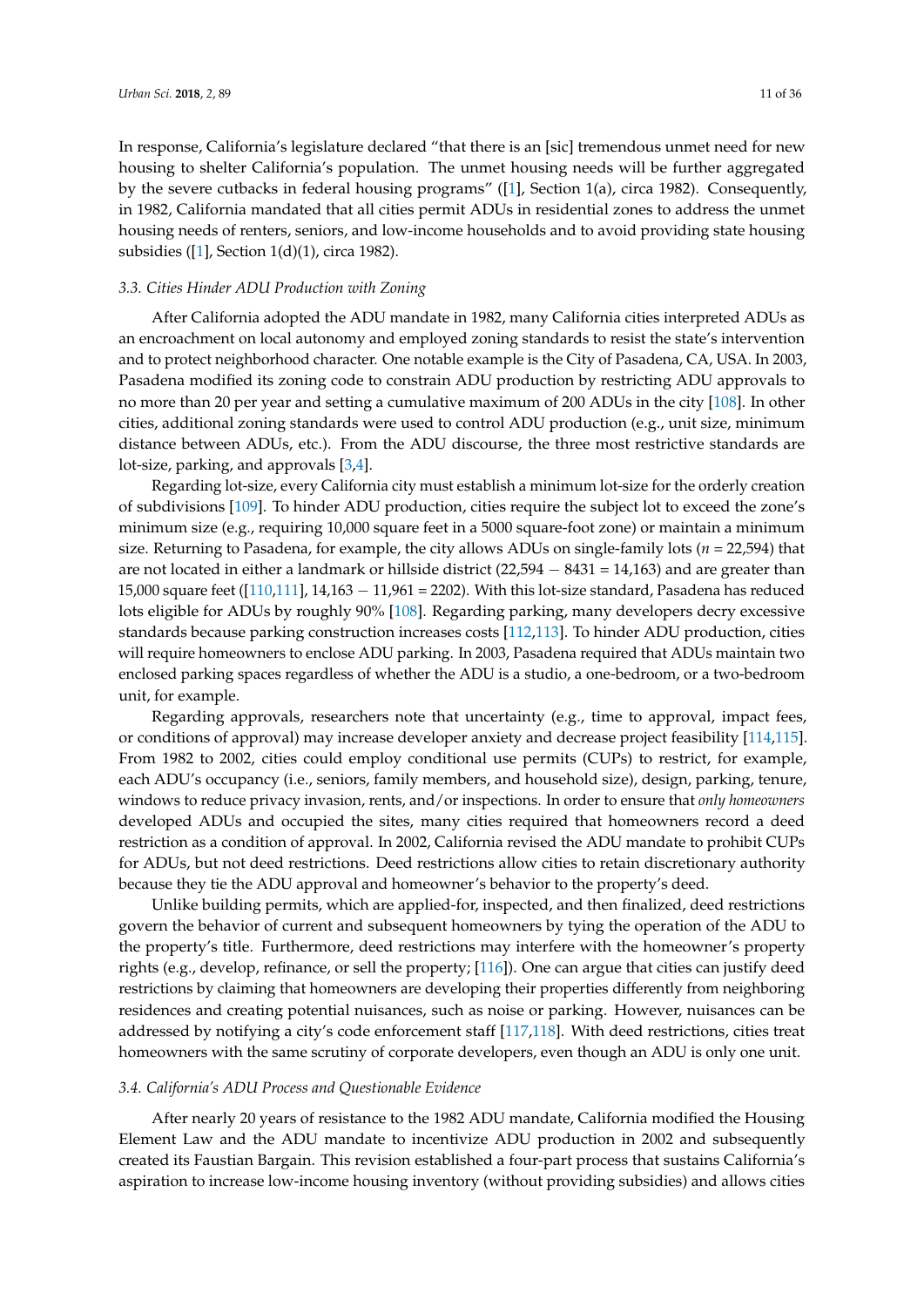to retain local autonomy (via zoning). First, California allowed cities to count ADUs towards allocated low-income or market housing needs based on the following criteria: ADUs that were recently permitted or potential ADUs that could be constructed on eligible lots ([\[6\]](#page-30-5), § 65583(b)(2)). To be clear, a potential ADU is a paper calculation that is based on zoning. Second, California clarified the effective period for any proposed low-income housing unit that would receive a public subsidy (e.g., rehabilitated units—20 years, acquired units—30 years, and preserved units (extended subsidies)—40 years; [\[6\]](#page-30-5) § 65583.1). For ADUs, if a homeowner accepts waived fees from the city, then the waiver constitutes a public subsidy. Third, California directed CAHCD to determine the feasibility of potential ADUs (e.g., potential production, low-income or market-rate income category) by assessing each city's current ADU production, resources, and incentives when the agency reviews the city's housing plan. Lastly, and most importantly, California also allowed CAHCD to consider "any other relevant factors, as determined by the department" when the agency assesses a city's housing plan and the city's count of potential ADUs ([\[6\]](#page-30-5), § 65583.1).

In this 2002 revision, California linked housing needs, zoning, and ADUs and received four benefits. First, California receives an increase in rental housing for every constructed ADU. Second, counting potential ADUs enumerated in housing plans validates California's complex multiyear regional housing needs allocations. Third, counting potential ADUs allows cities to aspire to satisfy local housing needs with local housing production facilitated by their local housing plans and zoning. Lastly, counting potential low-income ADUs allows the cities and the state to check-the-box on providing housing equity.

By contrast, the 2002 revision dampens low-income housing production. If cities count potential ADUs towards low-income housing needs, then these cities no longer need to earmark or compete for subsidies for these units, as homeowners bear construction costs. Therefore, any external federal or state incentive for low-income housing has lower leverage. Next, for cities that resist density as well as low-income housing, counting potential ADUs towards low-income housing needs reduces any pressure to zone land for future multifamily units that might house low-income households and might increase local needs for local social services. Alternatively, cities with multifamily zones must pick up the regional slack for low-income and regional housing needs because ADUs are single units in low-density neighborhoods.

Regarding the role of CAHCD as California's housing agency, the 2002 revision requires that CAHCD determine whether ADUs will serve low-income households. On the other hand, California allows CAHCD to accept questionable evidence. The following examples illustrate the persistence of deficient state and city oversight and deficient production of ADUs as low-income housing. In 2010, the City of Malibu, CA, USA's median home value (\$2.34 Million) was roughly 476% higher than California's value [\[119\]](#page-34-15). For its 2008–2014 housing plan, Malibu received an allocation of 188 low-income housing needs. In response, Malibu created an affordable housing overlay and identified three parcels that could accommodate 158 new low-income units. For the remaining 30 units, Malibu counted potential ADUs as low-income housing to be located citywide. Trancas PCH LLC, a developer with eight acres of buildable land, applied for inclusion into the overlay and included potential ADUs as low-income housing [\[120](#page-34-16)[,121\]](#page-34-17). Malibu denied the application and Trancas sued in court.

After reviewing considerable housing data, California's Court of Appeal declared "there is no evidence . . . [that ADUs] in Malibu are available to be rented" to low-income households, especially given that its housing plan states that "it is not possible for low-income households to find" rental housing without overpaying [\[122\]](#page-34-18). The court then chastised CAHCD for failing to "address [Malibu's] flawed assumption that [ADUs] would be available" to low-income households [\[122\]](#page-34-18). Malibu assumed "that about three-quarters of [low-income ADUs] will be made available with no rent charged" ([\[123\]](#page-34-19), Supplementary B, p. 2). This assumption was questionable. For example, Brown and Palmeri surveyed ADU homeowners and determined that "rents of zero are very unlikely to be made available to strangers" [\[11](#page-30-10)[,12\]](#page-30-15). Finally, the court vacated Malibu's 2008–2014 housing plan and declined deference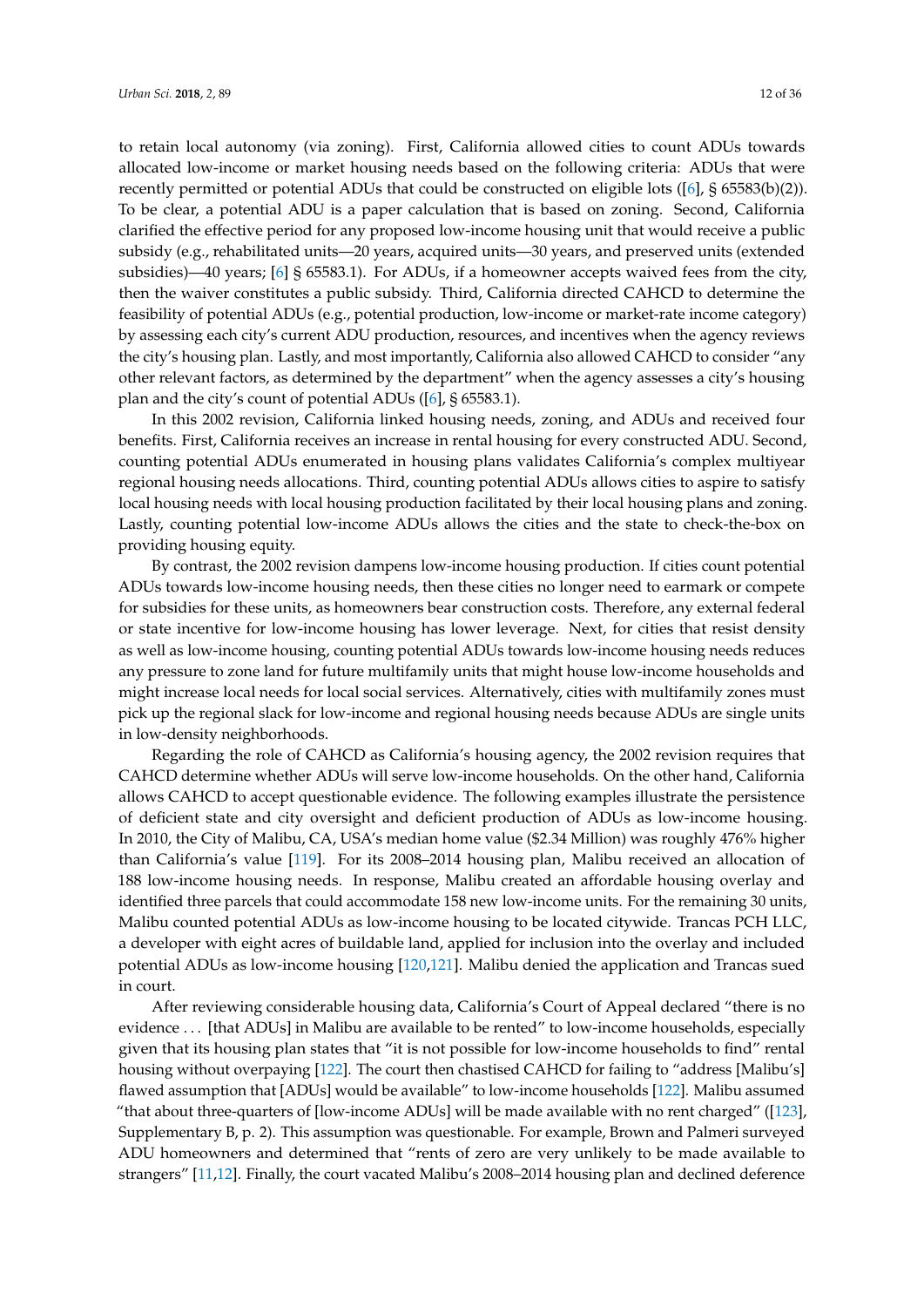to CAHCD's approval of Malibu's 2013–2021 housing plan, which assumed that 15 potential ADUs as low-income housing would be available during the planning period [\[122\]](#page-34-18).

Another example of deficient agency oversight and ADU production can be found in the Town of Moraga, CA, USA. In 1989, a developer proposed to create 263 residential lots (i.e., Palos Colorados) on 210 acres [\[124\]](#page-34-20). By 1996, Palos Colorados consisted of 146 residential lots on 460 acres and a golf course [\[124\]](#page-34-20). Due to considerable opposition from Moraga residents and the adjacent Town of Lafayette, CA, USA in 2009 the developer revised Palos Colorados to consist of 123 lots on 460 acres [\[125\]](#page-34-21). In 2010, CAHCD approved Moraga's 2007–2014 housing plan, which counted 30 potential ADUs towards low-income housing needs in Palos Colorados [\[126\]](#page-34-22). However, Palos Colorados' first permit was issued in 2016 [\[127\]](#page-34-23). Thus, for nearly fifteen years, 30 low-income housing units existed only on paper. Another example is the City of San Ramon, CA, USA. In its 2007–2014 housing plan, San Ramon counted 50 potential ADUs towards low-income housing needs [\[128\]](#page-34-24). In one particular planning case, San Ramon required that an approved subdivision (i.e., Old Ranch Summit) provide nine potential ADUs towards low-income housing needs. However, the subdivision's covenants (as approved by San Ramon) declared that the homeowners were under no obligation to rent their ADUs [\[129\]](#page-34-25). In San Ramon's subsequent 2015–2023 housing plan, the city again counted 50 potential ADUs towards low-income housing needs [\[130\]](#page-34-26).

The City of Folsom, CA, USA is another example. For its 2007–2014 housing plan, Folsom counted 50 potential ADUs towards low-income housing needs but only eight ADUs were constructed. However, the city does not provide any information regarding the ADU occupant incomes or effective period [\[131\]](#page-34-27). Folsom, it should be noted, has been sued twice over its exclusionary housing policies [\[132](#page-34-28)[,133\]](#page-34-29). Lastly, is the City of San Marcos, CA. From 1999–2005, ten ADUs were constructed; however, San Marcos counted 40–50 potential ADUs towards low-income housing needs in its 2005–2010 housing plan [\[134\]](#page-35-0). Eventually, thirteen ADUs were constructed, but San Marcos provided no information regarding these units' maximum rent, occupant income, or effective period [\[135\]](#page-35-1).

Even though any ADU that was constructed in the previously mentioned cities would increase local housing inventory, it is not likely that any of these ADUs can be regulated as low-income housing. The zoning codes for these cities restrict ADU tenure (rental only), not maximum rent, occupant income, or effective period. Unless the city explicitly describes the nature of any low-income covenant, a city risks homeowner claims of "regulatory takings" due to insufficient due process and/or the imposition of low-income rent may render the ADU fiscally unfeasible [\[21](#page-31-1)[,136](#page-35-2)[,137\]](#page-35-3).

#### *3.5. Recent Amendments to Increase ADU Production*

Due to the continued resistance to ADUs, in 2016 California adopted three laws that removed four significant zoning restrictions [\[138](#page-35-4)[–140\]](#page-35-5). First, starting in 2017, any zoning that prohibited ADUs was invalid. Second, ADUs will not require separate utilities. Third, ADU parking is not required if the proposed unit is located in an existing residence, a historic district, within one block of a car share program, or within  $\frac{1}{2}$  mile of public transit. Lastly, ADU parking is allowed in setbacks unless this standard is prohibited citywide. In response to these flexible standards, the City of Oakland received 247 ADU applications in 2017, a 648% increase over its 2015 total [\[141\]](#page-35-6). Just as dramatic, the City of Santa Barbara received over 200 ADU applications in 2017, in contrast to the 25 ADUs approved over the past 25 years [\[142\]](#page-35-7). While these laws should increase ADU approvals, California adopted an emergency law that might have a larger impact on ADU production [\[143\]](#page-35-8).

Assembly Bill 2406 creates and defines a "junior" ADU (JADU) as a housing unit that is enclosed within an *existing* single-family residence. JADUs require a separate entrance, a minimal kitchen (e.g., no gas utility), a deed restriction certifying homeowner occupation, and cannot exceed 500 square feet. Under these standards, homeowners can transform a first-floor master bedroom suite into a JADU with minimal renovation. Furthermore, if the property owner is a government agency, housing organization, or land trust, then the deed restriction is waived. Collectively, these amendments should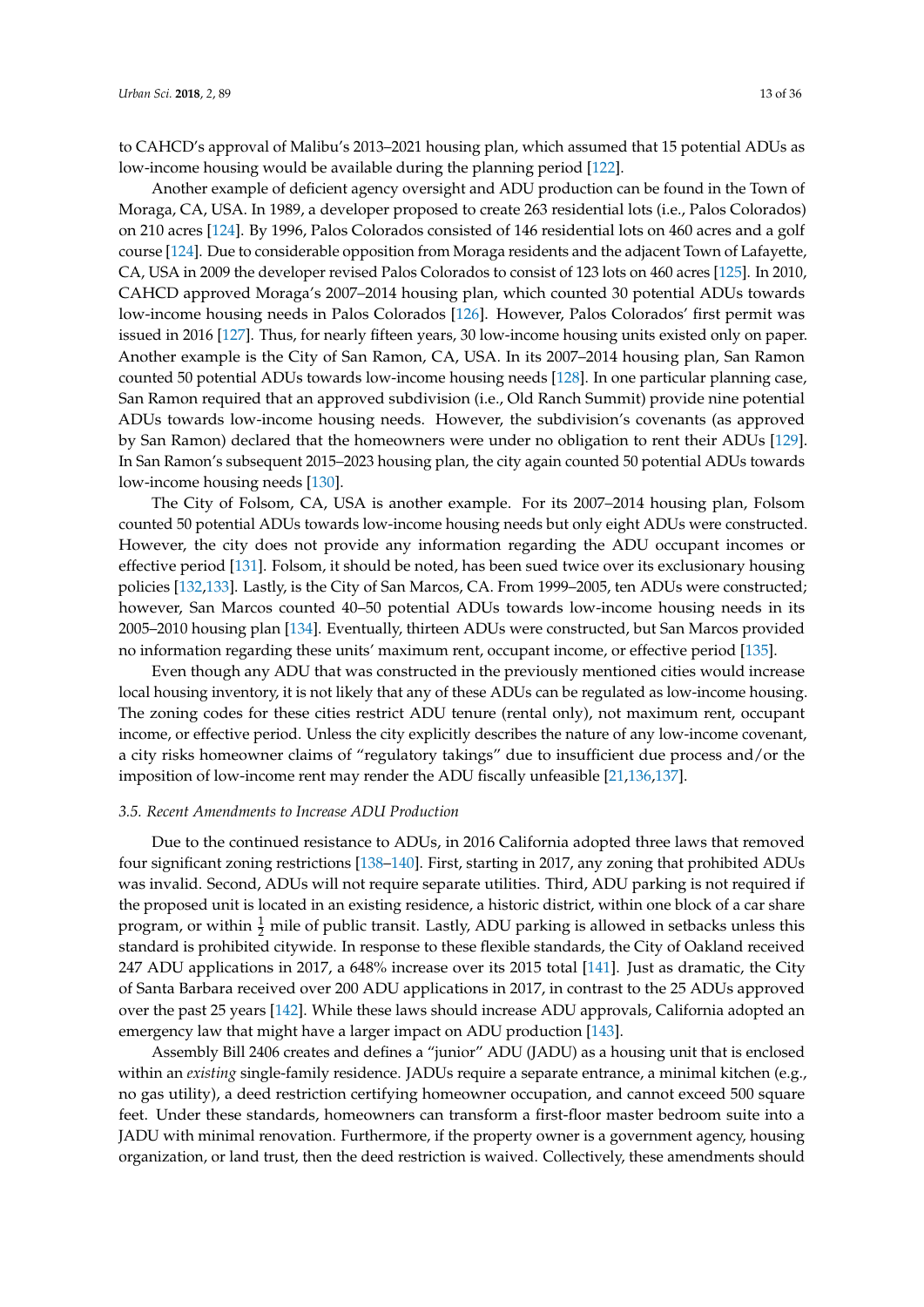penetrate the phalanx of local zoning restrictions and position California as the bellwether of statewide ADU planning. JADUs, which formalize informal housing arrangements [\[69\]](#page-32-16), are of particular note.

In summary, California has allowed ADUs as a local strategy to satisfy local housing needs since 1982. In response, many cities viewed ADUs as a threat to autonomy and adopted ADU prohibitions or zoning restrictions in order to claw back authority [\[144\]](#page-35-9). Due to the 2002 revision of state law, many cities began counting potential ADUs towards low-income housing needs, but CAHCD's approval of this count may not be supported with evidence indicating that (1) a city's zoning code will ensure that these potential ADUs will be regulated as low-income housing or (2) the potential ADU production will be double or treble a city's historic ADU production. While it can be argued that counting potential low-income housing units in multifamily zones does not guarantee that such units will be built, any completed low-income multifamily project will maintain financial contingencies (i.e., state or federal subsidies, tax credits) that impose low-income occupancy and effective period at the project's permit issuance. Given the examples of Malibu and other cities, many cities have counted potential ADUs towards low-income housing needs in order to comply with California's housing laws. However, due to a lack of agency oversight and deficient ADU production, these cities may have shifted low-income households to other communities. Lastly, in 2016 California revised state law to jump-start ADU production. In the case of JADUs, California has embedded deed restrictions into state housing law. These recent revisions will indeed increase ADU production; however, it remains to be seen whether these ADUs will increase actual low-income housing inventory.

#### **4. Methods and Data**

This study examines California's ADU mandate to explore what conditions influence ADU production in California cities and has five research questions. First, are the fair-share housing allocations proportionally similar for cities classified as low-, moderate-, or high-income? Second, to what extent do cities count potential ADUs towards overall or low-income housing needs? Third, what was the efficacy of a city's count of potential ADUs towards overall or low-income housing needs? Fourth, what conditions increase a city's probability of counting potential ADUs towards overall or low-income housing needs? Lastly, what conditions influenced each city's ADU production? The following discussion explains this study's context, research design, units of analysis, sampling frame/sample, tests, and data.

Contextually, ADUs interface with the Second Unit Law and the Housing Element Law because both laws endeavor to increase housing supply by influencing local government behavior. The Second Unit Law positions ADUs as suitable housing for seniors, college students, and low-income households. The Housing Element Law's requires cities to modify their internal density (via the fair-share housing needs allocations) and allows cities to count potential ADUs towards low-income or market-rate housing needs. Since more than 530 local governments must prepare housing plans that require a CAHCD assessment, CAHCD staggers each plan's effective period by its home region: the Los Angeles region, 2006–2014; the Sacramento region, 2006–2013; the San Diego region, 2005–2010; and the San Francisco region, 2007–2014. In response to these overlapping effective periods, this research employs a longitudinal design, with a period of study (2007–2014) that observes the initial integration of ADUs into the required housing plans.

The units of analysis are cities, of which California has 494. Due to the required data and limited resources, this study employed five criteria from both laws to create a sampling frame of 255 cities and subsequent sample. First, the study examined low-income housing production in which CAHCD, COGs, and cities participate. In regions without a COG, CAHCD creates the housing allocation. Second, regions with urban central cities were examined as opposed to entirely rural regions. Suburbs in urban regions may resist multifamily zoning in order to reduce the potential relocation of urban low-income households and their social service needs [\[145\]](#page-35-10). Third, cities that existed at the inauguration of CAHCD's compliance reports in 1990 were examined. Prior to 1990, there is no reliable data. Fourth, twelve cities with populations greater than 200,000 were eliminated in order to focus on California's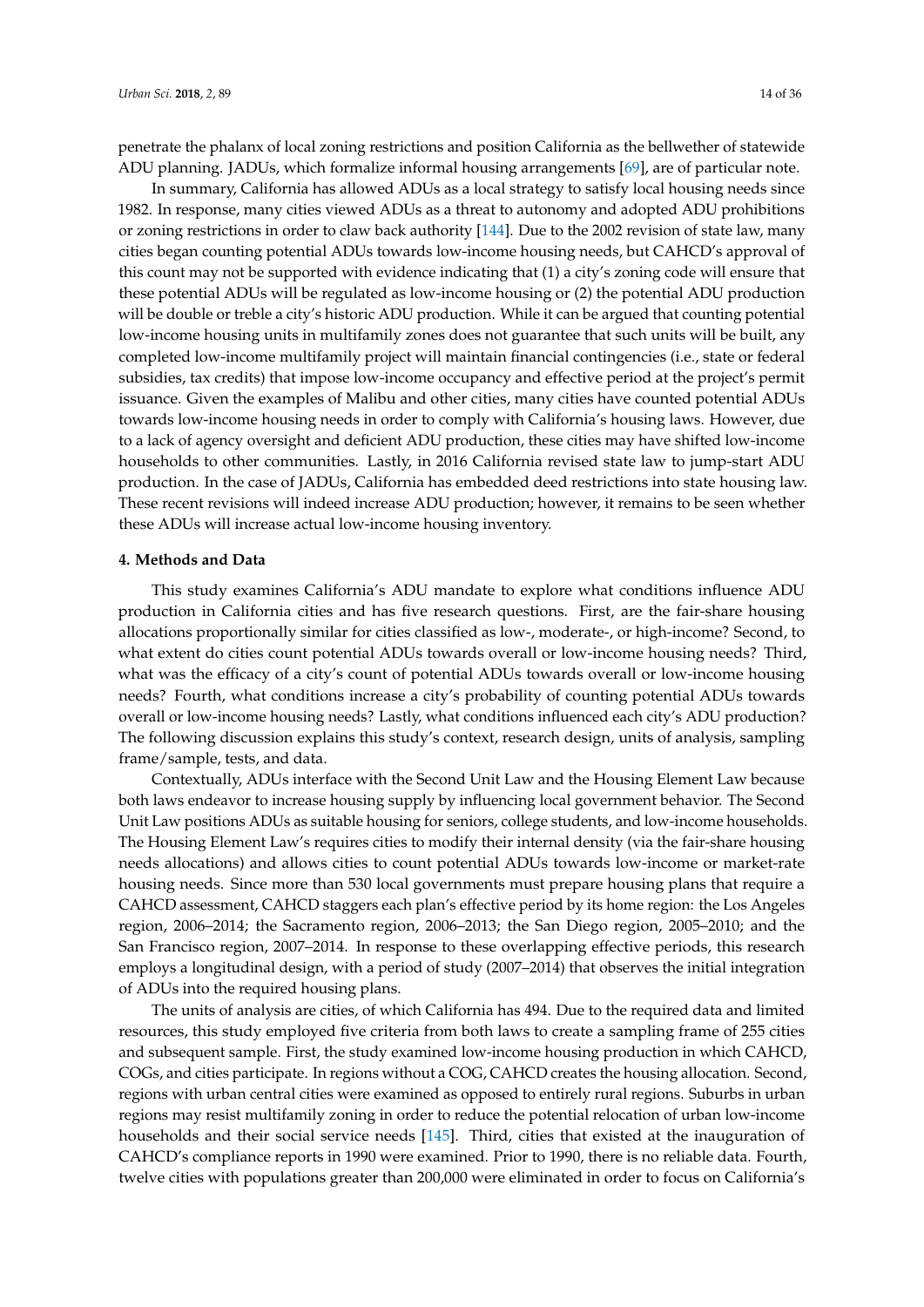small- and medium-sized cities. California classifies its cities as general law or charter. The former are subject to state law, while the latter enjoy broad autonomy regarding adherence to state planning laws [\[146\]](#page-35-11). Eleven of the eliminated cities are charter cities (Supplementary Table S2). In addition, 97% of California's cities maintained populations of less than 200,000 in 2000. Lastly, each city must have its 2007–2014 and 2015–2023 housing plans. The former indicates counts of potential ADUs, while the latter indicates ADU production. The resulting sampling frame consisted of cities from the following urban regions: Los Angeles (*n* = 140), Sacramento (*n* = 14), San Diego (*n* = 16), and San Francisco  $(n = 85)$ .

The stratified random sample consists of 57 cities that reflect low-, moderate-, and high-incomes as categorized by each city's 2000 median household income (MHI). When the COGs devised the fair-share housing allocation for the 2007–2014 planning period, they examined year 2000 MHI (and other data) to quantify low-income and market-rate housing needs. After plotting the sampling frame's standardized MHIs, clusters of cities appeared near −0.5, +0.25, and +1 values. A comparison of the standardized clusters from the population and sampling frame discerned complementary patterns (Supplementary Figure S1). Based on these distributions and the influence of Pfeiffer's research on city character and household incomes, the −0.5 to −0.26 bin was categorized as low-income cities (*n* = 74), the  $+0.25$  to  $+0.49$  bin as moderate-income cities ( $n = 22$ ), and the  $+1.0$  to  $+1.9$  bin as high-income cities (*n* = 17). The sample consists of 20 randomly selected cities from each of the low- and moderate-income categories and all 17 cities from the high-income category. The sample's regional distribution is Los Angeles (24 out of 140 cities), Sacramento (4 out of 14 cities), San Diego (five out of 16 cities), and San Francisco (24 out of 85 cities). Table [1](#page-16-0) identifies the sample by group, income, and allocated housing needs (circa 2007–2014).

| <b>Table 1.</b> Sample ranked by year 2000 median household income. California's 2000 Median Household |
|--------------------------------------------------------------------------------------------------------|
| Income was \$47,493. The quantity of housing needs covers the period of study (2007–2014). Sources:    |
| ABAG, SACOG, SCAG, SANDAG, and [147]. Notes: LIH = low-income housing, MR = market-rate.               |

| Row            | <b>City Name</b> | Group    | <b>Median Household</b><br>Income | <b>LIH Needs</b> | <b>MR Housing</b><br><b>Needs</b> | Development<br>Constraints |
|----------------|------------------|----------|-----------------------------------|------------------|-----------------------------------|----------------------------|
| $\mathbf{1}$   | Perris           | Low      | \$35,494                          | 2384             | 1778                              | 0.6667                     |
| $\overline{2}$ | Placerville      | Low      | \$36,444                          | 181              | 207                               | 0.3333                     |
| 3              | San Pablo        | Low      | \$37,266                          | 120              | 178                               | 0.6667                     |
| 4              | West Hollywood   | Low      | \$38,902                          | 332              | 252                               | 0                          |
| 5              | Azusa            | Low      | \$39,250                          | 423              | 323                               | 0.3333                     |
| 6              | Lemon Grove      | Low      | \$39,886                          | 124              | 118                               | 0                          |
| 7              | Hesperia         | Low      | \$40,193                          | 5311             | 3784                              | 0.3333                     |
| 8              | Apple Valley     | Low      | \$40,442                          | 2275             | 1611                              | 0.3333                     |
| 9              | Santa Paula      | Low      | \$41,622                          | 1305             | 936                               | 0.6667                     |
| 10             | San Gabriel      | Low      | \$41,810                          | 473              | 354                               | 0.3333                     |
| 11             | Lake Elsinore    | Low      | \$41,898                          | 3273             | 2316                              | 0.6667                     |
| 12             | Port Hueneme     | Low      | \$42,275                          | 104              | 76                                | 0.3333                     |
| 13             | Davis            | Low      | \$42,473                          | 313              | 185                               | 0                          |
| 14             | Richmond         | Low      | \$44,208                          | 1270             | 1556                              | 0.3333                     |
| 15             | Ojai             | Low      | \$44,569                          | 75               | 56                                | 0.6667                     |
| 16             | Artesia          | Low      | \$44,844                          | 254              | 179                               | 1                          |
| 17             | Chula Vista      | Low      | \$44,867                          | 10,075           | 7148                              | 0.3333                     |
| 18             | Galt             | Low      | \$45,058                          | 296              | 339                               | 0                          |
| 19             | Fontana          | Low      | \$45,761                          | 3370             | 2329                              | $\overline{0}$             |
| 20             | San Marcos       | Low      | \$45,900                          | 3658             | 2595                              | 0.6667                     |
| 21             | Campbell         | Moderate | \$67,182                          | 479              | 413                               | 0.3333                     |
| 22             | Pleasant Hill    | Moderate | \$67,464                          | 371              | 257                               | 0                          |
| 23             | Millbrae         | Moderate | \$68,295                          | 264              | 188                               | 0                          |
| 24             | Burlingame       | Moderate | \$68,510                          | 10               | 6                                 | 0.3333                     |
| 25             | La Palma         | Moderate | \$68,542                          | 380              | 270                               | 0.3333                     |
| 26             | Redondo Beach    | Moderate | \$69,154                          | 1330             | 904                               | 0.6667                     |
| 27             | Brentwood        | Moderate | \$69,167                          | 1632             | 1073                              | $\overline{0}$             |
| 28             | Mountain View    | Moderate | \$69,337                          | 572              | 291                               | 0.3333                     |
| 29             | Newark           | Moderate | \$69,361                          | 1447             | 1152                              | 0                          |
| 30             | Santa Clara      | Moderate | \$69,448                          | 3209             | 2664                              | 0                          |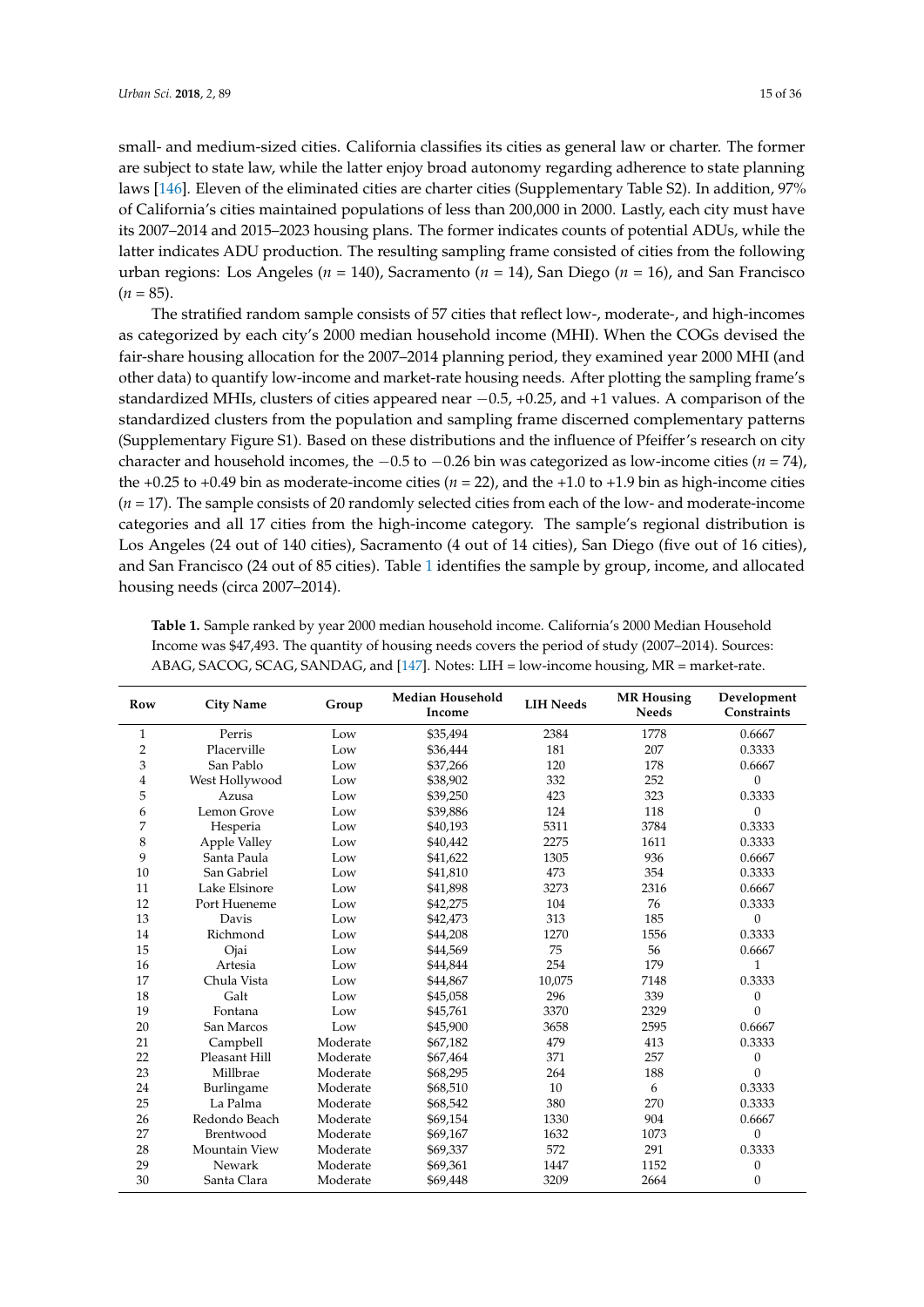<span id="page-16-0"></span>

| Row | <b>City Name</b>      | Group    | Median Household<br>Income | <b>LIH Needs</b> | <b>MR Housing</b><br><b>Needs</b> | Development<br>Constraints |
|-----|-----------------------|----------|----------------------------|------------------|-----------------------------------|----------------------------|
| 31  | Fountain Valley       | Moderate | \$69,789                   | 278              | 189                               | $\mathbf{1}$               |
| 32  | Laguna Hills          | Moderate | \$70,188                   | 5                | 3                                 | 0.6667                     |
| 33  | Simi Valley           | Moderate | \$70,370                   | 2053             | 1330                              | 0.3333                     |
| 34  | <b>Beverly Hills</b>  | Moderate | \$70,932                   | 259              | 178                               | 0.3333                     |
| 35  | San Anselmo           | Moderate | \$71,600                   | 66               | 47                                | $\overline{0}$             |
| 36  | Poway                 | Moderate | \$71,673                   | 736              | 505                               | 0.3333                     |
| 37  | Pacifica              | Moderate | \$71,820                   | 161              | 114                               | $\mathbf{1}$               |
| 38  | Solana Beach          | Moderate | \$71,974                   | 77               | 53                                | 0.3333                     |
| 39  | Cerritos              | Moderate | \$73,000                   | 56               | 38                                | 0.6667                     |
| 40  | Folsom                | Moderate | \$73,133                   | 2649             | 952                               | $\mathbf{0}$               |
| 41  | San Carlos            | High     | \$88,349                   | 351              | 248                               | 0.6667                     |
| 42  | Yorba Linda           | High     | \$89,623                   | 1243             | 796                               | $\mathbf{1}$               |
| 43  | Palo Alto             | High     | \$90,393                   | 1874             | 986                               | 0.6667                     |
| 44  | Pleasanton            | High     | \$90,827                   | 196              | 96                                | 0.3333                     |
| 45  | Mill Valley           | High     | \$90,921                   | 2524             | 753                               | 0.6667                     |
| 46  | Los Gatos             | High     | \$94,259                   | 376              | 186                               | 0.3333                     |
| 47  | <b>Foster City</b>    | High     | \$95,223                   | 285              | 201                               | 0.3333                     |
| 48  | San Ramon             | High     | \$95,888                   | 2629             | 834                               | $\mathbf{0}$               |
| 49  | Moraga                | High     | \$97,843                   | 172              | 62                                | 0.6667                     |
| 50  | Cupertino             | High     | \$100,414                  | 813              | 357                               | 0                          |
| 51  | Manhattan Beach       | High     | \$100,762                  | 545              | 350                               | $\mathbf{0}$               |
| 52  | Ross                  | High     | \$102,015                  | 19               | 8                                 | $\Omega$                   |
| 53  | Lafayette             | High     | \$102,079                  | 270              | 91                                | 0.3333                     |
| 54  | Tiburon               | High     | \$106,564                  | 84               | 33                                | $\mathbf{0}$               |
| 55  | Rolling Hills Estates | High     | \$109,531                  | 16               | 10                                | 0.3333                     |
| 56  | La Canada Flintridge  | High     | \$109,874                  | 143              | 92                                | 0.6667                     |
| 57  | Villa Park            | High     | \$116,547                  | 7                | 4                                 | $\mathbf{0}$               |

**Table 1.** *Cont*.

The first research question (*Are the fair-share housing allocations proportionally similar for cities classified as low-, moderate-, or high-income?*) was answered with a descriptive analysis of each city's 2007–2014 fair-share housing allocation, as determined by the COGs. This analysis also references the collective fair-share housing allocation for the urban regions. The second research question (*To what extent do cities count potential ADUs towards overall or low-income housing needs?*) was answered with a descriptive analysis of each city's 2007–2014 quantified objectives. As determined by each city's planners, the quantified objectives indicate counts of potential ADUs by quantity and by income (e.g., low-income or market rate;  $[6]$ , § 65583(b)(2) and (c)(1)). This analysis created the variable *potential ADUs*. The third research question (*What was the efficacy of a city's count of potential ADUs towards overall or low-income housing needs?*) was answered with a descriptive analysis of each city's 2007–2014 quantified objectives and the evaluation of the 2007–2014 housing plan that was located in the 2015–2023 housing plan.

The fourth research question (*What conditions increase a city's probability of counting ADUs towards overall or low-income housing needs?*) was answered with logistic regression. The response variable *ADUs Y/N* (0 or 1) measures whether the quantified objectives identified counts of potential ADUs. The response variable *ADUs as LIH* (0 or 1) measures whether quantified objectives identified potential ADUs as low-income housing. The fifth research question (*What conditions influence a city's ADU production?*) was answered with negative binomial regression. The response variable ADU Production measures the quantity of ADUs constructed during 2007–2014, as per the 2015–2023 housing plans.

As count data, *ADU Production* has no negative values and is not normally distributed. Due to these conditions, the study employed negative binomial regression (rather than quasi-Poisson and zero-inflated Poisson) because of its goodness of fit measures (i.e., AIC, log likelihood), exponential and standardized coefficients, and usage in other planning studies [\[148,](#page-35-13)[149\]](#page-35-14). The results discussion also includes the predicted probability (i.e., logistic) or expected counts (i.e., negative binomial) of selected variables. In both cases, each subject variable's probability, or expected counts, was calculated by using the subject variable's values (i.e., if dichotomous: minimum, maximum; if continuous: the minimum,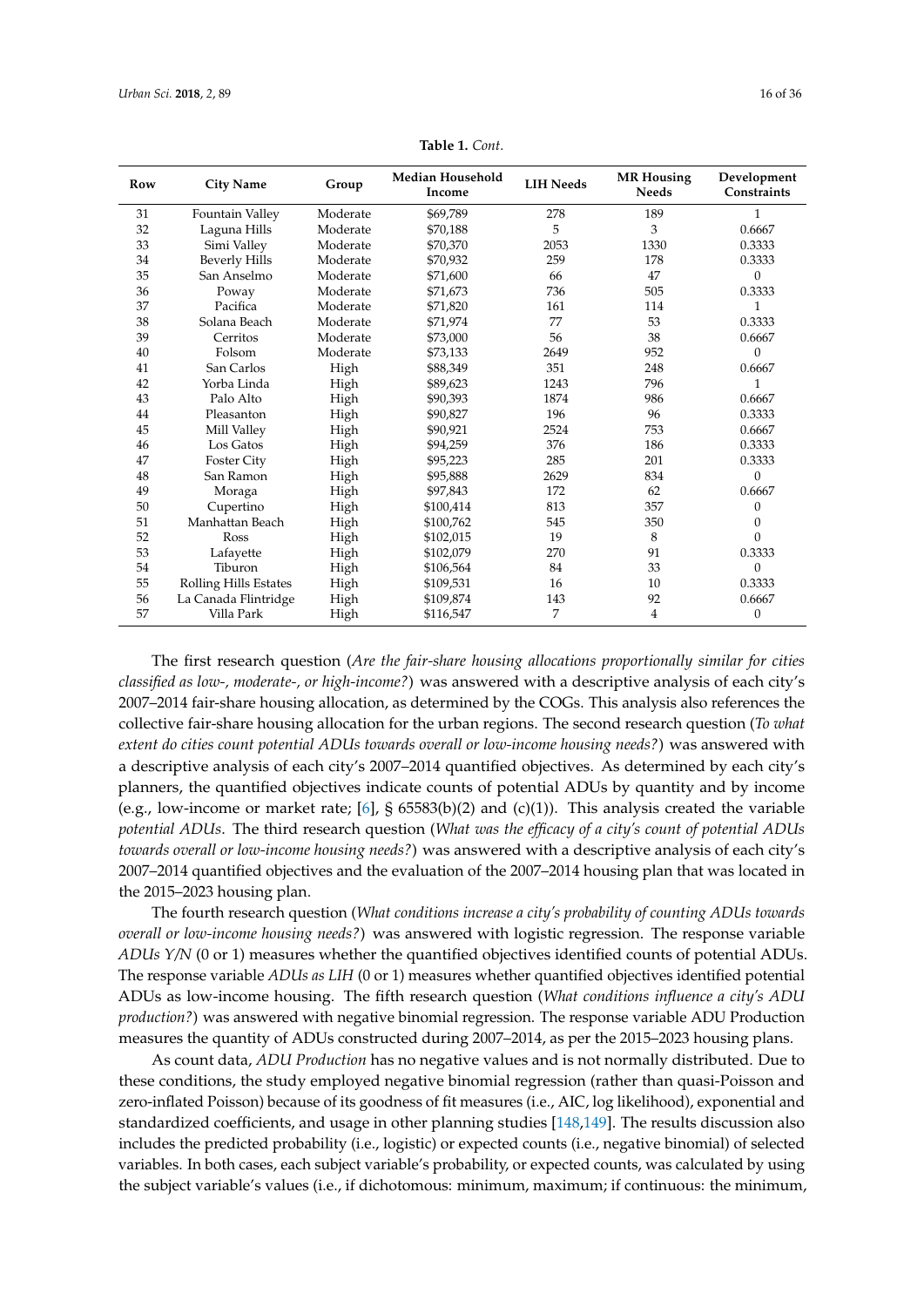mean, maximum) and the means of the other predicting variables multiplied by the model's coefficients. The regression tests did not indicate multicollinearity (variance-inflation statistics <3; [\[150\]](#page-35-15)). Table [2](#page-17-0) lists the research questions, methodology, data, and primary data sources.

<span id="page-17-0"></span>**Table 2.** The study employs five research questions and the table lists of the research questions, methodology, data, and primary data sources. Notes: ADU = accessory dwelling unit, LIH = low-income housing,  $Y/N$  = yes or no.

| <b>Research Question</b>                                                                                                                      | Methodology                     | Data                                                                                                                     | Data Source                                                                                         |
|-----------------------------------------------------------------------------------------------------------------------------------------------|---------------------------------|--------------------------------------------------------------------------------------------------------------------------|-----------------------------------------------------------------------------------------------------|
| Are the housing allocations<br>proportionally similar for<br>cities classified as low-,<br>moderate-, or high-income?                         | Descriptive Analysis            | Fair-Share Housing<br>Needs Allocations                                                                                  | 2007-2014 Housing Plans                                                                             |
| To what extent do cities count<br>potential ADUs towards<br>overall housing needs or as<br>low-income housing?                                | Descriptive Analysis            | Quantified Objectives<br>(Variable:<br>Potential ADU <sub>s</sub> )                                                      | 2007–2014 Housing Plans                                                                             |
| What was the efficacy of a<br>city's count of potential ADUs<br>towards overall and<br>low-income housing?                                    | Descriptive Analysis            | A: Fair-Share Housing<br>Needs Allocations.<br>Quantified Objectives; B:<br>Evaluation of the<br>2007-2014 Housing Plans | A: 2007–2014 Housing<br>Plans; B: 2015-2023<br>Housing Plans)                                       |
| What conditions increase a<br>city's probability of counting<br>potential ADUs towards<br>overall housing needs and as<br>low-income housing? | Logistic Regression             | Response Variables:<br>ADUs Y/N, ADUs<br>as LIH                                                                          | Quantified Objectives in<br>the 2007-2014<br>Housing Plans                                          |
| What conditions influence a<br>city's ADU production?                                                                                         | Negative Binomial<br>Regression | Response Variable:<br><b>ADU</b> Production                                                                              | Evaluation of the<br>2007-2014 Housing Plans<br>that were located in the<br>2015-2023 Housing Plans |

#### *Data*

For all regression tests, *development constraints* was the experimental variable. *College*, *compliance*, *density*, *income*, *renters*, and *senior citizens* were control variables. Data sources were the cities, COGs, CAHCD, California's Community Colleges Chancellor's Office (CACCCO), the U.S. Bureau of Census (Census), and the Department of Education's Institute of Education Sciences (IES). The COGs are as follows: Association of Bay Area Governments (ABAG), Sacramento Area Council of Governments (SACOG), San Diego Association of Governments (SANDAG), and Southern California Council of Governments (SCAG).

*Development constraints* measured whether a city's ADU development standards required excessive lot-size, enclosed parking, and/or a deed restriction, as noted by previous studies [\[4,](#page-30-3)[43,](#page-31-20)[75,](#page-32-22)[78\]](#page-33-0). For example, Beverly Hills required excessive lot-size, Mill Valley required excessive lot-size and deed restrictions, and Pacifica required excessive lot-size, deed restrictions, and enclosed parking, whereas San Ramon did not require any of these standards. Due to model parsimony, these restrictions were transformed into an index reflecting the intensity of the identified ADU zoning restrictions (i.e., a score in the range of 0, 0.33, 0.66, and 1; Table [1\)](#page-16-0). *College* measured the presence of any two- or four-year public/private college or university (CACCCO, IES) in the city because California allows cities to classify college students as low-income households. For-profit institutions were excluded because they primarily serve adult students who hold full-time positions and do not relocate. *Compliance* measured how each city's housing plan complied with the Housing Element Law (CAHCD) in the nine years prior (1998–2006) to the period of study (2007–2014). This measurement should indicate a city's evidence of planning for current and future housing needs. After examining each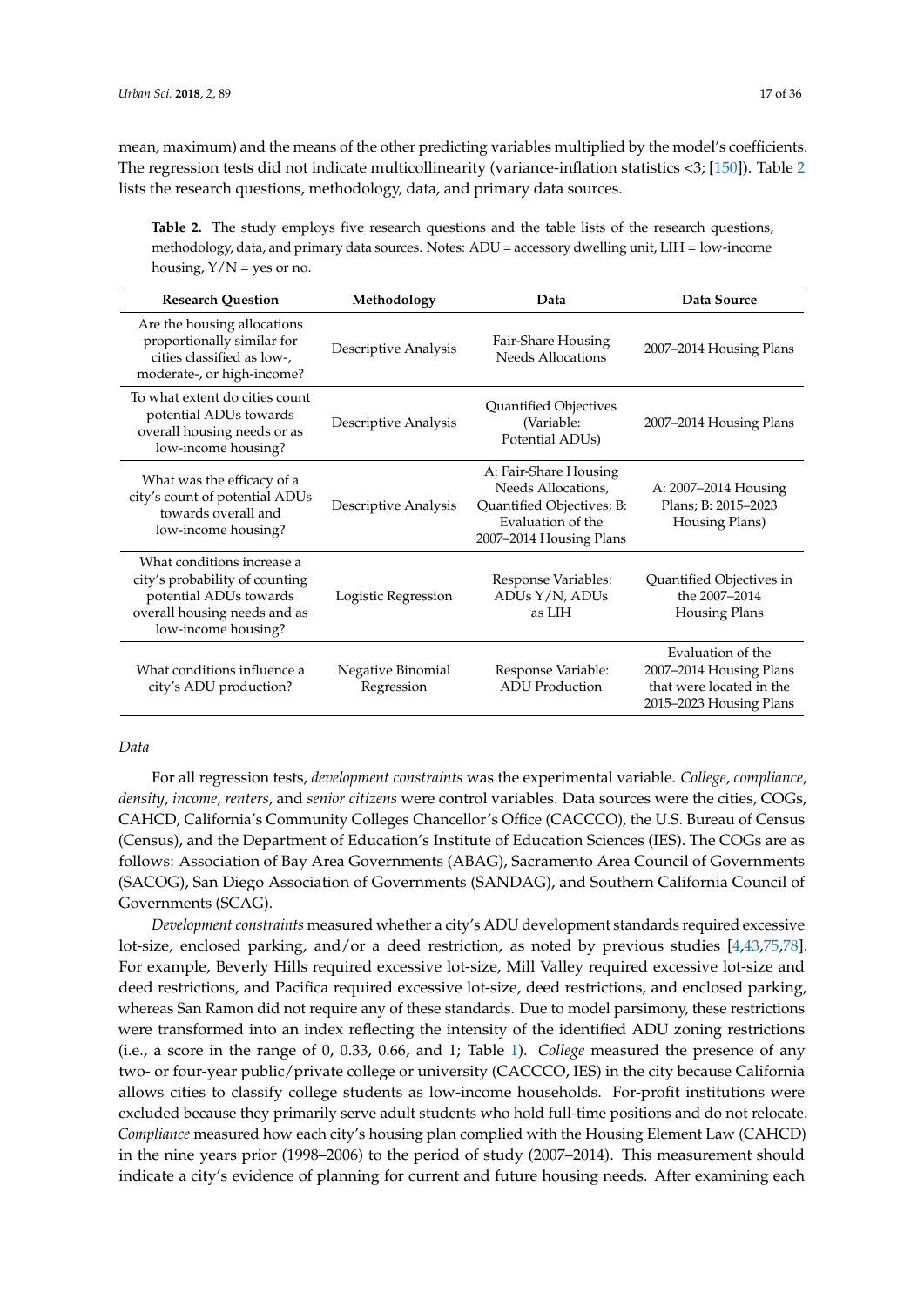city's 1998–2006 annual compliance status, the data was averaged. *Density* measured the density of housing units per square mile of a city's land area (CENSUS). Cities with low *density* should be more likely to accommodate potential ADUs due to the prevalence of single-family homes and/or land available from large parcels. In addition, California requires each city's housing plan to identify sites with appropriate densities to accommodate current and future housing needs.

*Income* measured each city's MHI and was transformed by dividing each value by 1000 to ease interpretation (CENSUS). Cities with higher incomes should be more likely to count ADUs overall and ADUs as low-income housing rather than approve multifamily housing that may contain low-income households. Due to parsimony, the study employs this single measure of income to increase the model's linearity and explanatory power rather than dichotomous measures. *Renters* measured each city's proportion of occupied rental units in relationship to total occupied housing units (CENSUS) and *senior citizens* measured each city's proportion of persons older than 65 years in relation to a city's population (CENSUS). California requires its cities to quantify and plan the housing needs of both *renters* and *senior citizens*. All Census data is year 2000, as these statistics were employed by planners when they created the examined 2007–2014 housing plans. In other models, the following variables were tested and excluded because they were collinear or non-significant: *distance* (miles between the city hall of each examined city and its central city), *political will* (general law or charter), and *poverty* (proportion of households in poverty). Table [3](#page-18-0) provides a data summary, and the Supplementary lists all data references.

<span id="page-18-0"></span>

| Table 3. Descriptive statistics of the inferential data. Notes: ADU = accessory dwelling unit, |  |  |  |  |  |
|------------------------------------------------------------------------------------------------|--|--|--|--|--|
| LIH = low-income housing, SD = standard deviation, $Y/N$ = yes or no.                          |  |  |  |  |  |

| Variable                | Minimum  | Maximum | Mean    | <b>SD</b> |
|-------------------------|----------|---------|---------|-----------|
| College                 | 0        |         | 0.263   | 0.444     |
| Compliance              | 0.125    |         | 0.616   | 0.236     |
| Density                 | 275      | 12,821  | 1805.80 | 1790.22   |
| Development Constraints | 0        |         | 0.357   | 0.308     |
| Income                  | 35,520   | 116,200 | 68,670  | 23,700    |
| Renters                 | 0.048    | 0.784   | 0.349   | 0.144     |
| <b>Senior Citizens</b>  | 0.046    | 0.208   | 0.117   | 0.037     |
| ADUs $Y/N$              | $\theta$ |         | 0.561   | 0.501     |
| ADUs as LIH             | 0        |         | 0.474   | 0.504     |
| Potential ADUs          | 0        | 72      | 15.65   | 19.13     |
| <b>ADU</b> Production   |          | 200     | 13.14   | 30.95     |

#### **5. Results**

*5.1. Are the Fair-Share Housing Allocations Proportionally Similar for Cities Classified as Low-, Moderate-, or High-Income?*

Table [4](#page-19-0) indicates the proportions of the sample's allocated housing needs are not similar. The statistics indicate that high-income cities must accommodate 69% of current and future housing needs as low-income, whereas both moderate- and low-income cities must, respectively, accommodate 60% and 58%. These proportions appear equitable, with high-income cities proportionally providing more low-income housing and, by extension, increased access to better schools and employment opportunities. An analysis of the collective housing needs allocations for the urban regions indicates a similar equitable approach (e.g., 58% of housing needs as low-income, 42% of housing needs as market-rate. Supplementary Table S3). However, equity dissipates upon examination of the *quantities* of low-income needs.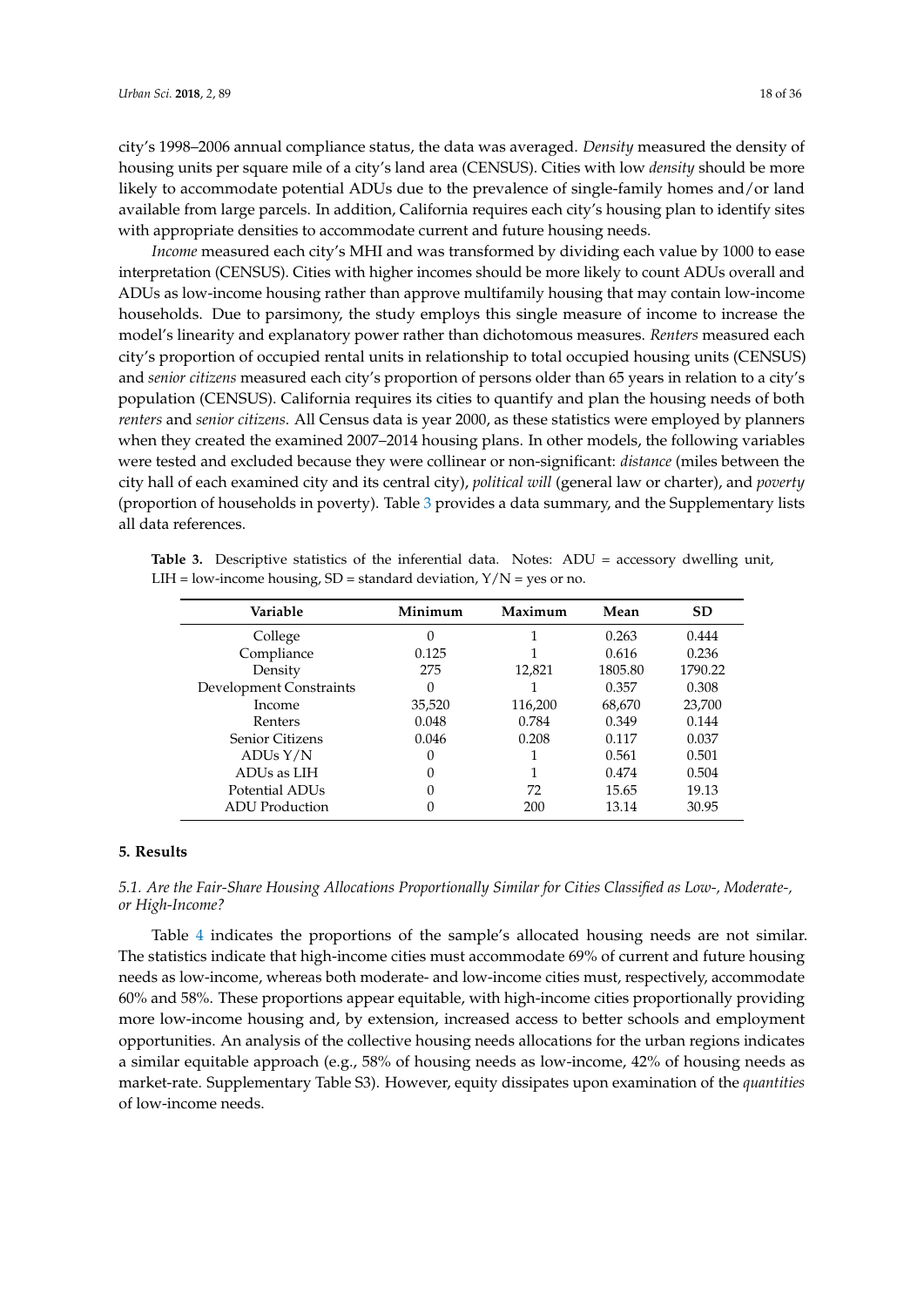| Group                  | <b>Allocation by Proportion</b> |             | <b>Allocation by Housing Needs</b> |             |         |  |
|------------------------|---------------------------------|-------------|------------------------------------|-------------|---------|--|
|                        | Low-Income                      | Market-Rate | Low-Income                         | Market-Rate | Total   |  |
| Low-Income Cities      | 58%                             | 42%         | 35,616                             | 26.230      | 61,936  |  |
| Moderate-Income Cities | 60%                             | 40%         | 16,034                             | 10,627      | 26,661  |  |
| High-Income Cities     | 69%                             | 31%         | 11,547                             | 5107        | 16,654  |  |
|                        | Total                           |             | 63,197                             | 42.054      | 105,251 |  |

<span id="page-19-0"></span>**Table 4.** The fair-share housing needs allocations for the sample by group (proportion and housing needs). The allocation covers the period of study (2007–2014). Sources: [\[151](#page-35-16)[–154\]](#page-35-17).

Table [4](#page-19-0) indicates that the sample was quantitatively allocated 63,197 low-income housing needs, with low-income cities absorbing 56% of these needs, moderate-income cities absorbing 25%, and high-income cities absorbing only 18%. An analysis of the collective housing needs allocations for the urban region indicates a similar inequity. Figure [1](#page-20-0) indicates that cities with MHIs of less than \$50,000 (circa 2000) must accommodate nearly 60% (or 312,198/524,050) of the region's low-income housing needs, whereas cities with MHIs higher than \$70,000 accounted for roughly 16% (or 82,574/524,050) of the region's low-income housing needs. Due to these absorption rates for both the sample and the urban regions, one could argue that California places low-income housing in communities with lower land costs and with greater quantities of low-income households. Ideally, this intervention would improve these communities' housing options through construction or rehabilitation programs. For example, Deng's study of low-income tax credit housing in Miami-Dade County indicated that the tax-credit units were the first significant production of housing in her examined low-income African-American census tracts [\[155\]](#page-35-18). On the other hand, one could also argue that these fair-share allocations may concentrate the poor in lower-income cities.

Regarding housing growth, the sample's overall allocation was 105,251 housing needs, with low-income cities absorbing 59% of overall housing growth, in contrast to 25% for moderate-income cities and 16% for high-income cities. Supplementary Figures S2 and S3, which refer to the urban regions, similarly indicate that the collective housing needs allocations for the urban regions directed 61% of housing growth toward the cities with MHIs of less than \$50,000 and roughly 15% of the region's housing growth was directed to cities with MHIs higher than \$70,000. By directing the bulk of the sample's (as well as the urban regions') housing growth to cities with lower incomes, California may expose lower-income communities to gentrification and may allow higher-income cities to evade transforming their "older, existing single-family detached housing stock [to] zoning for multi-family apartments" [\[156,](#page-35-19)[157\]](#page-35-20).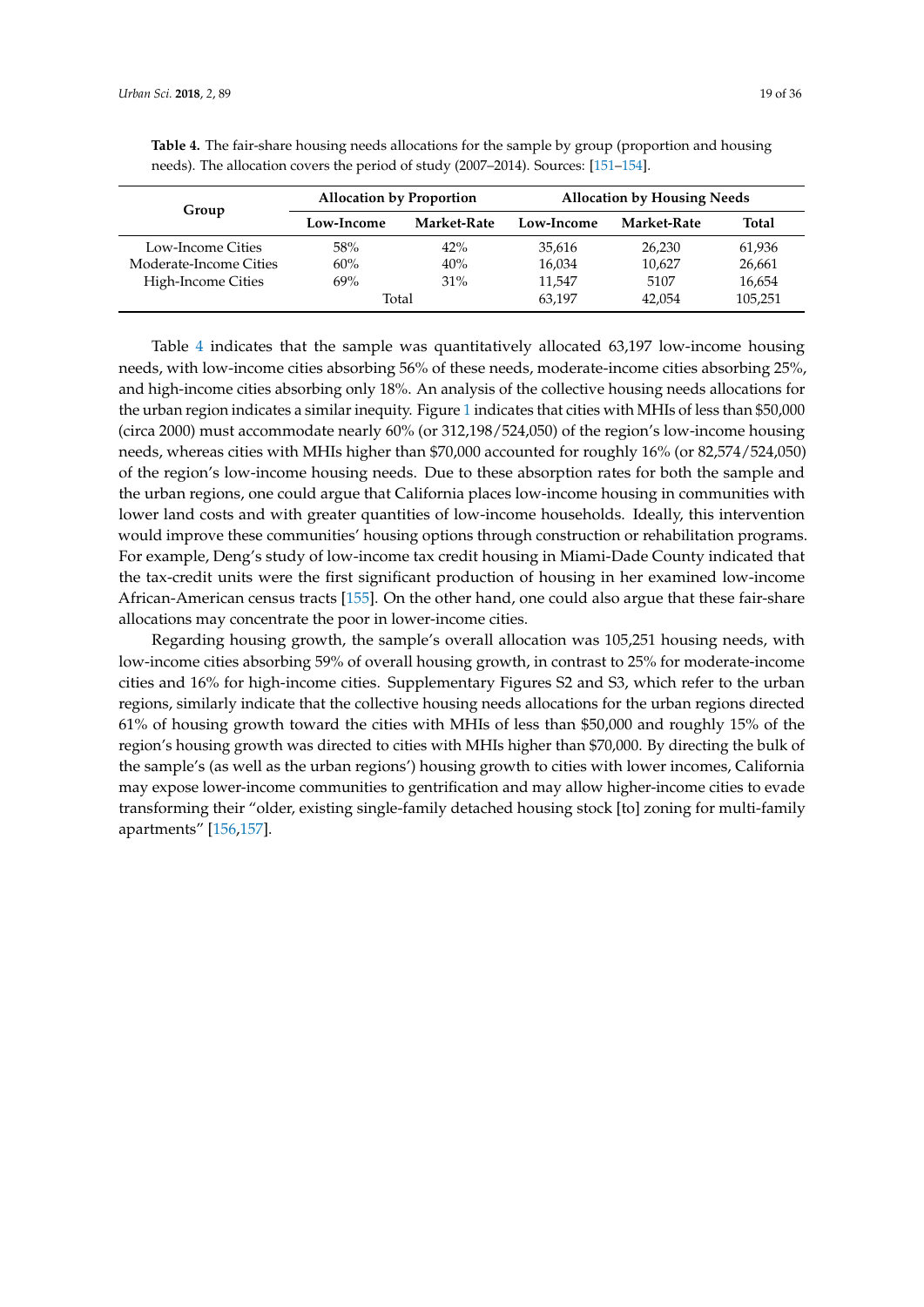

<span id="page-20-0"></span>Figure 1. Distribution of the collective low-income housing needs allocations for the urban regions (i.e., Los Angeles, Sacramento, San Diego, and Sacramento; 2007–2014) and categorized by each city's year 2000 median household income (MHI). This table indicates that cities with MHIs between \$20,000–49,999 received 59.6% (or 312,198/524,050) of allocated low-income housing needs, whereas cities with MHIs higher than \$70,000 received roughly 16% (or 82,574/524,050) of allocated low-income housing needs. Sources: ABAG, SACOG, SCAG, SANDAG, U.S. Census Bureau. low-income housing needs. Sources: ABAG, SACOG, SCAG, SANDAG, U.S. Census Bureau.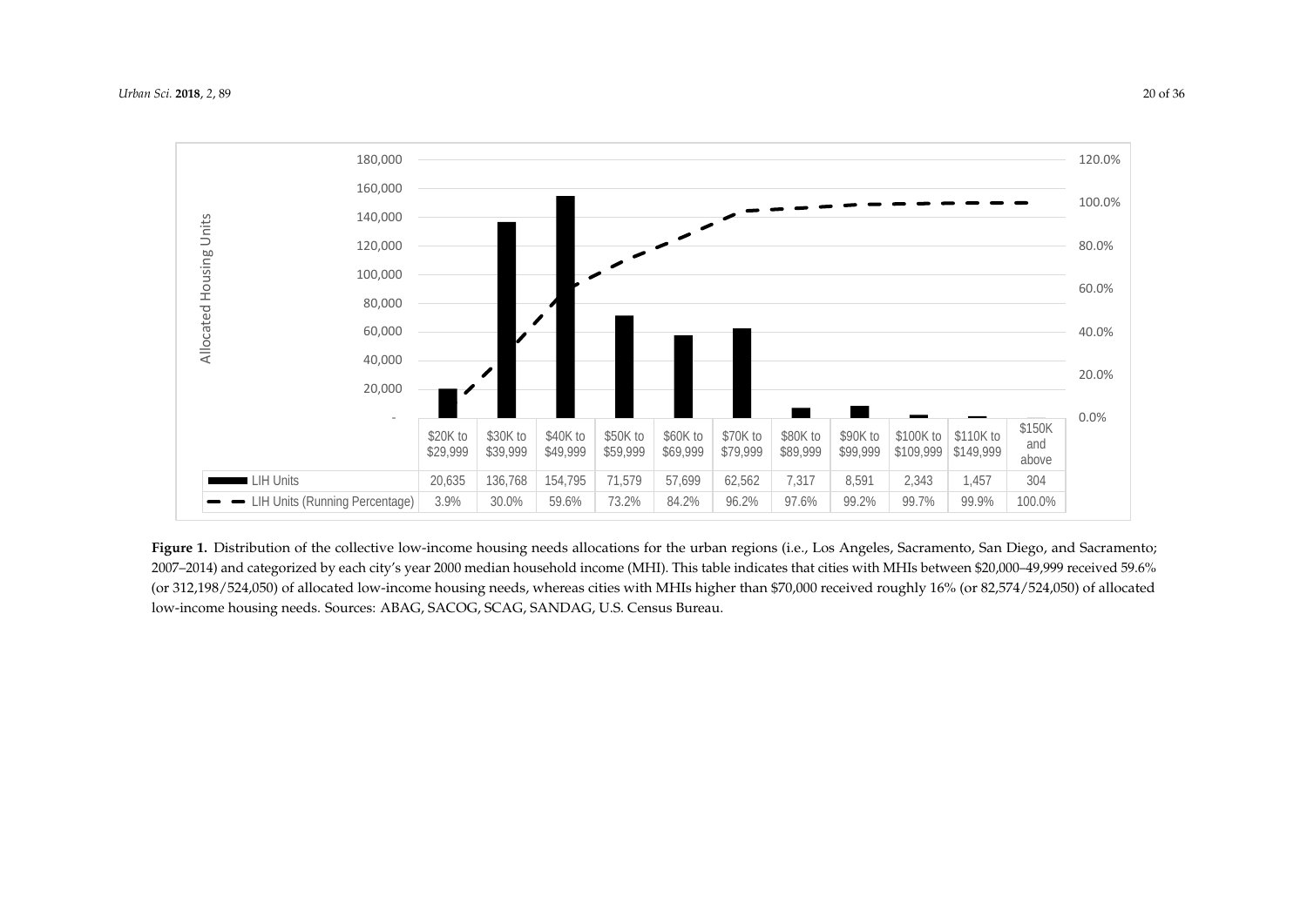#### *5.2. To What Extent Do Cities Count Potential ADUs towards Overall or Low-Income Housing Needs?*

Table [5](#page-21-0) indicates that 82% of high-income cities counted potential ADUs towards overall housing needs, in contrast to 50% of moderate-income cities and 40% of low-income cities. Regarding ADUs as low-income housing, Table [4](#page-19-0) also indicates that 76% of high-income cities counted ADUs towards low-income housing needs, in contrast to 45% of moderate-income cities and 25% of low-income cities. While these potential ADUs were positioned to only satisfy 1.4% (892/63,197) of the sample's low-income housing needs, high-income cities accounted for nearly 45% (403/892) of these ADUs, in contrast to moderate-income cities at 30% (271/892) and low-income cities at 24% (218/892). The diminutive proportion of potential ADUs as low-income housing in low-income cities (0.61% or 218/35,616) suggests that these cities employ many planning tools (e.g., mixed-use, transit-oriented development, overlays, residential rehabilitation, increased density) to not only accommodate their large allocation of low-income housing needs but also regional housing growth [\[158](#page-35-21)[,159\]](#page-35-22). For example, Ramsey-Musolf's recent study of housing plans from Los Angeles and Sacramento region cities determined that planners employed 42 different planning tools to accommodate low-income housing needs ([\[92\]](#page-33-13), Supplementary Table S3).

<span id="page-21-0"></span>**Table 5.** Designation of potential towards ADUs overall or low-income housing needs. This table indicates that 82% of high-income cities counted potential ADUs overall and 76% of high-income cities counted potential towards ADUs low-income housing needs. In contrast, 40% of low-income cities counted potential ADUs overall and 25% of low-income cities counted potential ADUs towards low-income housing needs. Notes: ADU = accessory dwelling unit, LIH = low-income housing.

| <b>Cities Counting</b><br><b>Potential ADUs</b> | <b>Cities Counting</b><br><b>Potential ADUs as LIH</b> | Potential ADUs as LIH<br>to Total LIH by Group          |
|-------------------------------------------------|--------------------------------------------------------|---------------------------------------------------------|
| $40\%$ (or $8/20$ )                             | $25\%$ (or $5/20$ )                                    | $0.61\%$ (or 218/35,616)<br>$1.69\%$ (or $271/16,034$ ) |
| $82\%$ (or $14/17$ )                            | $76\%$ (or $13/17$ )                                   | $3.49\%$ (or $403/11,547$ )<br>$1.41\%$ (or 892/63,197) |
|                                                 | $50\%$ (or $10/20$ )<br>57% (or 32/57)                 | $45\%$ (or $9/20$ )<br>$47\%$ (or $27/57$ )             |

### *5.3. What Was the Efficacy of a City's Count of Potential ADUs towards Overall or Low-Income Housing Needs?*

Table [6](#page-22-0) indicates that the sample counted 892 potential ADUs in which planners designated 749 as low-income and 142 as market-rate housing. Regarding overall efficacy of counting potential ADUs, the sample attained an efficacy of 90% because the 2015–2023 housing plans indicated that 759 ADUs were constructed. Regarding the efficacy of counting potential ADUs as low-income housing, the sample achieved a 0% efficacy because the housing plans provided no information that indicated that the constructed ADUs were regulated in terms of the ADU's maximum rent, occupant income, or effective period. Without these covenants, it is not clear that these ADUs will be priced or available to low-income households. Furthermore, the low-income ADU efficacy was worse than the sample's overall performance. Table [7](#page-22-1) indicates the sample was allocated 105,251 housing needs. According to the 2015–2023 housing plans and California Department of Finance data, the sample achieved a 67% efficacy toward overall housing needs, a 139% efficacy towards market-rate housing needs, and in contrast a 20% efficacy towards low-income housing needs. For this study, the rates of efficacy (in Tables [6](#page-22-0) and [7\)](#page-22-1) indicates that in spite of California's aspiration of housing equity, low-income housing production is constrained and market-rate housing abounds. In particular to ADUs, the data suggests that counting potential ADUs does lead to increased housing inventory. The efficacy for each city can be found in Supplementary Table S4.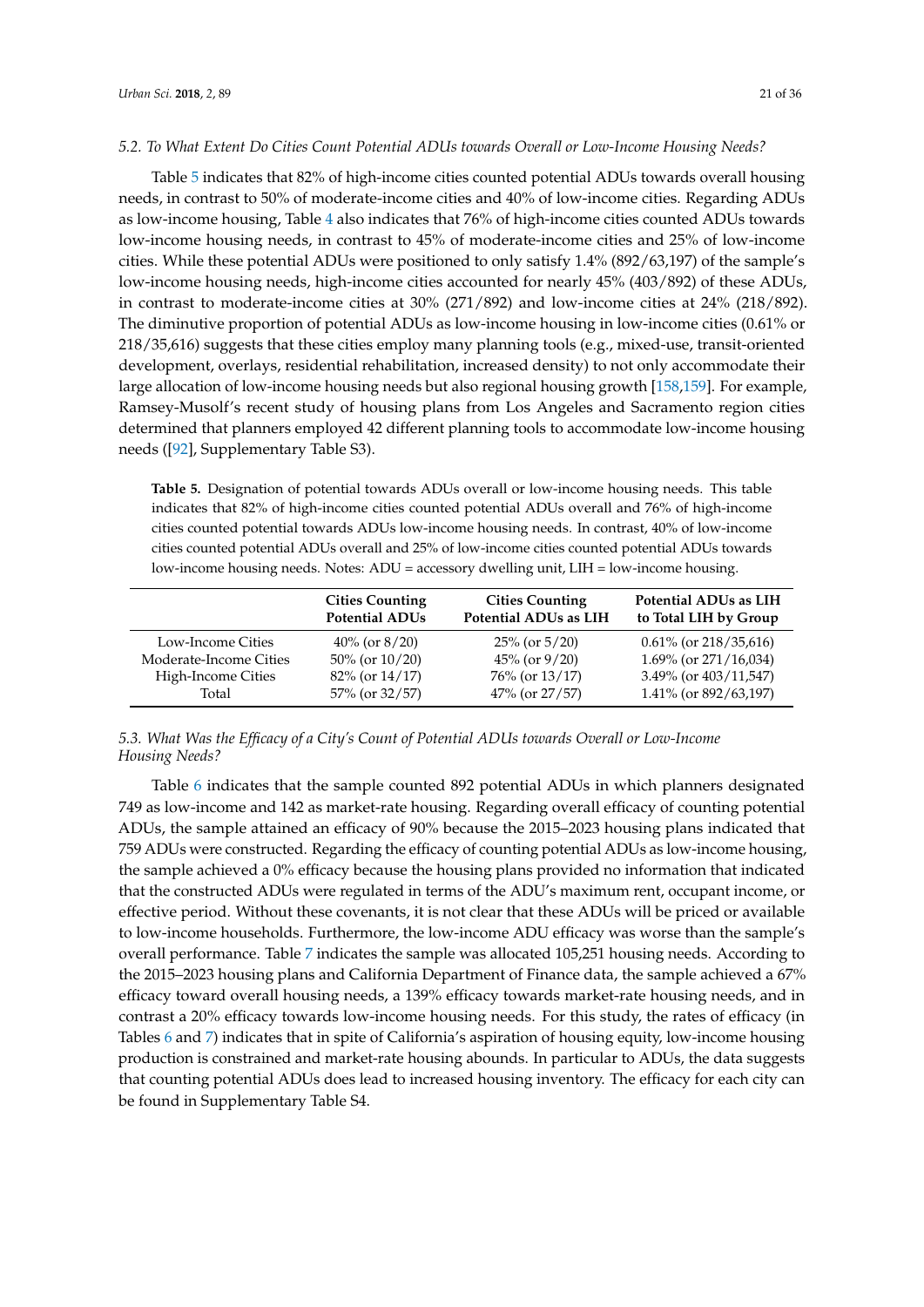<span id="page-22-0"></span>

| Table 6. The sample's efficacy of counting potential ADUs to ADU production. The sample's potential |
|-----------------------------------------------------------------------------------------------------|
| ADUs achieved an efficacy of 90% for ADUs overall in contrast with a 0% efficacy for ADUs towards   |
| low-income housing. Notes: ADU = Accessory Dwelling Unit.                                           |

|                             | <b>Potential ADUs</b> | <b>ADU</b> Production | <b>Efficacy</b> |
|-----------------------------|-----------------------|-----------------------|-----------------|
| ADUs as Low-income Housing  | 750                   |                       | $0\%$           |
| ADUs as Market-Rate Housing | 142                   | 759                   | 535%            |
| Total                       | 892                   | 759                   | 90%             |

<span id="page-22-1"></span>**Table 7.** The sample's efficacy of allocated housing needs to constructed units. The sample's housing allocation achieved an overall efficacy of 67%, a market-rate efficacy of 139%, and a low-income housing efficacy of 20% as indicated by the 2015–2023 housing plans and California Department of Finance.

|                           | <b>Allocated Housing Needs</b> | <b>Constructed Units</b> | <b>Efficacy</b> |
|---------------------------|--------------------------------|--------------------------|-----------------|
| Low-Income Housing Needs  | 63.197                         | 12.516                   | 20%             |
| Market-Rate Housing Needs | 42.054                         | 58.444                   | 139%            |
| Total                     | 105.251                        | 70.960                   | 67%             |

*5.4. What Conditions Increase a City's Probability of Counting Potential ADUs towards Overall or Low-Income Housing Needs?*

After holding all variables constant at their means, Table [8](#page-23-0) (Model 1) indicates that if a city has a college, then its probability of counting potential ADUs towards overall housing needs increases from roughly 40% to 96%. With *income*, cities with MHIs near the variable's minimum, mean, and maximum values were respectively 28%, 63%, and 94% more probable to count potential ADUs. Another way of interpreting *income* is that for every \$1000 increase in a city's MHI, that city could expect to count one additional potential ADU to satisfy overall housing needs, when all other variables are held constant at their means. Regarding counting potential ADUs towards low-income housing needs, Table [8](#page-23-0) (Model 2) indicates positive statistical relationships with *college* and *income*. For example, college cities had a higher probability (75%) to count potential ADUs towards low-income housing needs than non-college cities (36%). With *income*, cities with MHIs near the variable's minimum, mean, and maximum values were respectively 19%, 46%, and 85% more probable to count potential ADUs towards low-income housing needs.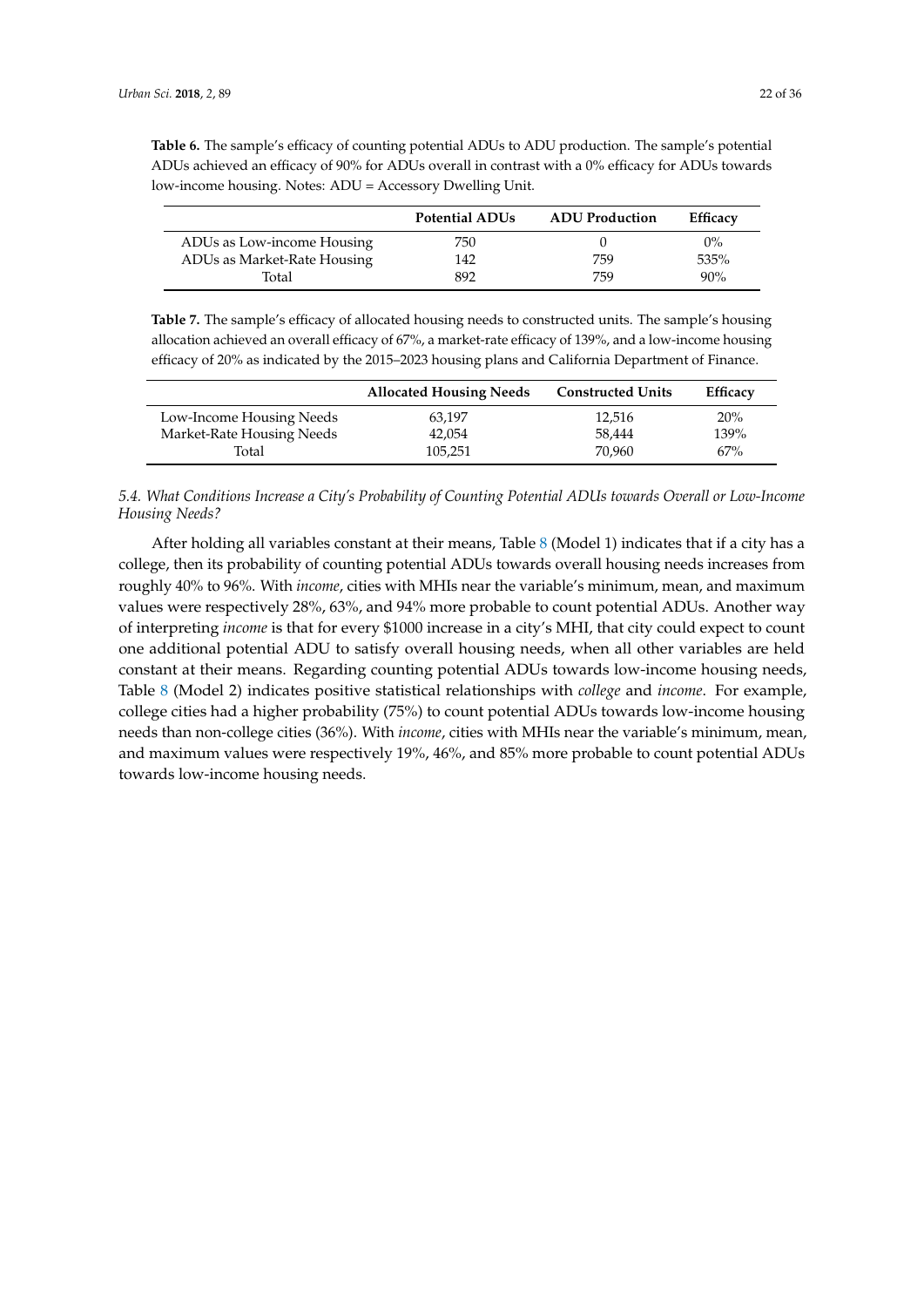**Table 8.** The logistic regression models. In Model 1, cities with colleges were 96% more probable to count potential ADUs overall. In addition, cities with household incomes close to the mean (\$68,670) were 63% more probable to count potential ADUs overall. In Model 2, cities with a college were 75% more probable to count potential ADUs towards low-income housing needs than non-college cities. In addition, cities with household incomes close to the maximum value (\$116,547) were 85% more probable to count potential ADUs towards low-income housing needs. Notes: ADU = accessory dwelling unit, LIH = low-income housing, SE = standard error,  $Y/N$  = yes or no;  $* = p < 0.05$ ,  $** = p < 0.01$ ,  $*** = p < 0.001$ .

<span id="page-23-0"></span>

|                                                              | Model 1                       |                | Probability    |                  | Model 2                    |                | Probability    |                |
|--------------------------------------------------------------|-------------------------------|----------------|----------------|------------------|----------------------------|----------------|----------------|----------------|
|                                                              | B (SE)                        |                |                |                  | B (SE)                     |                |                |                |
| Variable                                                     | Estimate                      | Variable = Min | $\overline{x}$ | Variable = $Max$ | Estimate                   | Variable = Min | $\overline{x}$ | Variable = Max |
| (Intercept)                                                  | 4.815<br>(2.701)              |                |                |                  | $-3.052$<br>(2.443)        |                |                |                |
| College                                                      | $3.641**$<br>(1.205)          | 0.399          |                | 0.963            | $1.665*$<br>(0.794)        | 0.357          |                | 0.748          |
| Compliance                                                   | $-1.330$<br>(1.493)           |                |                |                  | $-2.074$<br>(1.362)        |                |                |                |
| Density                                                      | $-0.0004$<br>(0.0004)         |                |                |                  | $-0.0004$<br>(0.0004)      |                |                |                |
| Development Constraints                                      | $-0.041$<br>(1.179)           |                |                |                  | 0.140<br>(1.037)           |                |                |                |
| Income                                                       | $0.045*$<br>(0.022)           | 0.278          | 0.634          | 0.938            | $0.040*$<br>(0.020)        | 0.187          | 0.463          | 0.851          |
| Renters                                                      | 4.600<br>(4.383)              |                |                |                  | 2.805<br>(4.036)           |                |                |                |
| Senior Citizens                                              | 10.351<br>(10.319)            |                |                |                  | 6.756<br>(9.600)           |                |                |                |
| <i><b>Observations</b></i><br>Hosmer and Lemeshow $R^2$      | $n = 57$<br>0.34              |                |                |                  | $n = 57$<br>0.24           |                |                |                |
| Cox and Snell $R^2$<br>Nagelkerke $R^2$<br>Model $\chi^2(7)$ | 0.37<br>$0.50\,$<br>26.41 *** |                |                |                  | 0.28<br>0.38<br>$18.91***$ |                |                |                |
| Response Variable                                            | ADUs $Y/N$                    |                |                |                  | ADUs as LIH                |                |                |                |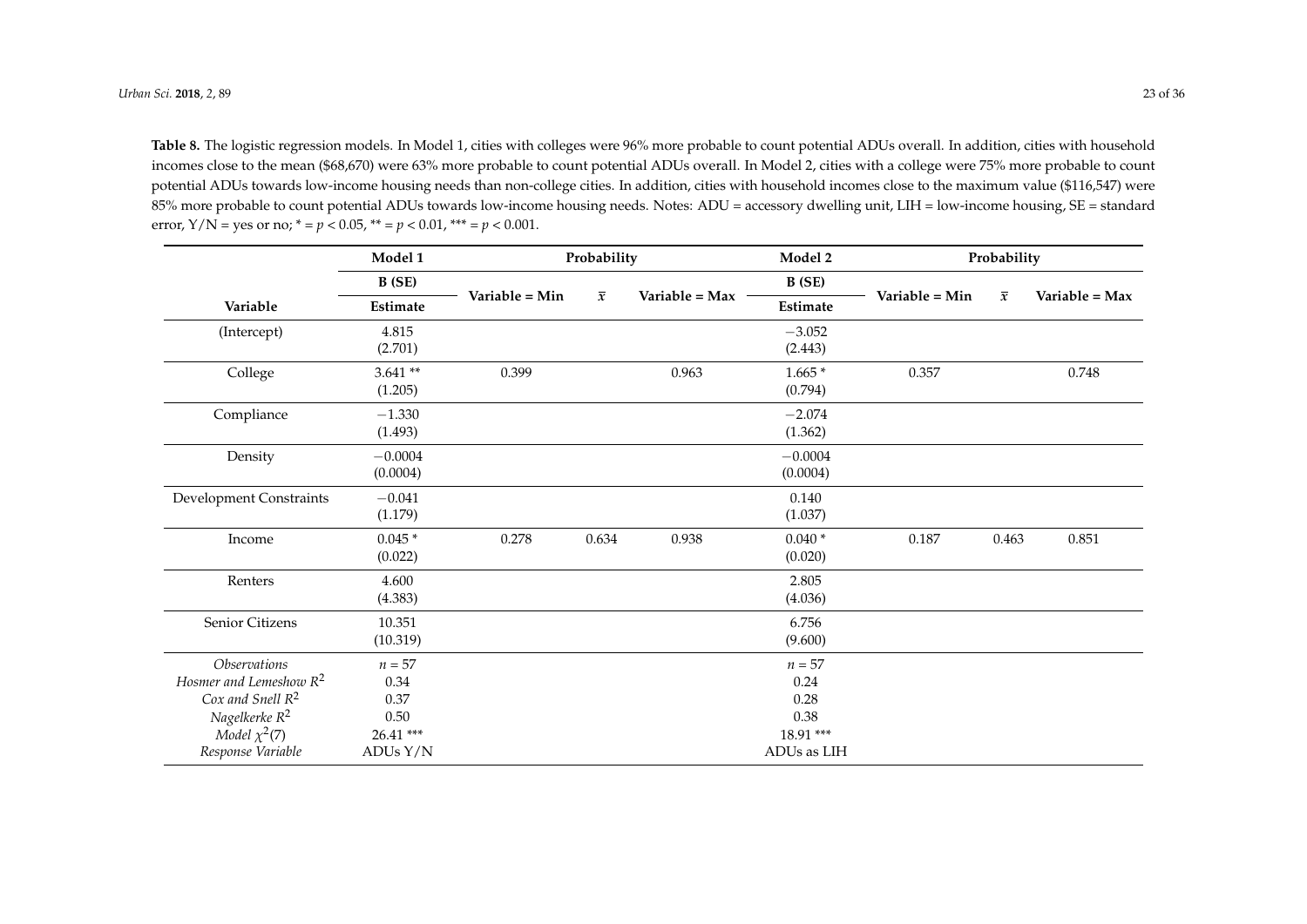#### *5.5. What Conditions Influenced Each City's ADU Production?*

Table [9](#page-25-0) (Model 3) indicates that *college*, *income*, and *renters* maintained positive associations with *ADU production*, whereas *compliance* and *density* maintained negative associations. When all other variables are held constant at their means, Model 3 indicates that if a city has a college, then its expected *ADU production* will be roughly 14 units. With *income*, cities with MHIs near the variable's minimum, mean, and maximum values could expect *ADU production* of roughly two, six, and 23 units, respectively. With *renters*, cities with a proportion of occupied rental units near the sample's mean and maximum values could expect *ADU production* of, respectively, six and over 1000 units, an astounding figure. In the sample, the City of West Hollywood's occupied rental statistic is roughly 78%, which is three standard deviations above the sample mean and roughly 35 points higher than California's value of 43.1%. Omitting West Hollywood reduces *college* to marginally significant (*p* = 0.054) and transforms the mean and maximum expected counts for *renters* to eight and 108 units, respectively (Supplementary Table S5).

By contrast, the statistics for *compliance* indicate that the *ADU production* for cities with housing plans that were compliant with state housing law in the previous nine years would be lower than cities with non-compliant housing plans. Specifically, cities with *compliance* statistics near the variable's minimum, mean, and maximum values could expect decreasing *ADU production* of roughly 22, six, and three units, respectively. In addition, cities that have a high density of housing units per square mile also have low *ADU production*. Specifically, cities with *density* statistics near the variable's minimum, mean, and maximum values could also expect decreasing *ADU production* of roughly 27, six, and no units, respectively. Since the partial regression slope coefficients for *renters* is large and *compliance* and *density* maintain negative associations, Table [6](#page-22-0) (Model 4 std) lists the standardized coefficients with the following order of magnitude: *renters*, *density*, *income*, *compliance*, and *college*. Regarding magnitude and using absolute values, an increase in *renters* influences *ADU production* roughly 1% more than *density*, 34% more than *income*, 38% more than *compliance*, and 41% more than *college*.

The data in Table [6](#page-22-0) suggests that counting potential ADUs increases *ADU production*. In order to determine if there is any statistical relationship between these variables, Table [10](#page-26-0) (Model 5) includes *potential ADUs* as a predictive variable. Due to the sample size (*n* = 57) and the consistent non-significance of *development constraints*, this variable was omitted. Model 5 indicates that *density* and *renters* maintain significance, but the inclusion of *potential ADUs* renders *college* and *income* as non-significant. In this analysis, for the cities that did not count *potential ADUs* towards housing needs, these cities could expect to produce three ADUs. For those cities with counts of *potential ADUs* near the variable's mean ( $\bar{x}$  = 15.65), then those cities could expect to produce six ADUs. Lastly, for those cities with values that were close to the respective means of *compliance*, *density*, *potential ADUs*, and *renters*, they could, respectively, expect roughly six ADUs for each variable. Regarding magnitude, Table [10](#page-26-0) (Model 6 std) indicates that the absolute values for *renters* and *density* maintain equal influence on *ADU production* and these variables are followed by *compliance* and then *potential ADUs*.

One goal of this study has been to examine what conditions influence *ADU production*. As tested in this study, the conditions that planners can influence are *renters, density, compliance* and *potential ADUs* [\[160\]](#page-35-23). Planners influence the adoption of zoning that allows single-family and multifamily residential uses. Collectively, these residential uses allow rentals and increases the city's density. Planners also create or manage (with consultants) the creation of housing plans that govern their respective cities' compliance with state housing laws. Lastly, and specific to California, planners with knowledge of their respective city neighborhoods can decide whether to count potential ADUs as a locally-controlled strategy to satisfy local housing needs.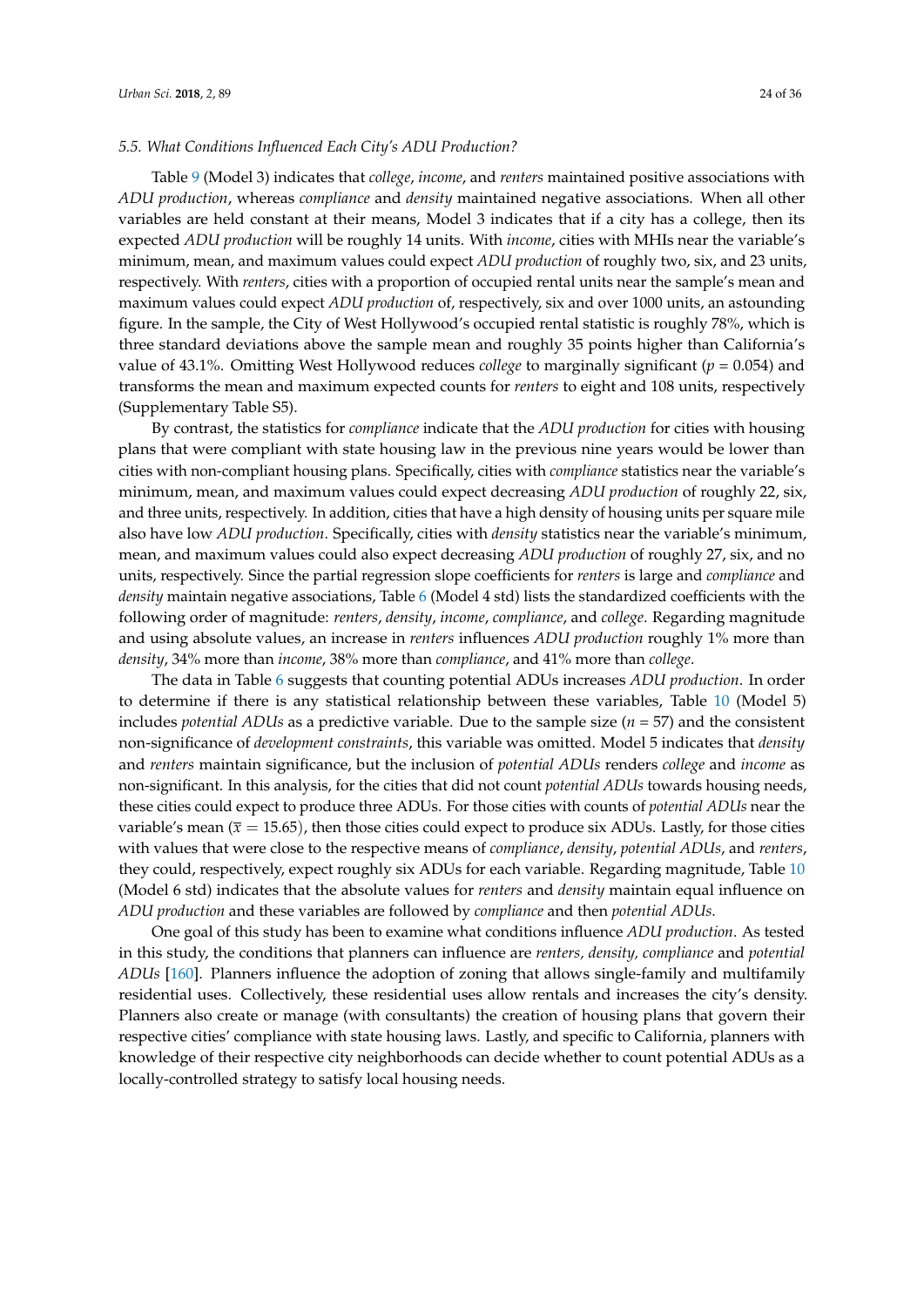<span id="page-25-0"></span>**Table 9.** The negative binomial regression models. Model 3 contains the full sample and Model 4 (std) contains the standardized coefficients of Model 3. Model 3 indicates that college cities could expect roughly 14 ADUs in contrast to roughly four ADUs for non-college cities. Cities with values that are close to the respective means of compliance, density, median household income, and proportions of renters could respectively expect roughly six ADUs for each variable. Of the five statistically significant variables in Model 4 (std), renters maintained the most influence due to the absolute value of  $|0.058|$ . Notes: ADU = accessory dwelling unit, SE = standard error, STD = standardized;  $* = p < 0.05$ ,  $** = p < 0.001$ .

|                            | Model 3                  | Model 3 Expected Counts of ADU Production |                |                  | Model 4 (std) |
|----------------------------|--------------------------|-------------------------------------------|----------------|------------------|---------------|
|                            | B (SE)                   | Variable = Min                            | $\overline{x}$ | Variable $=$ Max | B             |
| Variable                   | Estimate                 |                                           |                |                  |               |
| (Intercept)                | $-2.187$<br>(1.548)      |                                           |                |                  |               |
| College                    | $1.120*$<br>(0.505)      | 4.44                                      |                | 13.61            | 0.016         |
| Compliance                 | $-2.130*$<br>(0.892)     | 22.42                                     | 5.96           | 2.66             | $1 - 0.0191$  |
| Density                    | $-0.001$ ***<br>(0.0003) | 26.67                                     | 5.96           | 0.0001           | $1 - 0.057$   |
| Development Constraints    | $-0.275$<br>(0.732)      |                                           |                |                  |               |
| Income                     | $0.031*$<br>(0.012)      | 1.01                                      | 5.96           | 22.92            | 0.024         |
| Renters                    | 12.418 ***<br>(2.754)    | 0.14                                      | 5.96           | 1322.43          | 0.058         |
| Senior Citizens            | 3.851<br>(6.575)         |                                           |                |                  |               |
| <i><b>Observations</b></i> | 57                       |                                           |                |                  |               |
| Log Likelihood             | $-328.457$               |                                           |                |                  |               |
| AIC                        | 346.46                   |                                           |                |                  |               |
| Model $\chi^2(7)$          | 32.57 ***                |                                           |                |                  |               |
| Response Variable          | <b>ADU</b> Production    |                                           |                |                  |               |

**Table 10.** The negative binomial regression models. Model 5 includes *potential ADUs* and contains the full sample. Model 5 indicates that cities could expect roughly four ADUs when their count of *potential ADUs* is zero, six ADUs when their count of *potential ADUs* is near the mean, and roughly 26 ADUs when the count of *potential ADUs* is near the maximum value of 72. Model 6 (std) contains the standardized coefficients of Model 5. Of the four statistically significant variables, *Density* and *Renters* maintained equal influence due to their respective absolute values. Notes: ADU = accessory dwelling unit, SE = standard error, STD = standardized;  $* = p < 0.05$ ,  $** = p < 0.01$ ,  $*** = p < 0.001$ .

|             | Model 5                 |                | <b>Model 5 Expected Counts of ADU Production</b> |                  |          |
|-------------|-------------------------|----------------|--------------------------------------------------|------------------|----------|
|             | B (SE)                  |                | $\bar{x}$                                        | Variable $=$ Max | B        |
| Variable    | Estimate                | Variable = Min |                                                  |                  |          |
| (Intercept) | $-1.250$<br>(1.407)     |                |                                                  |                  |          |
| College     | 0.584<br>(0.564)        |                |                                                  |                  |          |
| Compliance  | $-2.049*$<br>(0.856)    | 20.18          | 5.65                                             | 2.60             | $-0.018$ |
| Density     | $-0.001$ **<br>(0.0003) | 20.71          | 5.65                                             | .0005            | $-0.049$ |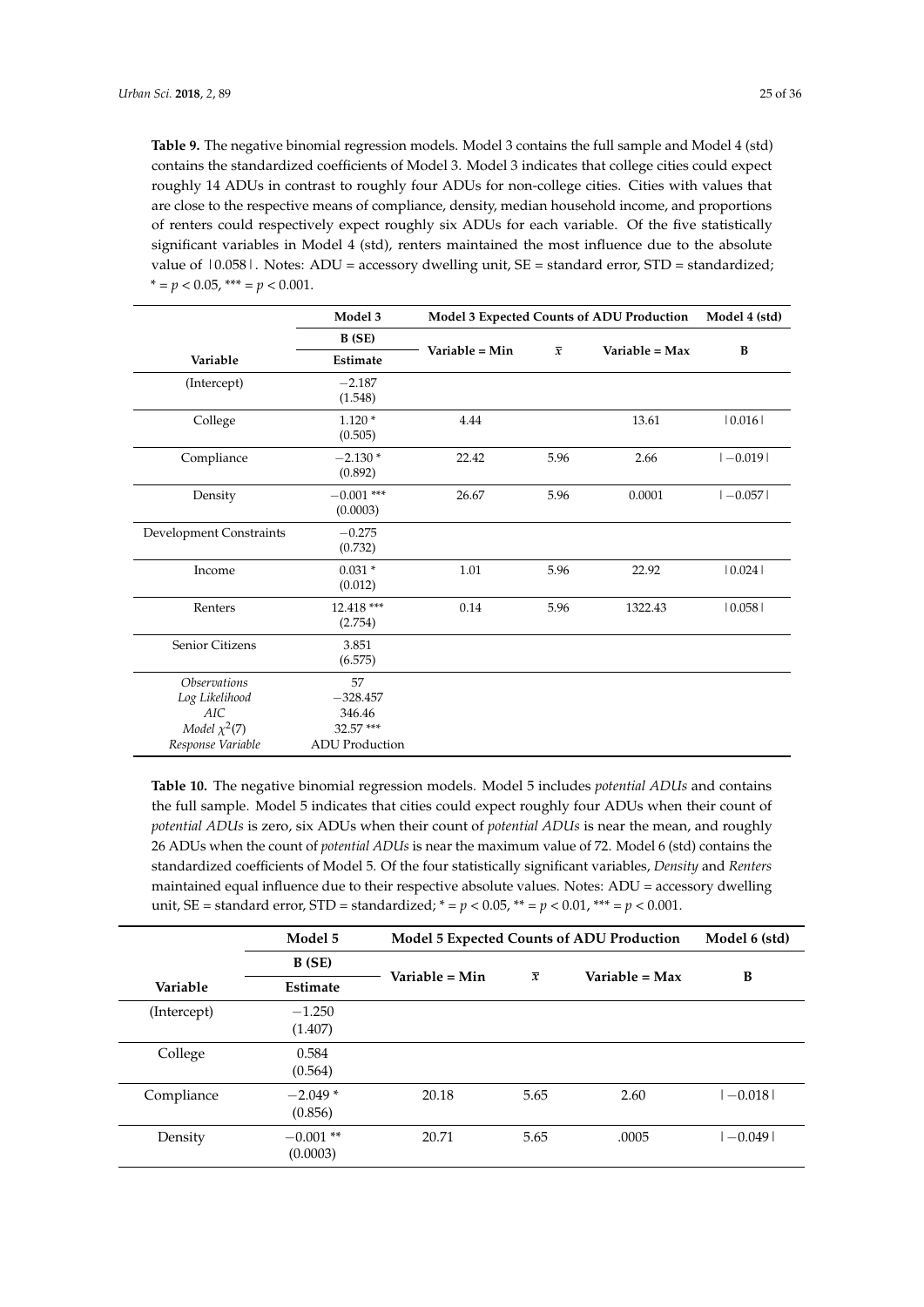| $26$ of $\degree$ |  |
|-------------------|--|
|                   |  |

<span id="page-26-0"></span>

|                                                                                                | Model 5                                                            | Model 5 Expected Counts of ADU Production |           |                  | Model 6 (std) |
|------------------------------------------------------------------------------------------------|--------------------------------------------------------------------|-------------------------------------------|-----------|------------------|---------------|
| Variable                                                                                       | B(SE)<br>Estimate                                                  | Variable = Min                            | $\bar{x}$ | Variable $=$ Max | B             |
| Income                                                                                         | 0.017<br>(0.012)                                                   |                                           |           |                  |               |
| Potential ADU <sub>s</sub>                                                                     | $0.027*$<br>(0.013)                                                | 3.68                                      | 5.65      | 26.37            | [0.017]       |
| Renters                                                                                        | 10.598 ***<br>(2.551)                                              | 0.232                                     | 5.65      | 567.43           | 0.049         |
| Senior Citizens                                                                                | 2.979<br>(6.205)                                                   |                                           |           |                  |               |
| <i><b>Observations</b></i><br>Log Likelihood<br>AIC<br>Model $\chi^2$ (7)<br>Response Variable | 57<br>$-324.437$<br>342.44<br>$41.52$ ***<br><b>ADU</b> Production |                                           |           |                  |               |

**Table 10.** *Cont*.

#### **6. Discussion**

This study examined a stratified random sample of California cities in order to determine what conditions influence ADU production and the analyses presented a series of results that require further discussion, but are limited to the sample. California transmits housing needs allocations to each city as an intervention to provide housing equity to all residents. The allocations regionally redistribute low-income housing needs and housing growth. The study determined that the sample's fair-share housing needs allocations required high-income cities to proportionally accommodate more low-income housing needs than moderate- or low-income cities. By contrast, the housing allocations directed large quantities of low-income housing needs and housing growth towards lower-income cities. Table [1](#page-16-0) documents the substantial housing needs allocations for the low-income cities of Chula Vista, Hesperia, and Lake Elsinore in contrast to the lighter loads for the high-income cities of Los Gatos, Ross, Pleasanton, Tiburon, and Villa Park. As noted by Baer, California's allocations may actually grandfather the low-density sins of the older built-out communities, while newer cities and cities with access to land must pay for those sins with higher densities [\[156\]](#page-35-19). However, two points should be considered.

First, the sample cities responded to allocations from multiple COGs, with each COG employing a unique allocation methodology. Second, the sample contains only 57 cities, not each region's population of cities. In response to these limits, this study also analyzed the fair-share housing needs allocations for the examined urban regions, both collectively and individually. In either case, the analysis of this regional data confirmed a proportional fair-share intent with 60% of housing needs apportioned to low-income households, but the allocations also directed high quantities of low-income housing needs and housing growth to lower-incomes cities. While the Los Angeles and San Francisco COGs have published reports that quantify housing permits issued in relation to their housing allocations, these reports do not detail the production of low-income housing units, the spatial distribution of allocated housing needs, or the distribution of allocated housing needs by a city's median household income [\[161,](#page-36-0)[162\]](#page-36-1). An examination of these additional measures would allow scholars and housing activists to evaluate the equity embedded in a fair-share housing needs allocation at the allocation's onset.

This paper argued that allowing cities to count potential ADUs towards low-income housing needs was California's Faustian Bargain because of the lack of agency oversight and the unproven efficacy of counting potential ADUs as low-income housing. This study determined that 32 cities (or 56%) counted potential ADUs to satisfy overall housing needs and 27 cities (or 47%) counted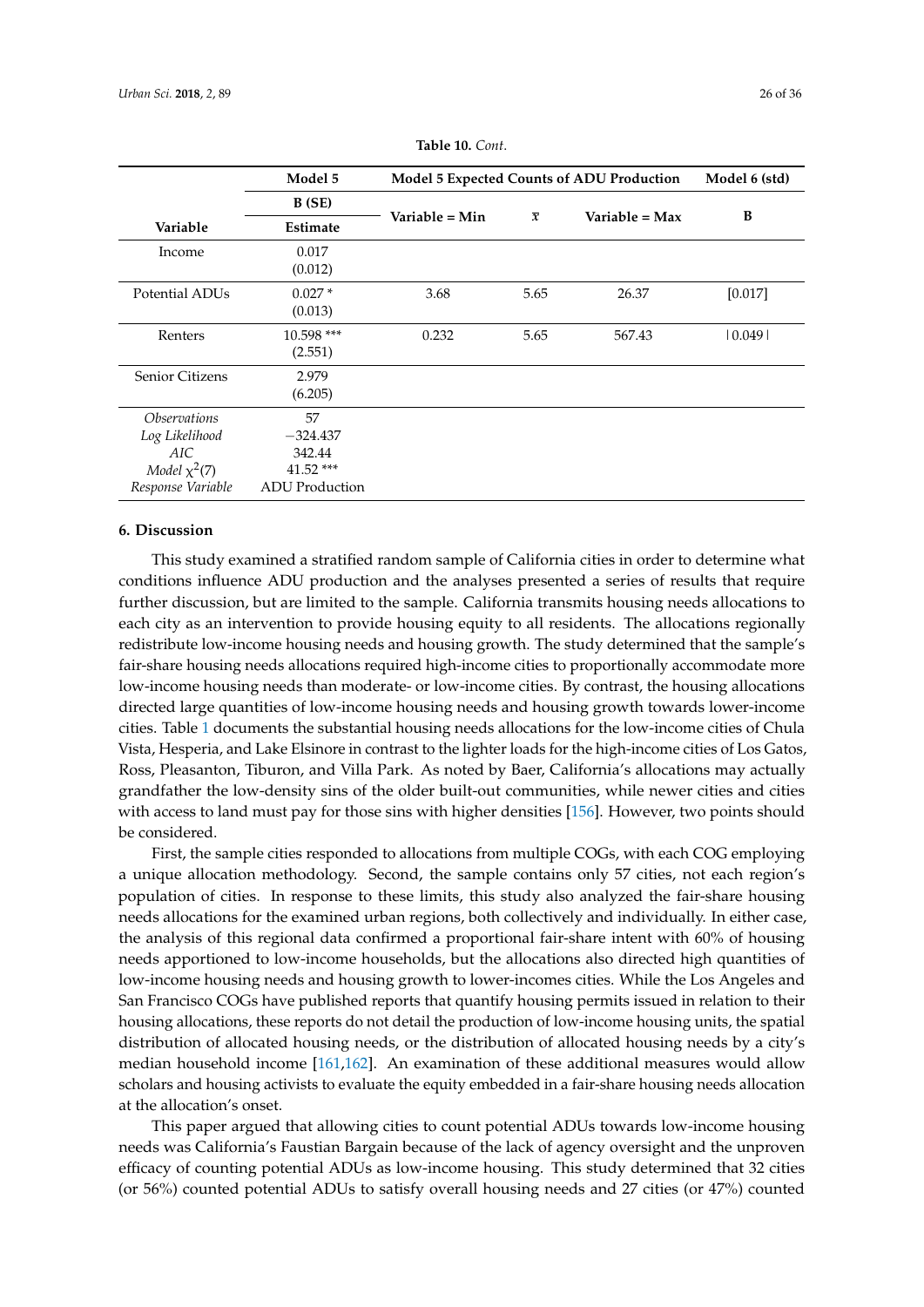potential ADUs towards low-income housing needs. However, there was no evidence that these cities' zoning standards could impose low-income covenants for ADUs. If a city's zoning code is silent, then it is unlikely that the city can legally enforce such low-income conditions. The housing plans indicated that 759 ADUs were constructed during the period of study and these units represent a 90% (or 759/842) efficacy of counting potential ADUs towards overall housing needs. However, the plans did not provide any evidence that the constructed ADUs were priced-for or available-to low-income households. This deficiency represents a 0% efficacy for counting potential ADUs towards

low-income housing needs. In addition, the analysis also compared the ADU efficacy to the sample's housing production efficacy and found dissimilar patterns: 20% for low-income housing needs, 139% for market-rate housing needs, and 67% for overall housing needs. A few reasons can explain the differences in efficacy.

Regarding the sample's 20% efficacy for low-income housing needs, in 2010 California terminated redevelopment tax-increment finance during a budgeting shortfall. When redevelopment agencies were active, these agencies must set-aside 20% of tax increment funds for low-income housing programs. Many housing plans listed low-income housing projects and programs that were terminated due to a lack of redevelopment funding (e.g., Fountain Valley, Hesperia, San Pablo, and San Ramon). Regarding the sample's 139% efficacy for market-rate housing needs, twenty cities achieved 100% or more of their allocated market-rate housing needs. Of that subset, the average MHI was \$73,749, with only six cities maintaining MHIs that were below \$50,000. This subset of twenty cities exceeded their allocated market-rate housing needs due to their lower quantities of allocated housing growth. Regarding the sample's 67% efficacy for overall housing needs, the period of study covers 2007–2014 and this period coincides with the great housing recession (e.g., 2006–2013). In addition, the sample's overall housing needs consisted of 60% as low-income housing. The deficit of low-income housing production reduced to the sample's overall efficacy.

Regarding the 84% efficacy for potential ADUs overall, homeowners financed and produced these units and were not reliant on government funding. The primary source of funding for ADU production was the equity in the homeowner's residence. As noted in the research, homeowners construct ADUs for additional income and ADU rent could be used to qualify for ADU production loans [\[116\]](#page-34-12). In addition, many units were created through amnesty programs that legalized informal units with permits (e.g., Daly City, Encinitas, Lafayette, Los Gatos, Ojai, Petaluma, and San Carlos). Regarding the 0% efficacy for ADUs as low-income housing, CAHCD should assert its agency power and remedy this issue. At present, CAHCD oversees the evaluation of nearly 535 housing plans with a limited staff. However, the agency staggers its review of housing plans by region. When CAHCD finds that any city has counted potential ADUs towards low-income housing needs, then the agency should require that the city provide evidence of low-income covenants that will regulate the ADUs maximum rent, occupant-income, or effective period. If there is no legal evidence, then CAHCD should shift the city's count of potential low-income ADUs to market-rate units and then direct the city to implement other planning tools to satisfy the outstanding low-income housing needs. This modification in administrative procedures should close the loophole of California's Faustian Bargain. Closing this loophole is especially important in light of the recent 2017 ADU mandate revisions and the subsequent increase in ADU applications.

In order to determine whether ADUs are suitable as low-income housing, this study call for research on *verified* and *permitted* low-income ADUs in light of California's rising housing costs. If low-income ADUs persist, then what was the legal mechanism? If these units did not persist, then what should planners do differently? The City of Santa Cruz is a case in point. From 1986 to 2017, Santa Cruz approved 444 ADUs and restricted 13.5% (or 60) of those units as low-income housing [\[68\]](#page-32-15). However, only 29 low-income ADUs persist because the homeowners have repaid the waived fees that initially restricted the ADU's maximum rent. Furthermore, in 2015, Santa Cruz proposed income and occupancy limitations on ADUs due to the rise of the sharing economy [\[163–](#page-36-2)[165\]](#page-36-3). However, the council encountered strong resistance from homeowners, who insisted that unregulated ADU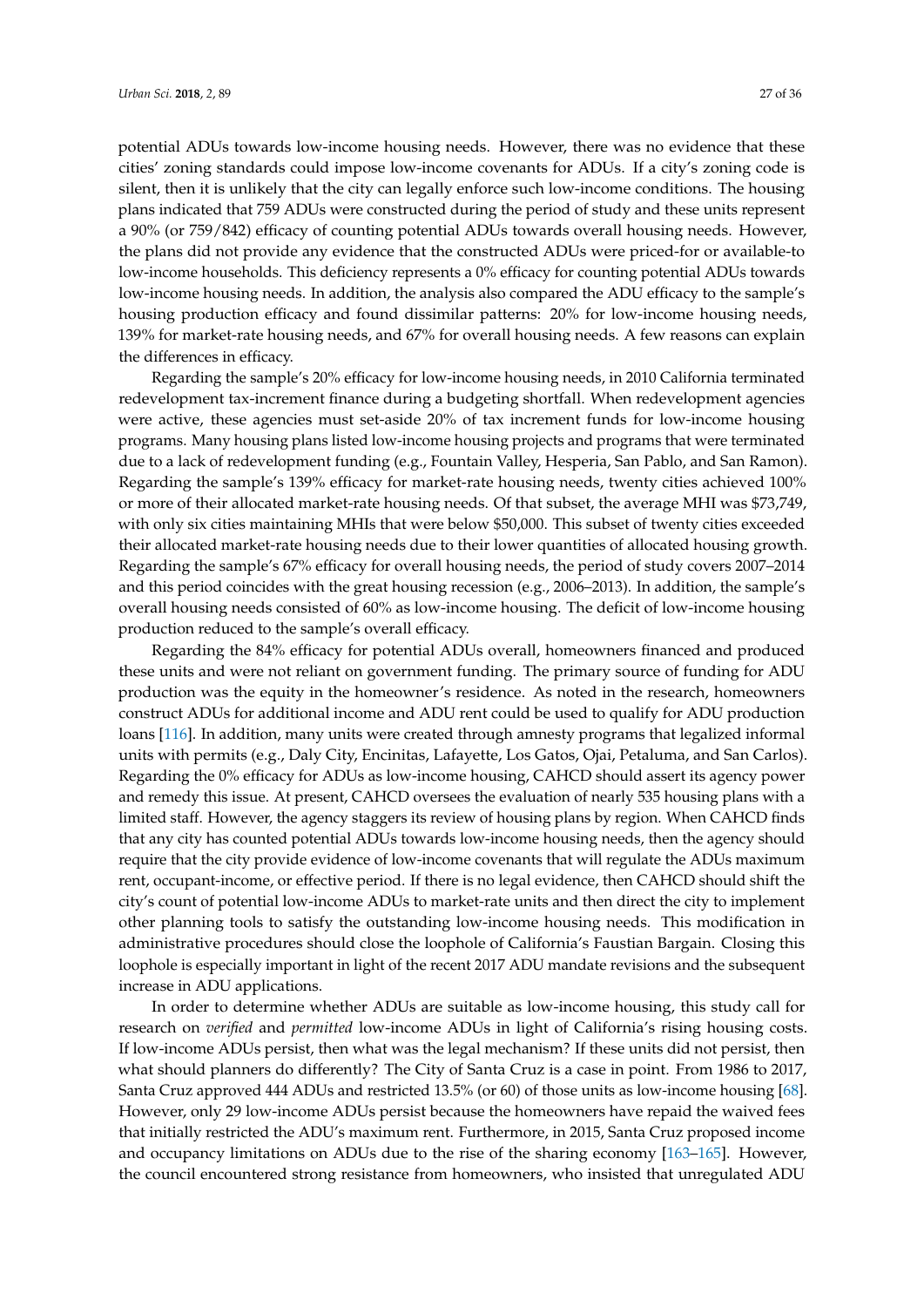income was necessary to supplement homeowner income. These points do not bode well for the cities of Piedmont, CA, USA or Pasadena. In their response to the 2017 ADU mandate revisions, both cities are experimenting with ADUs as low-income housing. Piedmont recently modified its city's zoning code and can impose low-income covenants on ADUs. In Pasadena, the city aimed to incentivize ADU production by reducing permit fees from roughly \$20,000 to \$1000 per unit *if* the homeowner agrees to a seven-year ADU rent restriction [\[166\]](#page-36-4). Only time will tell whether Piedmont or Pasadena is successful in increasing the housing options for low-income households.

This study explored the conditions that influence the implementation of ADUs in California cities and the regression tests indicated that sample cities with colleges and high household incomes were positively associated with counting potential ADUs towards overall housing needs and ADUs as low-income housing. Regarding *colleges* the positive associations were not surprising, given that the following cities classified students as low-income households, described ADUs as student housing, and/or identified working with their respective colleges to increase student housing on campus or within the city itself: Davis (UC Davis), Moraga (Saint Mary's College), Palo Alto (Stanford University), Pleasant Hill (Diablo Valley Junior College), San Marcos (California State University San Marcos), San Pablo (Contra Costa College), and Santa Clara (Santa Clara University, Mission College).

The positive consistency of *income*, however, seems to conflict with the literature, which maintains that high-income cities resist low-income housing. However, this prevalence is not a conflict if you adopt a California city's view. In California, housing demand is constant. Due to the Housing Element Law and the ADU mandate, cities must accommodate low-income households and counting potential ADUs procedurally satisfies low-income housing needs and complies with state law. From an exclusionary view, which of the following is worse: counting a potential ADU occupied by one household or zoning multifamily land to facilitate an apartment building that would be occupied by multiple households that may require increased educational and social services? I suggest that counting a potential ADUs as low-income housing is more favorable to exclusionary cities than potential apartments. As a result, these cities may take a calculated risk owing to CAHCD's lenient assessment of potential ADUs as per the housing plans for the cities of Folsom, Malibu, Moraga, San Marcos, and San Ramon.

Regarding the significant variables that were negatively associated with *ADU production*, *density* was understandable but *compliance* was a surprise. Regarding *density*, California allows ADUs on all residentially zoned land. However, many cities restrict ADUs to single-family residential zones, as found in the sample. Thus, *density's* negative relationship is understandable given that cities with higher overall densities would be unlikely to allow ADUs along with other zoning requirements for multifamily housing units (e.g., open space per unit, sprinklers, occupant and guest parking, design review, stormwater retention). A notable exception is the City of San Francisco, which prohibited ADUs from 1982 to 2016.

Regarding *compliance*, the negative relationship suggests that cities that adhered to state law and provided suitable zoning to facilitate housing production for roughly  $5\frac{1}{2}$  years (out of nine years) may have delivered suitable housing for various households in all economic segments. In turn, these cities may have lessened their dependence on ADUs to satisfy housing needs. Four points support this assertion. First, the collective fair-share housing allocations in the examined urban regions directed 60% of housing growth to cities with MHIs of less than \$50,000. Second, the sample's lower-income cities were less likely to count potential ADUs overall and as low-income. Third, Ramsey-Musolf's recent study determined that California cities employed a wide variety of planning tools to accommodate housing needs. In that study, the top five planning tools were zoning (adoption and/or amendments), residential rehabilitation to remove defects, identification of sites with appropriate densities, identification of sites for transitional housing (e.g., homeless, women's, or emergency shelters) and, modification of development standards to facilitate production [\[92\]](#page-33-13). Lastly, the sample's low-income cities' housing plans averaged the highest compliance rates at 67% (or roughly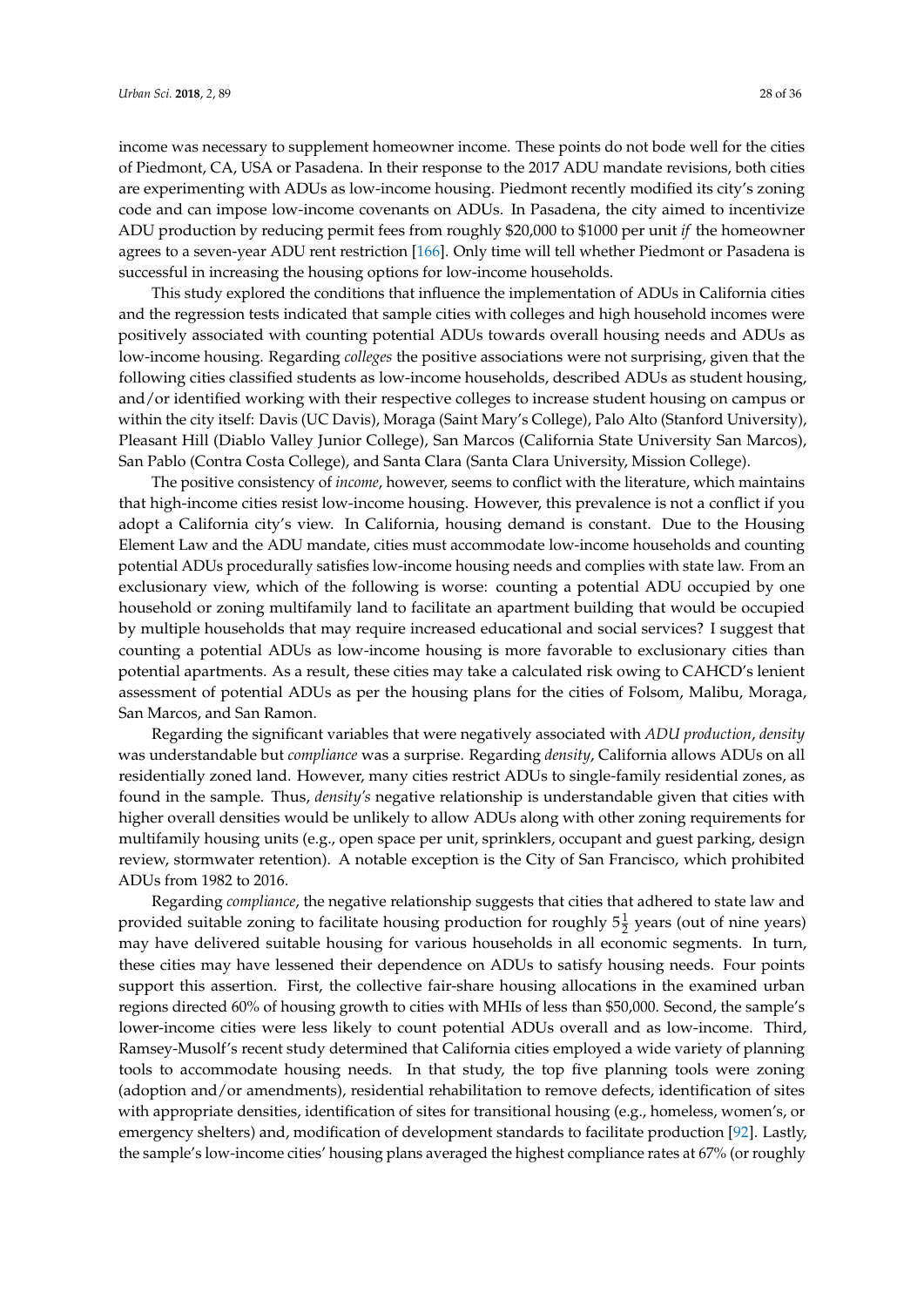compliant for 6 out of 9 years). Thus, the sample's lower-income cities may have implemented multiple planning tools to accommodate not only regional housing growth but also low-income housing needs.

Regarding *potential ADUs*, this is the first study that has quantified and tested this variable as it relates to *ADU production*. The analysis indicates that *potential ADUs* are positively associated with increased *ADU production*. This analysis suggests that when planners count potential ADUs, this planning exercise is more influential on ADU production than the city's MHI or the presence of a college, for this sample. Given the research that calls for flexible ADU zoning [\[3,](#page-30-2)[18,](#page-30-17)[52,](#page-32-25)[78\]](#page-33-0), this study provides evidence that supports California's 2017 revisions to the ADU mandate. These revisions should motivate planners to increase the housing options for diverse households and as a side benefit, ADUs will provide additional income for homeowners.

Regarding the significant variables associated with *ADU production*, the direction and magnitude of *Renters* is interesting given the negative relationship of *density*, which describes the city's housing fabric. In this study, *Renters* measures the proportion of occupied rented housing units; however, that statistic includes a variety of housing types (e.g., single-family, duplex, triplex, four units and higher). Therefore, each city's *renters* statistic may measure both rented multifamily units and single-family homes. As noted by Pfeiffer, moderate-incomes cities that desired to be "dynamic and environmentally sustainable" have positioned ADUs as a method to capture the housing market segment that wants to live in "in denser, diverse and more walkable communities" [\[45\]](#page-31-22). When *renters* and *density* are coupled with *potential ADUs*, one might suggest that when cities plan for rental housing, this planning effort also creates opportunities for ADU production because these cities have embraced housing diversity and growth. Lastly, this paper argued that the sample's California cities have imposed discretionary authority via *development constraints*, but this variable was not significant in any test. Even though Table [1](#page-16-0) indicates that 70% of the sample maintained at least one constraint, the measurement in this study relied on current zoning. Therefore, the tested variable may have not have been in effect during the study period.

#### **7. Conclusions**

In summary, California requires all cities to accommodate housing demand and employs a fair-share housing allocation scheme to quantify and redistribute housing needs. Beginning in 1982, California allowed ADUs as housing units, and as of 2003, ADUs could be counted towards low-income housing needs. This study argued that counting potential ADUs as low-income housing was California's Faustian Bargain due to a lack of state and city oversight and the unproven efficacy of counting potential ADUs as low-income housing. This research examined a stratified random sample of 57 California cities and found that the sample's fair-share housing needs allocations advanced a fair-share *intent*; however, the quantities of low-income units might re-concentrate the poor in lower-income cities. In addition, the quantities of housing growth directed towards lower-income cities may expose these cities to gentrification. The analysis indicated that many of the sample cities counted potential ADUs towards low-income housing needs, but none of these cities maintained zoning standards that would legally secure these units as long-term, low-income housing. In addition, the analysis determined that 90% of the counted potential ADUs were constructed, but none of these units could be verified as low-income housing. The inferential tests indicated that the sample's cities with colleges and high household incomes were consistently associated with counting potential ADUs towards overall and towards low-income housing needs. Surprisingly, a city's count of potential ADUs, as well as cities with high proportions of renters, were positively associated with ADU production, whereas a city's density and previous compliance with state housing law were associated with decreased ADU production. Of the tested variables, a city's proportion of renters and density were the most influencing variables on ADU production. These variables suggest that when cities support diverse housing options for diverse housing needs, a high proportion of renters might signal that these cities might also support ADU production. In 2017, California removed many zoning restrictions on ADU production in order to increase housing inventory. News reports suggest that homeowners will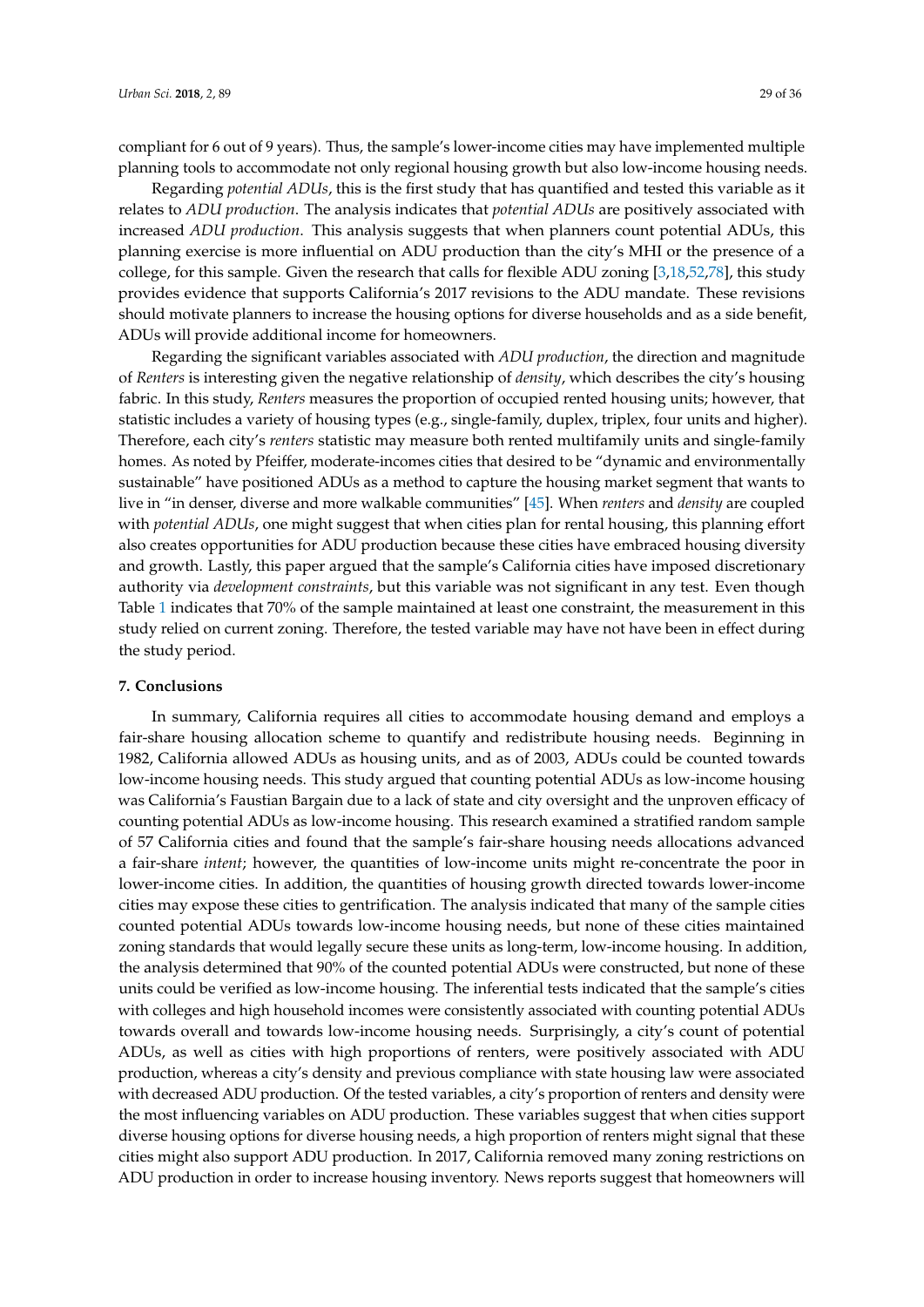increase ADU production and consequently, planners will continue to count potential ADUs towards housing needs. However, unless California revises its procedures, it remains to be seen whether ADUs as regulated and available low-income housing will be produced in accordance with the counts of potential low-income ADUs that are found in many compliant housing plans.

**Supplementary Materials:** The following are available online at [http://www.mdpi.com/2413-8851/2/3/89/s1.](http://www.mdpi.com/2413-8851/2/3/89/s1) The dataset for this study can be found at [https://scholarworks.umass.edu/larp\\_datasets/.](https://scholarworks.umass.edu/larp_datasets/)

**Funding:** This research was funding in part by a Faculty Excellence Grant given by the UMass Amherst Department of Landscape Architecture and Regional Planning.

**Acknowledgments:** I thank Joe Colombo, Community Development Director for the City of Hawaiian Gardens, CA (USA), and Stan Wong, former Director of Planning and Redevelopment at the City of Glendora, CA (USA), for their guidance in my years as a planning practitioner. I would also thank Katrin Anacker, Kirk McClure, Melinda McCoy (CAHCD), and Paul McDougall (CAHCD) for comments on early drafts; Jessica Pearlman and Andrea Cataldo from UMass Amherst ISSR for statistical assistance, and the three anonymous reviewers for their helpful comments. Lastly, any mistakes found in the research are my own.

**Conflicts of Interest:** The author declares no conflict of interest.

### **References**

- <span id="page-30-0"></span>1. *Second Unit Law*; California Government Code; California Government: Sacramento, CA, USA, 1982.
- <span id="page-30-1"></span>2. Andrews, J. Not Your Grandmother's Granny Flat. *Planning* **2005**, *68*, 8–9.
- <span id="page-30-2"></span>3. Chapple, K.; Wegmann, J.; Nemirow, A.; Dentel-Post, C. *Yes in My Backyard: Mobilizing the Market for Secondary Units*; University of California Transportation Center: Berkeley, CA, USA, 2011.
- <span id="page-30-3"></span>4. Mukhija, V.; Cuff, D.; Serrano, K. *Backyard Homes & Local Concerns: How Can Local Concerns Be Better Addressed?* University of California: Los Angeles, CA, USA, 2014.
- <span id="page-30-4"></span>5. Baer, W.C. California's Fair-Share Housing 1967–2004: The Planning Approach. *J. Plan. Hist.* **2008**, *7*, 48–71. [\[CrossRef\]](http://dx.doi.org/10.1177/1538513207307429)
- <span id="page-30-5"></span>6. *Housing Element Law*; California Government Code; California Government: Sacramento, CA, USA, 1967; Chapter 1658.
- <span id="page-30-6"></span>7. *5th Cycle Annual Progress Report Permit Summary*; CA Department of Housing and Community Development: Sacramento, CA, USA, 2018. Available online: [http://www.hcd.ca.gov/community-development/housing](http://www.hcd.ca.gov/community-development/housing-element/index.shtml#annual)[element/index.shtml#annual](http://www.hcd.ca.gov/community-development/housing-element/index.shtml#annual) (accessed on 15 September 2018).
- <span id="page-30-7"></span>8. Chapple, K. *"Hidden" Density: The Potential of Small-Scale Infill Development*; Institute of Urban and Regional Development: Berkeley, CA, USA, 2011.
- <span id="page-30-8"></span>9. Daniels, T.L. Zoning for Accessory Housing. In *Zoning Practice*; American Planning Association: Chicago, IL, USA, 2012; Volume 7, pp. 2–7.
- <span id="page-30-9"></span>10. *2015–2023 Housing Element of the General Plan*; City of Santa Cruz: Santa Cruz, CA, USA, 2015.
- <span id="page-30-10"></span>11. Rudel, T.K. Household change, accessory apartments, and low income housing in suburbs. *Prof. Geogr.* **1984**, *36*, 174–181. [\[CrossRef\]](http://dx.doi.org/10.1111/j.0033-0124.1984.00174.x)
- <span id="page-30-15"></span>12. Brown, M.J.; Palmeri, J. *Accessory Dwelling Units in Portland, Oregon*; Evaluation and Intepretation of a Survey of ADU Owners; Oregon Department of Environmental Quality: Portland, OR, USA, 2014.
- <span id="page-30-11"></span>13. Talen, E. Prospects for walkable, mixed-income neighborhoods: Insights from U.S. developers. *J. Hous. Built Environ.* **2013**, *28*, 79–94. [\[CrossRef\]](http://dx.doi.org/10.1007/s10901-012-9290-9)
- <span id="page-30-12"></span>14. *Chapter 134*; California Government Code; California Government: Sacramento, CA, USA, 1943.
- <span id="page-30-13"></span>15. Chapman, N.J.; Howe, D.A. Accessory apartments: Are they a realistic alternative for ageing in place? *Hous. Stud.* **2001**, *16*, 637–650. [\[CrossRef\]](http://dx.doi.org/10.1080/02673030120080099)
- <span id="page-30-14"></span>16. Pfeiffer, D.; Tziganuk, A.; Cloutier, S.; Colbert, J.; Strasser, G. Realizing Innovative Senior Housing Practices in the U.S. In Proceedings of the ACSP 57th Annual Conference: Cities, Regions, & Growth: Smart, Inclusive, Equitable, Denver, CO, USA, 12–15 October 2017.
- <span id="page-30-16"></span>17. Chapple, K.; Nemirow, A.; Wegmann, J.; Dentel-Post, C. *The Potential for Second Units in the East Bay*; Institute of Urban and Regional Development: Berkeley, CA, USA, 2013.
- <span id="page-30-17"></span>18. Ritzdorf, M. Zoning Barriers to Housing Innovation. *J. Plan. Educ. Res.* **1985**, *4*, 177–184. [\[CrossRef\]](http://dx.doi.org/10.1177/0739456X8500400307)
- <span id="page-30-18"></span>19. California Government Code. In *Zoning*; California Government: Sacramento, CA, USA, 2013.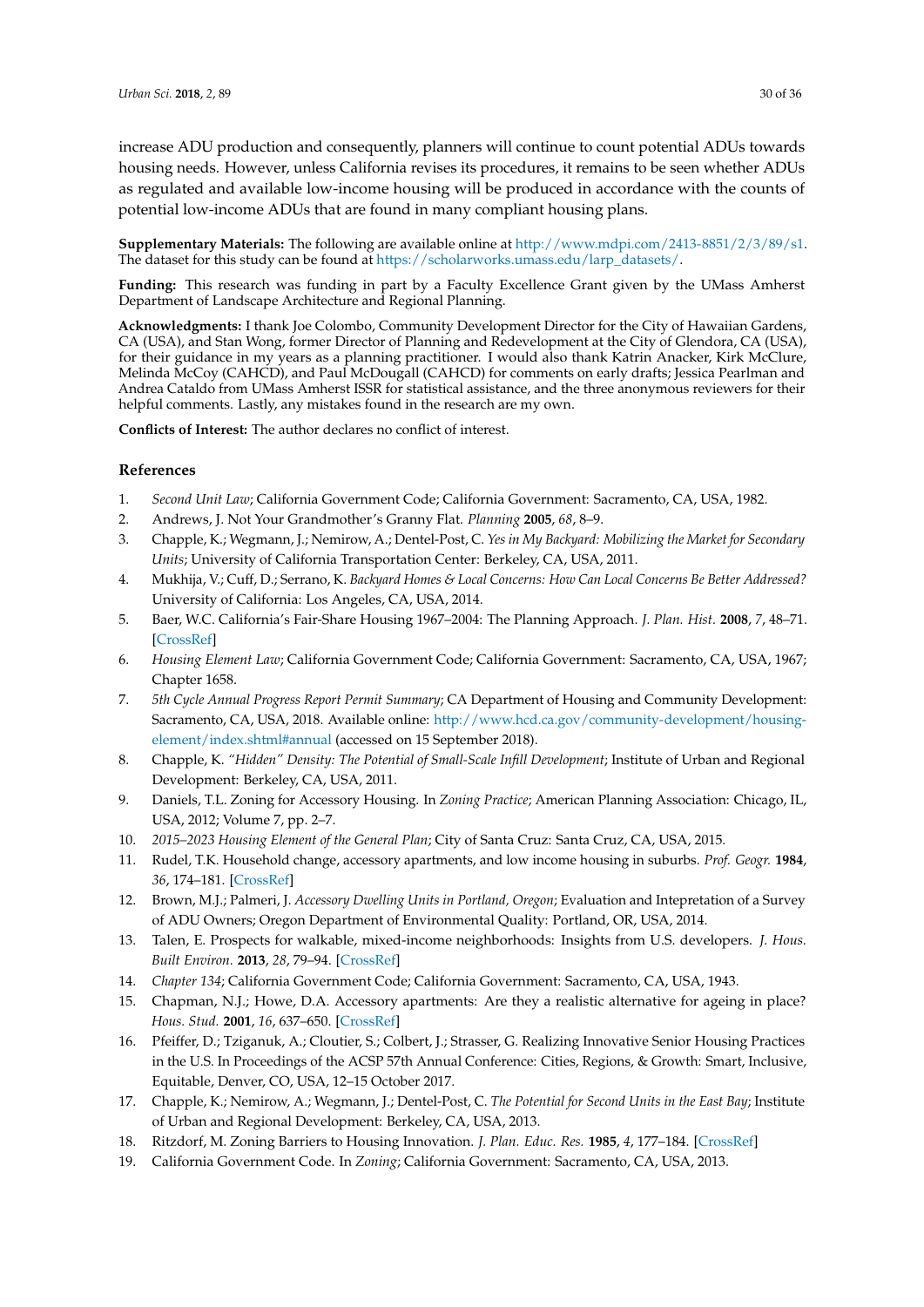- <span id="page-31-0"></span>20. Knauss, N.L. *Zoned Municipalities in the United States*; U.S. Department of Commerce-Divison of Building and Housing: Washington, DC, USA, 1933.
- <span id="page-31-1"></span>21. Government Document. *Constitution of the United States*; Washington, DC, USA, 1787.
- <span id="page-31-2"></span>22. Hoover, H. *A Stadard State Zoning Enabling Act*, Revised ed.; U.S. Department of Commerce-Division of Building and Housing: Washington, DC, USA, 1926.
- <span id="page-31-3"></span>23. *Village of Euclid, OH v. Ambler Realty Co*; Supreme Court: Washington, DC, USA, 1926; Volume 272, p. 365.
- <span id="page-31-5"></span><span id="page-31-4"></span>24. Pendall, R. Opposition to housing-NIMBY and beyond. *Urban Aff. Rev.* **1999**, *35*, 112–136. [\[CrossRef\]](http://dx.doi.org/10.1177/10780879922184310)
- 25. Nguyen, M.T.; Basolo, V.; Tiwari, A. Opposition to Affordable Housing in the USA: Debate Framing and the Responses of Local Actors. *Hous. Theory Soc.* **2013**, *30*, 107–130. [\[CrossRef\]](http://dx.doi.org/10.1080/14036096.2012.667833)
- <span id="page-31-6"></span>26. Scally, C.P.; Tighe, J.R. Democracy in Action?: NIMBY as Impediment to Equitable Affordable Housing Siting. *Hous. Stud.* **2015**, *30*, 749–769. [\[CrossRef\]](http://dx.doi.org/10.1080/02673037.2015.1013093)
- <span id="page-31-7"></span>27. Ramsey-Musolf, D. State Mandates, Housing Elements, and Low-income Housing Production. *J. Plan. Lit.* **2017**, *32*, 117–140. [\[CrossRef\]](http://dx.doi.org/10.1177/0885412217693569)
- 28. Calavita, N.; Grimes, K.; Mallach, A. Inclusionary housing in California and New Jersey: A comparative analysis. *Hous. Policy Debate* **1997**, *8*, 109–142. [\[CrossRef\]](http://dx.doi.org/10.1080/10511482.1997.9521249)
- 29. Bratt, R.G. *Overcoming Restrictive Zoning for Affordable Housing in Five States: Observations for Massachusetts*; Citizens' Housing and Planning Association: Boston, MA, USA, 2012; p. 192.
- 30. Graddy, E.A.; Bostic, R.W. The Role of Private Agents in Affordable Housing Policy. *J. Public Adm. Res. Theory* **2010**, *20*, I81–I99. [\[CrossRef\]](http://dx.doi.org/10.1093/jopart/mup036)
- <span id="page-31-8"></span>31. Schuetz, J. No Renters in My Suburban Backyard: Land Use Regulation and Rental Housing. *J. Policy Anal. Manag.* **2009**, *28*, 296–320. [\[CrossRef\]](http://dx.doi.org/10.1002/pam.20428)
- <span id="page-31-9"></span>32. Lazarowich, M. (Ed.) *Granny Flats as Housing for the Elderly: International Perspectives*; Haworth Press: Binghamton, NY, USA, 1991.
- <span id="page-31-10"></span>33. Antoninetti, M. The Difficult History of Ancillary Units: The Obstacles and Potential Opportunities to Increase the Heterogeneity of Neighborhoods and the Flexibility of Households in the United States. *J. Hous. Elder.* **2008**, *22*, 348–375. [\[CrossRef\]](http://dx.doi.org/10.1080/02763890802458320)
- <span id="page-31-11"></span>34. Hare, P.H. The Echo Housing/Granny Flat Experience in the US. In *Granny Flats as Housing for the Elderly: International Perspectives*; Lazarowich, M., Ed.; The Haworth Press: New York, NY, USA, 1991.
- <span id="page-31-12"></span>35. Public Housing Movable Units. Available online: <http://housing.vic.gov.au/public-housing-movable-units> (accessed on 18 August 2018).
- <span id="page-31-13"></span>36. Koebel, T.C.; Beamish, J.; Danielsen-Lang, K.; Steeves, J. *Evaluation of the HUD Elder Cottage Housing Opportunity (ECHO) Program*; Virginia Center for Housing Research: Blacksburg, VA, USA, 2003.
- <span id="page-31-14"></span>37. Pollak, P. Rethinking Zoning to Accommodate the Elderly in Single Family Housing. *J. Am. Plan. Assoc.* **1994**, *60*, 521–531. [\[CrossRef\]](http://dx.doi.org/10.1080/01944369408975608)
- <span id="page-31-15"></span>38. Markovich, J.; Hendler, S. Beyond "Soccer Moms": Feminist and New Urbanist Critical Approaches to Suburbs. *J. Plan. Educ. Res.* **2006**, *25*, 410–427. [\[CrossRef\]](http://dx.doi.org/10.1177/0739456X05280545)
- <span id="page-31-16"></span>39. Gellen, M. *Accessory Apartments in Single-Family Housing*; Center for Urban Policy Research: New Brunswick, NJ, USA, 1985.
- <span id="page-31-17"></span>40. Liebig, P.S.; Koenig, T.; Pynoos, J. Zoning, Accessory Dwelling Units, and Family Caregiving. *J. Aging Soc. Policy* **2006**, *18*, 155–172. [\[CrossRef\]](http://dx.doi.org/10.1300/J031v18n03_11) [\[PubMed\]](http://www.ncbi.nlm.nih.gov/pubmed/17135101)
- <span id="page-31-18"></span>41. Myers, D.; Ryu, S. Aging Baby Boomers and the Generational Housing Bubble Foresight and Mitigation of an Epic Transition. *J. Am. Plan. Assoc.* **2008**, *74*, 17–33. [\[CrossRef\]](http://dx.doi.org/10.1080/01944360701802006)
- <span id="page-31-19"></span>42. Varady, D.P. Factors Affecting Middle-Income Elderly Interest in Accessory Apartment Conversion. *J. Arch. Plan. Res.* **1988**, *5*, 81–88.
- <span id="page-31-20"></span>43. Wegmann, J.; Chapple, K. *Understanding the Market for Secondary Units in the East Bay*; Institute of Urban and Regional Development: Berkeley, CA, USA, 2012.
- <span id="page-31-21"></span>44. Orfield, M.W. *American Metropolitics: The New Suburban Reality*; Brookings Institution: Washington, DC, USA, 2011.
- <span id="page-31-22"></span>45. Pfeiffer, D. Retrofitting suburbia through second units: Lessons from the Phoenix region. *J. Urban. Int. Res. Placemaking Urban Sustain.* **2014**, 1–23. [\[CrossRef\]](http://dx.doi.org/10.1080/17549175.2014.908787)
- <span id="page-31-23"></span>46. Retsinas, J.; Retsinas, N.P. Accessory Apartment Conversion Programs. *J. Aging Soc. Policy* **1991**, *3*, 73–89. [\[CrossRef\]](http://dx.doi.org/10.1300/J031v03n01_07) [\[PubMed\]](http://www.ncbi.nlm.nih.gov/pubmed/10186784)
- <span id="page-31-24"></span>47. Ye, L.; Mandpe, S.; Meyer, P.B. What is "smart growth?"—Really? *J. Plan. Lit.* **2005**, *19*, 301–315. [\[CrossRef\]](http://dx.doi.org/10.1177/0885412204271668)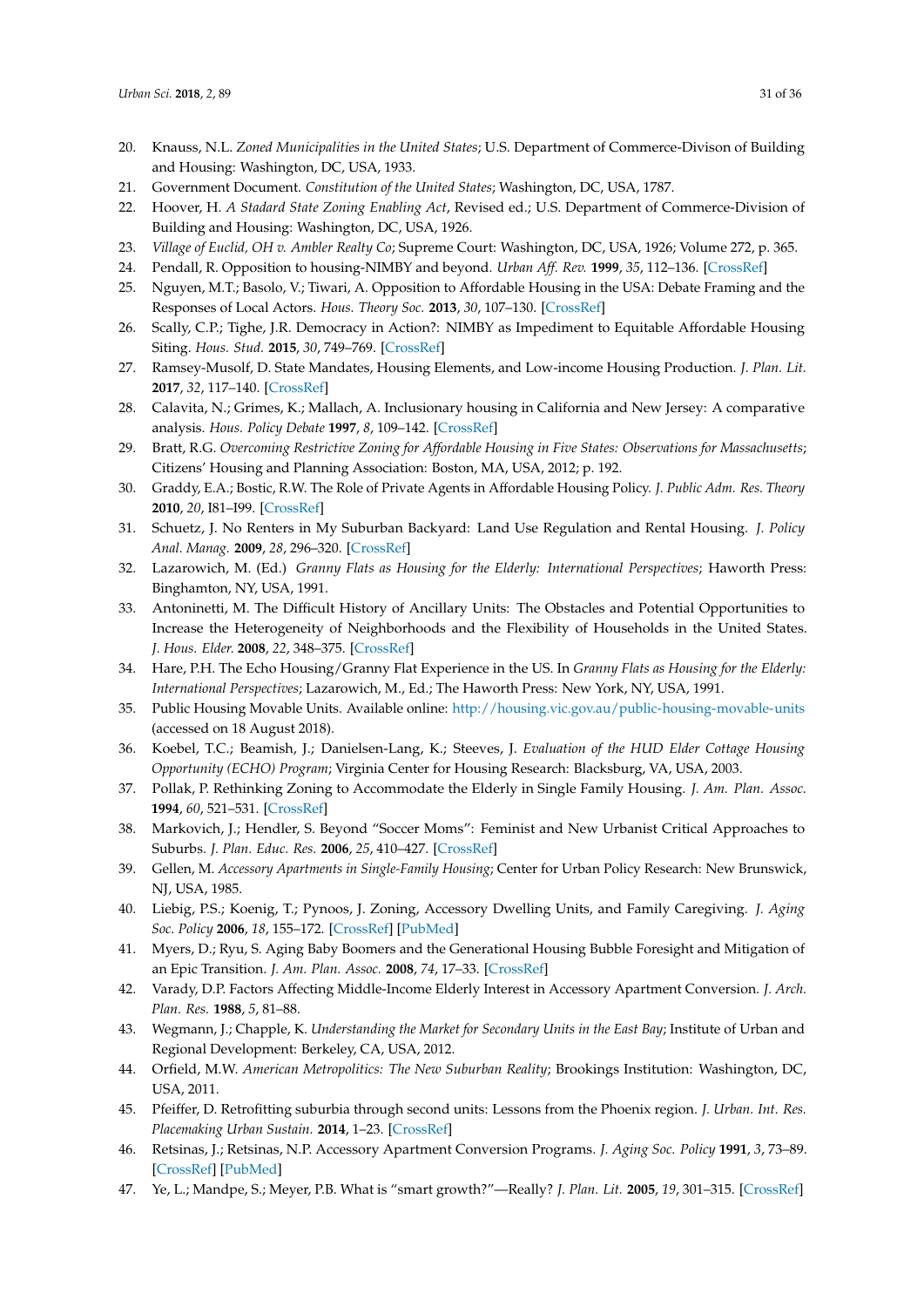- 48. Arigoni, D. *Affordable Housing and Smart Growth: Making the Connection*; National Neighborhood Coalition: Washington, DC, USA, 2001; pp. 1–56.
- <span id="page-32-0"></span>49. Meck, S. (Ed.) *Growing Smart Legislative Guidebook: Model Statutes for Planning and the Management of Change*; American Planning Association: Chicago, IL, USA, 2002.
- <span id="page-32-1"></span>50. Mathur, S. Impact of Urban Growth Boundary on Housing and Land Prices: Evidence from King County, Washington. *Hous. Stud.* **2014**, *29*, 128–148. [\[CrossRef\]](http://dx.doi.org/10.1080/02673037.2013.825695)
- <span id="page-32-2"></span>51. Loukaitou-Sideris, A. Inner-City Commercial Strips: Evolution, Decay: Retrofit? *Town Plan. Rev.* **1997**, *68*, 1–29. [\[CrossRef\]](http://dx.doi.org/10.3828/tpr.68.1.mt75861154007901)
- <span id="page-32-25"></span>52. Moore, S.A.; Palleroni, S. *The Alley Flat Initiative*; The University of Texas Center for Sustainable Development: Austin, TX, USA, 2008.
- <span id="page-32-3"></span>53. Martin, M.D. The case for residential back-alleys: A north American perspective. *J. Hous. Built Environ.* **2002**, *17*, 145–171. [\[CrossRef\]](http://dx.doi.org/10.1023/A:1015692824140)
- <span id="page-32-4"></span>54. Carmon, N. The Phoenix Strategy for updating housing stock: Preventing neighborhood deterioration and promoting sustainable development. *J. Am. Plan. Assoc.* **2002**, *68*, 416–434. [\[CrossRef\]](http://dx.doi.org/10.1080/01944360208976283)
- 55. Nelson, A.C. Catching the Next Wave: Older Adults and the 'New Urbanism'. *Generations* **2009**, *33*, 37–42.
- <span id="page-32-5"></span>56. Nelson, A.C. *Top Ten State and Local Strategies to Increase Affordable Housing Supply*; Fannie Mae Foundation: Washington, DC, USA, 2003.
- <span id="page-32-6"></span>57. Cabrera, J.F.; Najarian, J.C. Can New Urbanism Create Diverse Communities? *J. Plan. Educ. Res.* **2013**, *33*, 427–441. [\[CrossRef\]](http://dx.doi.org/10.1177/0739456X13500309)
- <span id="page-32-7"></span>58. Johnson, J.S.; Talen, E. Affordable Housing in New Urbanist Communities: A Survey of Developers. *Hous. Policy Debate* **2008**, *19*, 583–613. [\[CrossRef\]](http://dx.doi.org/10.1080/10511482.2008.9521648)
- <span id="page-32-8"></span>59. Spivak, J. Making Room for Mom and Dad. *Planning* **2012**, *78*, 8–13.
- <span id="page-32-9"></span>60. Kuhlman, T.; Farrington, J. What is Sustainability? *Sustainability* **2010**, *2*, 3436–3448. [\[CrossRef\]](http://dx.doi.org/10.3390/su2113436)
- <span id="page-32-10"></span>61. Jepson, E.J.; Haines, A.L. Zoning for Sustainability: A Review and Analysis of the Zoning Ordinances of 32 Cities in the United States. *J. Am. Plan. Assoc.* **2014**, *80*, 239–252. [\[CrossRef\]](http://dx.doi.org/10.1080/01944363.2014.981200)
- <span id="page-32-11"></span>62. Moffat, D. Accessory dwelling units—Santa Cruz, California. *Places* **2004**, *16*, 26–29.
- 63. Brinig, M.F.; Garnett, N.S. A Room of One's Own: Accessory Dwelling Unit Reforms and Local Parochialism. *Urban Lawyer* **2013**, *45*, 519.
- 64. Sage Computing Inc. *Accessory Dwelling Units: Case Study*; U.S. Department of Housing and Urban Development: Washington, DC, USA, 2008.
- <span id="page-32-12"></span>65. Moore, S.A.; Wilson, B.B. Contested Construction of Green Building Codes in North America: The Case of the Alley Flat Initiative. *Urban Stud.* **2009**, *46*, 2617–2641. [\[CrossRef\]](http://dx.doi.org/10.1177/0042098009346327)
- <span id="page-32-13"></span>66. Atash, F. Local land use regulations in the USA. *Land Use Policy* **1990**, *7*, 231–242. [\[CrossRef\]](http://dx.doi.org/10.1016/0264-8377(90)90037-Y)
- <span id="page-32-14"></span>67. Howe, D.A. The Flexible House Designing for Changing Needs. *J. Am. Plan. Assoc.* **1990**, *56*, 69–77. [\[CrossRef\]](http://dx.doi.org/10.1080/01944369008975746)
- <span id="page-32-15"></span>68. Mellor, J. *Email Communication*; City of Santa Cruz Economic Development Office: Santa Cruz, CA, USA, 2018.
- <span id="page-32-16"></span>69. Wegmann, J.; Mawhorter, S. Measuring Informal Housing Production in California Cities. *J. Am. Plan. Assoc.* **2017**, *83*, 119–130. [\[CrossRef\]](http://dx.doi.org/10.1080/01944363.2017.1288162)
- <span id="page-32-17"></span>70. Caves, R.W. Second Units and Housing Crisis in California. *J. Urban Plan. Dev.* **1986**, *112*, 26–36. [\[CrossRef\]](http://dx.doi.org/10.1061/(ASCE)0733-9488(1986)112:1(26))
- <span id="page-32-18"></span>71. Ordinance No. 1797. In *National City Code of Ordinances*; City Clerk: National City, CA, USA, 1983.
- <span id="page-32-19"></span>72. Sabatini, J. Supervisors reach compromise to allow in-law units across SF. *San Francisco Examiner*, 19 July 2016. Available online: <http://www.sfexaminer.com/supervisors-reach-compromise-allow-law-units-across-sf/> (accessed on 2 January 2017).
- <span id="page-32-20"></span>73. Giwargis, R. San Jose eases rules to build granny units to increase housing stock. *The Mercury News*, 22 November 2016. Available online: [http://www.mercurynews.com/2016/11/22/san-jose-eases-rules-to](http://www.mercurynews.com/2016/11/22/san-jose-eases-rules-to-build-granny-units-a-new-source-of-affordable-housing/)[build-granny-units-a-new-source-of-affordable-housing/](http://www.mercurynews.com/2016/11/22/san-jose-eases-rules-to-build-granny-units-a-new-source-of-affordable-housing/) (accessed on 2 January 2017).
- <span id="page-32-21"></span>74. Talen, E.; Knaap, G. Legalizing Smart Growth: An Empirical Study of Land Use Regulation in Illinois. *J. Plan. Educ. Res.* **2003**, *22*, 345–359. [\[CrossRef\]](http://dx.doi.org/10.1177/0739456X03022004002)
- <span id="page-32-22"></span>75. Cobb, R.; Dvorak, S. *Accessory Dwelling Units: Model State Act and Local Ordinance*; American Association of Retired Persons, Public Policy Institute: Washington, DC, USA, 2000.
- <span id="page-32-23"></span>76. Schill, M.H. Regulations and Housing Development: What We know. *Cityscape* **2005**, *8*, 5–19.
- <span id="page-32-24"></span>77. Wegmann, J.; Nemirow, A. *Secondary Units and Urban Infill: A Literature Review*; Institute of Urban and Regional Development: Berkeley, CA, USA, 2011.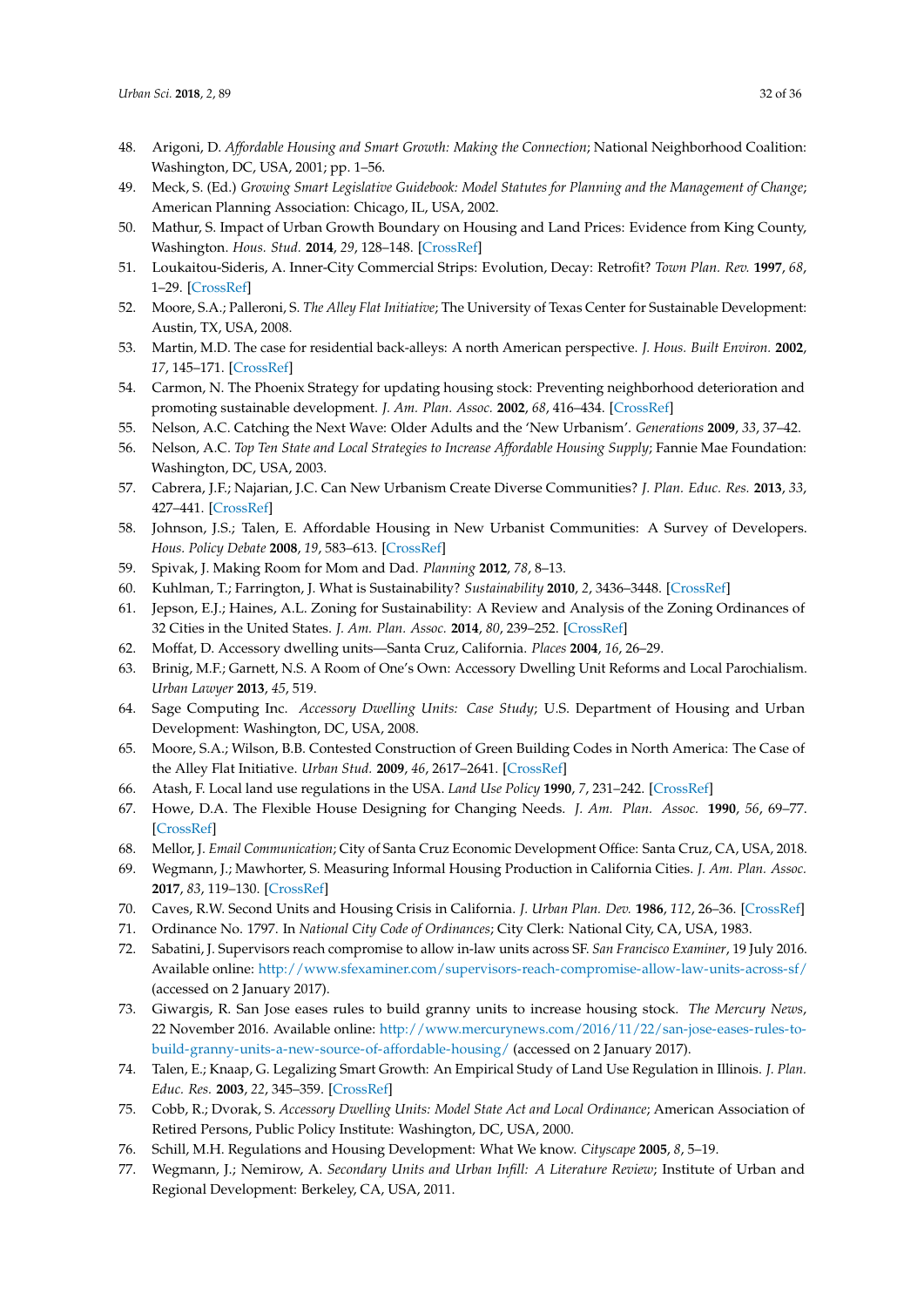- <span id="page-33-0"></span>78. Wegmann, J.; Chapple, K. Hidden density in single-family neighborhoods: Backyard cottages as an equitable smart growth strategy. *J. Urban. Int. Res. Placemaking Urban Sustain.* **2014**, *7*, 307–329. [\[CrossRef\]](http://dx.doi.org/10.1080/17549175.2013.879453)
- <span id="page-33-1"></span>79. Baer, W.C. The Evolution of Local and Regional Housing Studies. *J. Am. Plan. Assoc.* **1986**, *52*, 172–184. [\[CrossRef\]](http://dx.doi.org/10.1080/01944368608976616)
- <span id="page-33-2"></span>80. Lang, R.E. Valuing the Suburbs: Why Some "Improvements" Lower Home Prices. *Opolis* **2005**, *1*, 5–12.
- <span id="page-33-3"></span>81. Chavez, S.; Quinn, J. Substandard housing garages: Immigrants in, cars out. *Los Angeles Times*. 24 May 1987. Available online: [http://articles.latimes.com/1987-05-24/news/mn-2558\\_1\\_one-car-garage](http://articles.latimes.com/1987-05-24/news/mn-2558_1_one-car-garage) (accessed on 12 December 2016).
- <span id="page-33-4"></span>82. Mukhija, V. Outlaw In-Laws: Informal Second Units and the Stealth Reinvention of Single-Family Housing. In *The Informal American City: Beyond Taco Trucks and Day Lab*; Mukhija, V., Loukaitou-Sideris, A., Eds.; MIT Press: Cambridge, MA, USA, 2014; pp. 39–58.
- <span id="page-33-5"></span>83. Ward, P.M.; de Souza, F.; Giusti, C.; Larson, J.E. El Titulo en la Mano: The Impact of Titling Programs on Low-Income Housing in Texas Colonias. *Law Soc. Inq.-J. Am. Bar Found.* **2011**, *36*, 1–82. [\[CrossRef\]](http://dx.doi.org/10.1111/j.1747-4469.2010.01223.x)
- <span id="page-33-6"></span>84. Meck, S.; Retzlaff, R.C.; Schwab, J. *Regional Approaches to Affordable Housing*; American Planning Association: Chicago, IL, USA, 2003.
- <span id="page-33-7"></span>85. Von Hoffman, A. The End of the Dream: The Political Struggle of America's Public Housers. *J. Plan. Hist.* **2005**, *4*, 222. [\[CrossRef\]](http://dx.doi.org/10.1177/1538513205278449)
- <span id="page-33-8"></span>86. Martinez, S.C. The Housing Act of 1949: Its place in the realization of the American dream of homeownership. *Hous. Policy Debate* **2000**, *11*, 467–487. [\[CrossRef\]](http://dx.doi.org/10.1080/10511482.2000.9521374)
- 87. Orlebeke, C.J. The evolution of low-income housing policy, 1949 to 1999. *Hous. Policy Debate* **2000**, *11*, 489–520. [\[CrossRef\]](http://dx.doi.org/10.1080/10511482.2000.9521375)
- <span id="page-33-9"></span>88. Von Hoffman, A. A study in contradictions: The origins and legacy of the Housing Act of 1949. *Hous. Policy Debate* **2000**, *11*, 299–326. [\[CrossRef\]](http://dx.doi.org/10.1080/10511482.2000.9521370)
- <span id="page-33-10"></span>89. Walsh, J.D. Reaching Mrs. Murphy: A Call for Repeal of the Mrs. Murphy Exemption to the Fair Housing Act. *Harv. Civ. Rights-Civ. Lib. Rev.* **1999**, *34*, 30.
- <span id="page-33-11"></span>90. Jun, H.-J. The Link Between Local Comprehensive Plans and Housing Affordability: A Comparative Study of the Atlanta and Detroit Metropolitan Areas. *J. Am. Plan. Assoc.* **2017**, *83*, 249–261. [\[CrossRef\]](http://dx.doi.org/10.1080/01944363.2017.1321496)
- <span id="page-33-12"></span>91. *Minimum Standards and Procedures for Local Comprehensive Planning*; Georgia Department of Community Affairs: Atlanta, GA, USA, 2014; Volume 110-12-1, p. 10.
- <span id="page-33-13"></span>92. Ramsey-Musolf, D. According to the Plan: Testing Housing Plan Quality on Low-income Housing Production. *Urban Sci.* **2018**, *2*, 1. [\[CrossRef\]](http://dx.doi.org/10.3390/urbansci2010001)
- <span id="page-33-14"></span>93. *Comprehensive Planning*; Wisconsin Statutes, Chapter 66; Madison, WI, USA, 1999.
- <span id="page-33-15"></span>94. Keane, M.J. *Wisconsin's Comprehensive Planning Law*; Wisconsin Legislative Reference Bureau: Madison, WI, USA, 2015; p. 3.
- <span id="page-33-16"></span>95. Ohm, B.W.; Merrill, J.; Schmidke, E. *Housing Wisconsin: A Guide to Preparing the Housing Element of a Local Comprehensive Plan*; University of Wisconsin Extension: Madison, WI, USA, 2000.
- <span id="page-33-17"></span>96. Affordable Housing Planning and Appeal Act. *Illinois Compiled Statutes*; Division 67 Chapter 31; Springfield, IL, USA, 2004.
- <span id="page-33-18"></span>97. Hoch, C. How plan mandates work—Affordable housing in Illinois. *J. Am. Plan. Assoc.* **2007**, *73*, 86–99. [\[CrossRef\]](http://dx.doi.org/10.1080/01944360708976138)
- <span id="page-33-19"></span>98. Ramsey-Musolf, D. Evaluating California's Housing Element Law, Housing Equity, and Housing Production (1990–2007). *Hous. Policy Debate* **2016**, *26*, 488–516. [\[CrossRef\]](http://dx.doi.org/10.1080/10511482.2015.1128960)
- <span id="page-33-20"></span>99. Palm, M.; Niemeier, D. Achieving Regional Housing Planning Objectives: Directing Affordable Housing to Jobs-Rich Neighborhoods in the San Francisco Bay Area. *J. Am. Plan. Assoc.* **2017**, *83*, 377–388. [\[CrossRef\]](http://dx.doi.org/10.1080/01944363.2017.1368410)
- <span id="page-33-21"></span>100. Hamada, H. 62 Cities in Los Angeles County: Did Regional Housing Needs Assessment (RHNA) Planning Meet State Housing Element Goals? Cal Poly Pomona: Pomona, CA, USA, 2017.
- <span id="page-33-22"></span>101. California Department of Housing and Community Development. Housing Element Status Reports. Available online: <http://www.hcd.ca.gov/community-development/housing-element/index.shtml> (accessed on 15 October 2015).
- <span id="page-33-23"></span>102. Lewis, P.G. Can state review of local planning increase housing production? *Hous. Policy Debate* **2005**, *16*, 173–200. [\[CrossRef\]](http://dx.doi.org/10.1080/10511482.2005.9521539)
- <span id="page-33-24"></span>103. Lewis, P.G. *California's Housing Element Law: The Issue of Local Noncompliance*; Public Policy Institute of CA: San Francisco, CA, USA, 2003.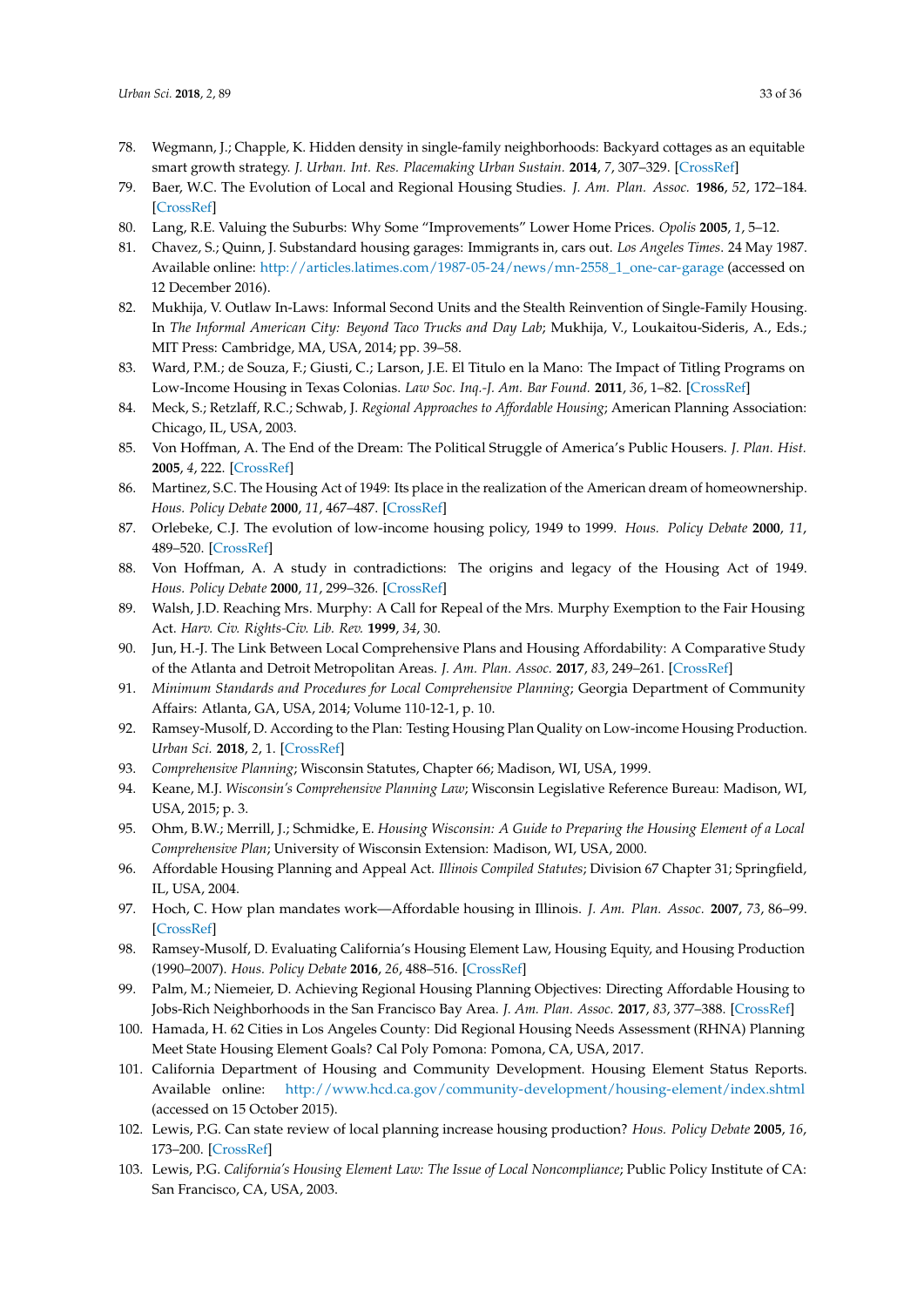- <span id="page-34-0"></span>104. Ramsey-Musolf, D. California's Housing Element Law: Evaluating and Predicting Municipal Effort, 1990–2007. Ph.D. Dissertation, University of Wisconsin, Madison, WI, USA, 2013.
- <span id="page-34-1"></span>105. Schwartz, A. *Housing Policy in the United States*; Routledge: New York, NY, USA, 2010.
- <span id="page-34-2"></span>106. Bratt, R.G.; Keating, W.D. Federal Housing Policy and HUD—Past Problems and Future Prospects of a Beleaguered Bureaucracy. *Urban Aff. Rev.* **1993**, *29*, 3–27.
- <span id="page-34-3"></span>107. Connerly, C.E. What should be done with the Public Housing Program. *J. Am. Plan. Assoc.* **1986**, *52*, 142–155. [\[CrossRef\]](http://dx.doi.org/10.1080/01944368608976614)
- <span id="page-34-4"></span>108. Accessory Dwelling Unit Regulations. Available online: [https://ww5.cityofpasadena.net/planning/](https://ww5.cityofpasadena.net/planning/accessory-dwelling-unit-regulations/) [accessory-dwelling-unit-regulations/](https://ww5.cityofpasadena.net/planning/accessory-dwelling-unit-regulations/) (accessed on 15 March 2015).
- <span id="page-34-5"></span>109. *The Map Act, Section 66411*; California Government Code; California Government: Sacramento, CA, USA.
- <span id="page-34-6"></span>110. *Zoning Districts*; City of Pasadena, Pasadena, CA, USA, 2013. Available online: [https://www.arcgis.com/](https://www.arcgis.com/home/item.html?id=2c3295b27e0649a181db3512bf0940d4) [home/item.html?id=2c3295b27e0649a181db3512bf0940d4](https://www.arcgis.com/home/item.html?id=2c3295b27e0649a181db3512bf0940d4) (accessed on 15 March 2016).
- <span id="page-34-7"></span>111. *Assessor Parcels—2014 Tax Roll*; County of Los Angeles: Los Angeles, CA, USA, 2015. Available online: <https://egis3.lacounty.gov/dataportal/2015/03/10/assessor-parcel/> (accessed on 15 January 2017).
- <span id="page-34-8"></span>112. Willson, R.W. *Parking Reform Made Easy*; Island Press: Washington DC, USA, 2013.
- <span id="page-34-9"></span>113. Shoup, D. The high cost of minimum parking requirements. In *Parking: Issues and Policies*; Ison, S., Mulley, C., Eds.; Emerald Group Publishing Limited: Bingley, UK, 2014; Volume 5, pp. 87–113.
- <span id="page-34-10"></span>114. Abbott, J. Understanding and Managing the Unknown: The Nature of Uncertainty in Planning. *J. Plan. Educ. Res.* **2005**, *24*, 237–251. [\[CrossRef\]](http://dx.doi.org/10.1177/0739456X04267710)
- <span id="page-34-11"></span>115. Mayer, C.J.; Somerville, C.T. Land use regulation and new construction. *Reg. Sci. Urban Econ.* **2000**, *30*, 639–662. [\[CrossRef\]](http://dx.doi.org/10.1016/S0166-0462(00)00055-7)
- <span id="page-34-12"></span>116. Brown, M.J.; Watkins, T. Understanding and Appraising Properties with Accessory Dwelling Units. *Apprais. J.* **2012**, *80*, 297–309.
- <span id="page-34-13"></span>117. Savin, S. *Notice of a Type II Decision on a Proposal in Your Neighborhood*; Bureau of Development Services, Land Use Services Division, Ed.; City of Portland: Portland, OR, USA, 2008.
- <span id="page-34-14"></span>118. Srikrishnan, M. Encinitas Tries to Salvage Failed Granny-Flat Experiment. *Voice San Diego*, 10 February 2016. Available online: [https://www.voiceofsandiego.org/housing/encinitas-tries-to-salvage-failed-granny-flat](https://www.voiceofsandiego.org/housing/encinitas-tries-to-salvage-failed-granny-flat-experiment/)[experiment/](https://www.voiceofsandiego.org/housing/encinitas-tries-to-salvage-failed-granny-flat-experiment/) (accessed on 15 September 2018).
- <span id="page-34-16"></span><span id="page-34-15"></span>119. *Median Values*; U.S. Census Bureau: Washington, DC, USA, 2010.
- 120. Fryer, A. Secondary units not adequate form of low income housing, Court says. *Malibu Surfsider News*, 24 March 2015. Available online: [http://www.malibusurfsidenews.com/city/secondary-units-not](http://www.malibusurfsidenews.com/city/secondary-units-not-adequate-form-low-income-housing-court-says)[adequate-form-low-income-housing-court-says](http://www.malibusurfsidenews.com/city/secondary-units-not-adequate-form-low-income-housing-court-says) (accessed on 7 November 2016).
- <span id="page-34-17"></span>121. Sawicki, J. City of Malibu Loses Low Income Housing Lawsuit. *The Malibu Times*, 15 March 2015. Available online: [http://www.malibutimes.com/news/article\\_c19a3f80-cd9e-11e4-935b-77baf8a2f4de.html](http://www.malibutimes.com/news/article_c19a3f80-cd9e-11e4-935b-77baf8a2f4de.html) (accessed on 10 November 2016).
- <span id="page-34-18"></span>122. *Trancas PCH, LLC v. City of Malibu*; Superior Court of California, County of Los Angeles: Los Angeles, CA, USA, 2015.
- <span id="page-34-19"></span>123. City of Malibu. *2006–2014 Housing Element*; City of Malibu: Malibu, CA, USA, 2013.
- <span id="page-34-20"></span>124. Penfold, J. Palos Colorados: A Long Time Coming. *The Lamorinda Weekly*, 14 March 2007.
- <span id="page-34-21"></span>125. Thissen, P. Palos Colorados gets final approval, but the devil's in the details. *East Bay Times*, 23 April 2009.
- <span id="page-34-22"></span>126. Town of Moraga. *2010 Housing Element Update*; Town of Moraga: Moraga, CA, USA, 2010; p. 98.
- <span id="page-34-23"></span>127. Braccini, S. Palos Colorados Finally Get Green Light. *The Lamorinda Weekly*, 20 April 2016.
- <span id="page-34-24"></span>128. City of San Ramon. *City of San Ramon General Plan, 2007–2014 Housing Element*; City of San Ramon: San Ramon, CA, USA, 2009; p. 469.
- <span id="page-34-25"></span>129. Edwards, P. *Affordable Housing Agreement, on Site Affordable Rental Units (Old Summit Ranch)*; City of San Ramon: San Ramon, CA, USA, 2006.
- <span id="page-34-26"></span>130. City of San Ramon. *City of San Ramon General Plan, 2015–2023 Housing Element*; City of San Ramon: San Ramon, CA, USA, 2015; p. 178.
- <span id="page-34-27"></span>131. City of Folsom. *Housing Element: Policy Document and Background Report*; City of Folsom: Folsom, CA, USA, 2013; p. 269.
- <span id="page-34-28"></span>132. Chaddock, D. Folsom targeted in lawsuit. *El Dorado Hills Telegraph*, 15 April 2011.
- <span id="page-34-29"></span>133. McCarthy, M. Activists anticipate regional fight over low-income housing. *Sacramento Business Journal*, 26 May 2002.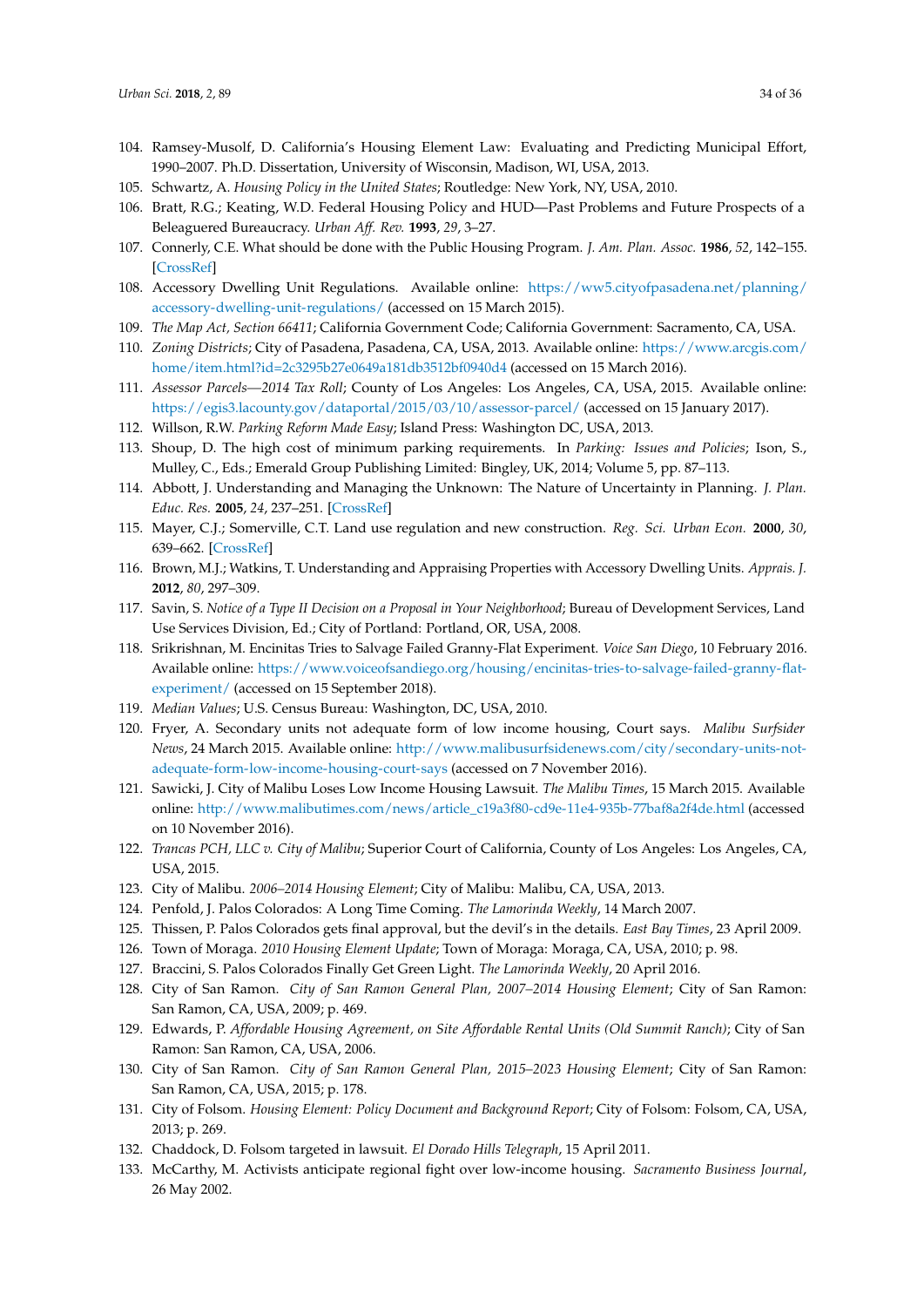- <span id="page-35-0"></span>134. City of San Marcos. *General Plan, 2005–2010 Housing Element*; City of San Marcos: San Marcos, CA, USA, 2005.
- <span id="page-35-1"></span>135. City of San Marcos. *2013–2021 Housing Element*; City of San Marcos: San Marcos, CA, USA, 2013.
- <span id="page-35-2"></span>136. Talbert, C.T.; Gray, M.S. *Curtin's California Land Use and Planning Law*, 34th ed.; Solano Press Books: Point Arena, CA, USA, 2014.
- <span id="page-35-3"></span>137. Hirt, S.A. *Zoned in the USA: The Origins and Implications of American Land-Use Regulation*; Cornell University Press: Ithaca, NY, USA, 2014; p. 245.
- <span id="page-35-4"></span>138. *Assembly Bill No. 2299*; California Government Code; California Government: Sacramento, CA, USA, 2015.
- 139. *Senate Bill No. 1069*; Volume California Government Code; California Government: Sacramento, CA, USA, 2015.
- <span id="page-35-5"></span>140. *Assembly Bill No. 2406*; California Legislative Office: Sacramento, CA, USA, 2015.
- <span id="page-35-6"></span>141. Garcia, D. *ADU Update: Early Lessons and Impacts of California's State and Local Policy Changes*; Terner Center for Housing Innovation, University of California: Berkeley, CA, USA, 2017.
- <span id="page-35-7"></span>142. Welsh, N. Santa Barbara's Granny Flat Avalanche. *Santa Barbara Independent*, 27 September 2017. Available online: <https://www.independent.com/news/2017/sep/28/santa-barbaras-granny-flat-avalanche/> (accessed on 15 September 2018).
- <span id="page-35-8"></span>143. Scheinin, R. Affordable Housing 101—Why not build more granny units. *The Mercury News*, 4 October 2016.
- <span id="page-35-9"></span>144. Strauss, B. *Planning for Second Units Forum*; Association of Bay Area Governments: San Francisco, CA, USA, 2003.
- <span id="page-35-10"></span>145. Thomas, J.M.; Ritzdorf, M. (Eds.) *Urban Planning and the African American Community: In the Shadows*; Sage: Thousand Oaks, CA, USA, 1997; p. 331.
- <span id="page-35-11"></span>146. Walsh, S.; Roberts, T.; Pellman, S. *California Planning Guide: An Introduction to Planning in California*; California Governor's Office of Planning and Research: Sacramento, CA, USA, 2005.
- <span id="page-35-12"></span>147. *American Factfinder*; U.S. Census Bureau: Washington, DC, USA, 2000.
- <span id="page-35-13"></span>148. Ladrón de Guevara, F.; Washington, S.; Oh, J. Forecasting Crashes at the Planning Level: Simultaneous Negative Binomial Crash Model Applied in Tucson, Arizona. *Transp. Res. Rec. J. Transp. Res. Board* **2004**, *1897*, 191–199. [\[CrossRef\]](http://dx.doi.org/10.3141/1897-25)
- <span id="page-35-14"></span>149. Wang, X.; Lindsey, G.; Hankey, S.; Hoff, K. Estimating Mixed-Mode Urban Trail Traffic Using Negative Binomial Regression Models. *J. Urban Plan. Dev.* **2014**, *140*. [\[CrossRef\]](http://dx.doi.org/10.1061/(ASCE)UP.1943-5444.0000157)
- <span id="page-35-15"></span>150. O'Brien, R. A Caution Regarding Rules of Thumb for Variance Inflation Factors. *Qual. Quant.* **2007**, *41*, 673–690. [\[CrossRef\]](http://dx.doi.org/10.1007/s11135-006-9018-6)
- <span id="page-35-16"></span>151. Southern California Association of Governments. Available online: [http://www.scag.ca.gov/about/Pages/](http://www.scag.ca.gov/about/Pages/Home.aspx) [Home.aspx](http://www.scag.ca.gov/about/Pages/Home.aspx) (accessed on 6 June 2014).
- 152. Association of Bay Area Governments. Available online: <http://abag.ca.gov/overview/whowhat.html> (accessed on 15 July 2014).
- 153. Sacramento Area Council of Governments. Available online: <http://www.sacog.org/about-sacog> (accessed on 7 June 2014).
- <span id="page-35-17"></span>154. San Diego Association of Governments. Available online: [http://www.sandag.org/index.asp?fuseaction=](http://www.sandag.org/index.asp?fuseaction=about.home) [about.home](http://www.sandag.org/index.asp?fuseaction=about.home) (accessed on 15 July 2014).
- <span id="page-35-18"></span>155. Deng, L. Low-Income Housing Tax Credit Developments and Neighborhood Change: A Case Study of Miami-Dade County. *Hous. Stud.* **2011**, *26*, 867–895. [\[CrossRef\]](http://dx.doi.org/10.1080/02673037.2011.593130)
- <span id="page-35-19"></span>156. Baer, W.C. California's Housing Element—A Backdoor Approach to Metropolitan Governance and Regional Planning. *Town Plan. Rev.* **1988**, *59*, 263–276. [\[CrossRef\]](http://dx.doi.org/10.3828/tpr.59.3.m8131531030n841r)
- <span id="page-35-20"></span>157. Blackwell, A.G.; Bell, J. Equitable Development for a Stronger Nation: Lesson from the Field. In *The Geography of Opportunity: Race and Housing Choice in Metropolitan America, USA*; de Sousa Briggs, X., Ed.; The Brookings Institute: Washington, DC, USA, 2005.
- <span id="page-35-21"></span>158. Goetz, E.G.; Chapple, K.; Lukermann, B. Enabling Exclusion: The Retreat from Regional Fair Share Housing in the Implementation of the Minnesota Land Use Planning Act. *J. Plan. Educ. Res.* **2003**, *22*, 213–225. [\[CrossRef\]](http://dx.doi.org/10.1177/0739456X02250304)
- <span id="page-35-22"></span>159. Aurand, A. Florida's Planning Requirements and Affordability for Low-Income Households. *Hous. Stud.* **2014**, *29*, 677–700. [\[CrossRef\]](http://dx.doi.org/10.1080/02673037.2014.882497)
- <span id="page-35-23"></span>160. Dallal, G.E. Which Predictors Are More Important? 2001, Volume 2016. Available online: [http://www.](http://www.jerrydallal.com/LHSP/importnt.htm) [jerrydallal.com/LHSP/importnt.htm](http://www.jerrydallal.com/LHSP/importnt.htm) (accessed on 11 November 2016).